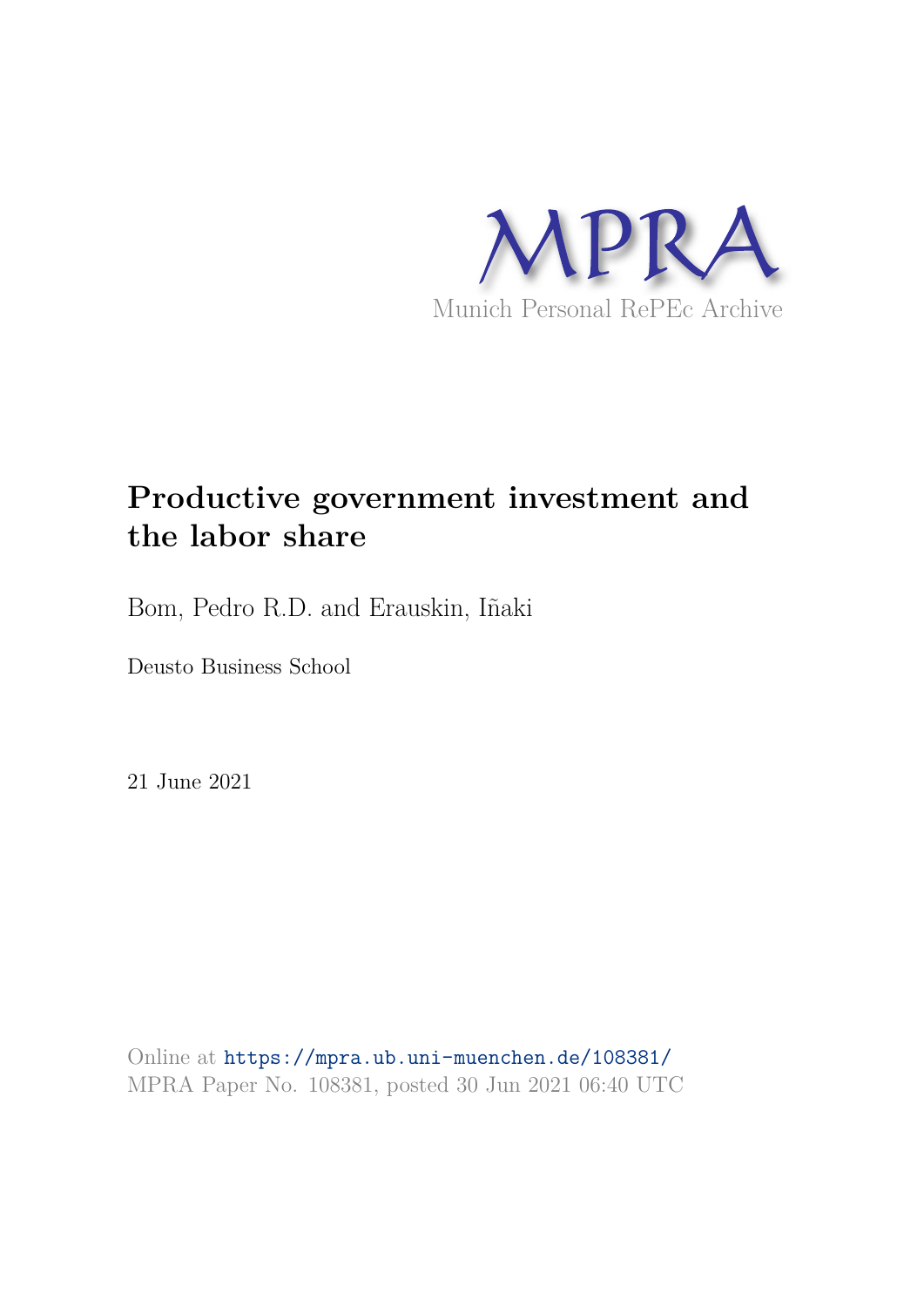## Productive government investment and the labor share<sup>∗</sup>

Pedro R. D. Bom<sup>†</sup> Iñaki Erauskin<sup>‡</sup>

June 2021

#### Abstract

A recent body of literature has sought to determine the causes of the global decline of the labor share. We study the role played by government investment—which has also fallen in many advanced economies over the past few decades—in the labor share decline. We first establish a theoretical link between government investment and the labor share using a general equilibrium macroeconomic model, where government capital enters the production function in a factor-augmenting fashion. Our analytic results show that a permanent cut to government investment causes a steady-state decline in the labor share if the elasticity of substitution between private capital and labor is less than one and public capital augments private capital. We then study the empirical relationship between these variables using two panel datasets covering 79 countries, both developing and developed, over the period 1970-2017. Using a system GMM estimator, we find a positive and statistically significant association between government investment and the labor share in advanced economies; for developing countries, however, we find no effect.

JEL codes: E25, E60, H54

Keywords: productive government investment, public investment, public capital, public infrastructure, factor income shares, labor share.

<sup>∗</sup> I˜naki Erauskin acknowledges financial support from Programa de Movilidad del Personal Investigador del Departamento de Educación, Política Lingüística y Cultura del Gobierno Vasco and Programa de apoyo a los grupos del sistema universitario vasco del Departamento de Educación, Política Lingüística y Cultura del Gobierno Vasco (Grupo de investigación IT885-16). This paper was written in part while Iñaki Erauskin was visiting the University of Washington. The authors thank Stephen J. Turnovsky for his helpful comments. Any remaining errors and omissions are entirely the responsibility of the authors.

<sup>†</sup>Deusto Business School, University of Deusto. Address: Hermanos Aguirre Kalea 2, 48014 Bilbao, Spain. Tel.: +34-944-139290. E-mail: pedro.bom@deusto.es.

<sup>&</sup>lt;sup>‡</sup>Deusto Business School, University of Deusto. Address:  $P^{\Omega}$  Mundaiz 50, 20012 Donostia-San Sebastián, Spain. Tel.: +34-943-326600, E-mail: inaki.erauskin@deusto.es.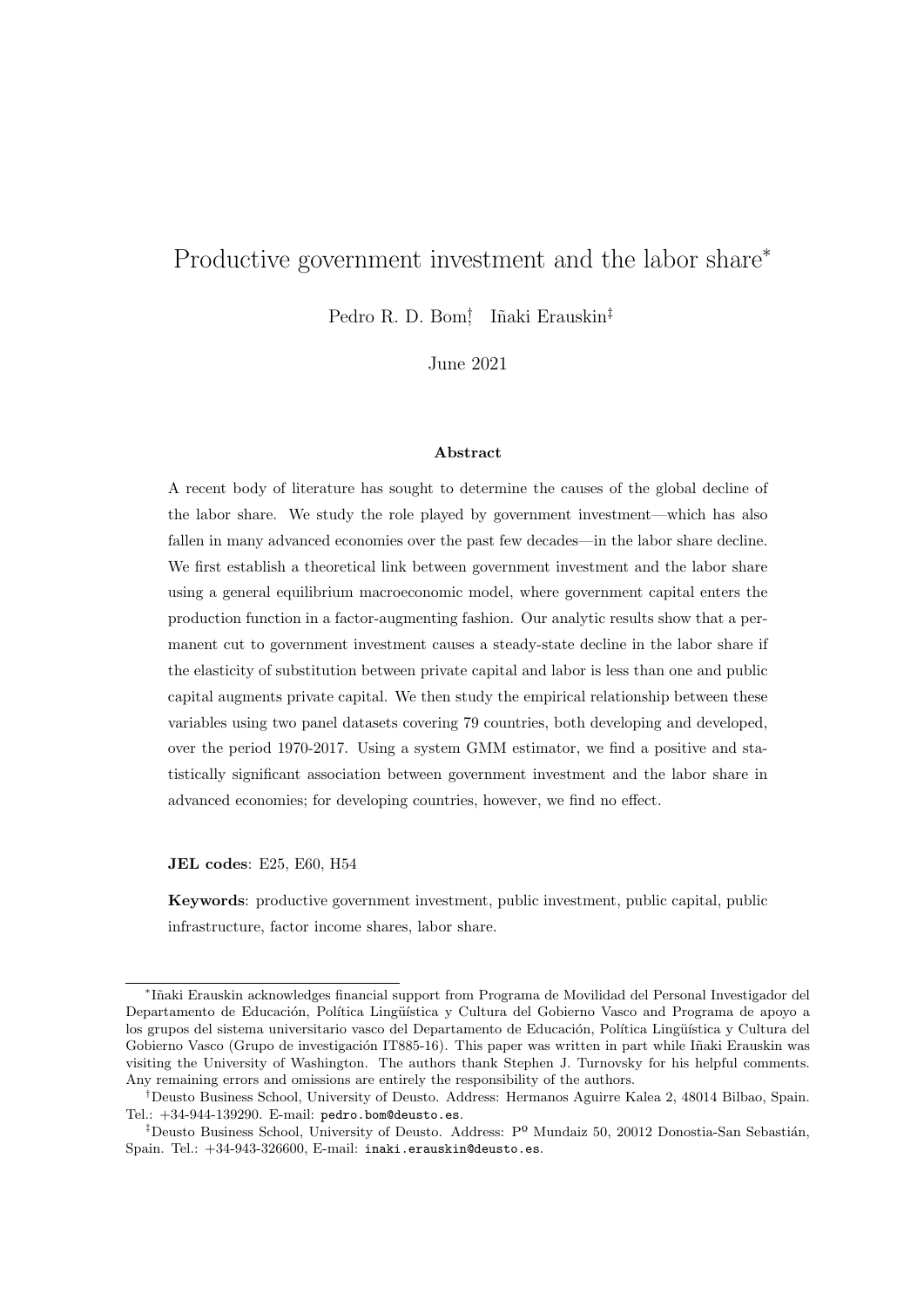## 1 Introduction

A vast body of research has recently focused on the so-called 'functional distribution of income,' that is, the distribution of aggregate income between capital holders and wage earners. This literature has been largely sparked by the work of Karabarbounis and Neiman (2014) and Piketty (2014), who document global declines of the labor share of income since the 1980s. This empirical observation is important, not only because it disputes the constancy of factor shares as stylized facts, which have been enshrined in the macroeconomics literature since at least Kaldor (1957, 1961), but also because of its potential implications in terms of economic inequality. Despite some evidence that the decline of the labor share owes in part to measuring issues,<sup>1</sup> there is still a general consensus that it has genuinely and globally declined over the past few decades (Autor et al, 2020). Less consensual, however, are the causes of such decline. Some explanations recently put forward include, among others, the accumulation of private capital, changes in labor market institutions and policies, the global expansion of supply chains, and the rise in the market power of capital-intensive firms. In this paper, we argue, both theoretically and empirically, that changes in government investment have also contributed to movements in the labor share. Our hypothesis is motivated by Figure 1, which shows a positive correlation between the cross-country averages of government investment and the labor share over time, especially in advanced economies.<sup>2</sup>

We start by formalizing the relationship between government investment and the labor share using a general equilibrium model of a small open economy (Section 2). The defining feature of the model whereby government investment affects the labor share lies in the production technology. We employ a constant elasticity of substitution (CES) production function over private capital and labor, which departs from the more common Cobb-Douglas specification by allowing for elasticities of substitution different from one. We further assume that the stock of government capital enters the production function in a factor-augmenting fashion. The resulting production specification allows changes in government investment to be factor-biased—i.e., to affect the marginal products of private capital and labor in different proportions (Acemoglu, 2002; Bom, 2017)—thereby affecting the factor shares. We analytically derive the steady-state effect of a permanent change to government investment on the labor share. The resulting steady-state multiplier highlights the role of the elasticity of substitution and the type of factor-augmentation of government capital. In particular, we show that government investment increases the labor share in steady state if and only if government capital augments private capital and the elasticity of substitution is less than one. We argue that both conditions are empirically plausible. If so, the model predicts that declines

<sup>&</sup>lt;sup>1</sup>Some issues involved in measuring the labor share include the treatment of mixed incomes (Mućk, McAdam, and Growiec, 2018; Cette, Koehl, and Philippon, 2020), housing capital (Rognlie, 2015), and intellectual properties rights (Koh, Santaeulàlia-Llopis, and Zheng, 2020).

 $2$ Section 3.1 provides a more detailed discussion of Figure 1. The sources and definitions of the data are given in Section 3.3.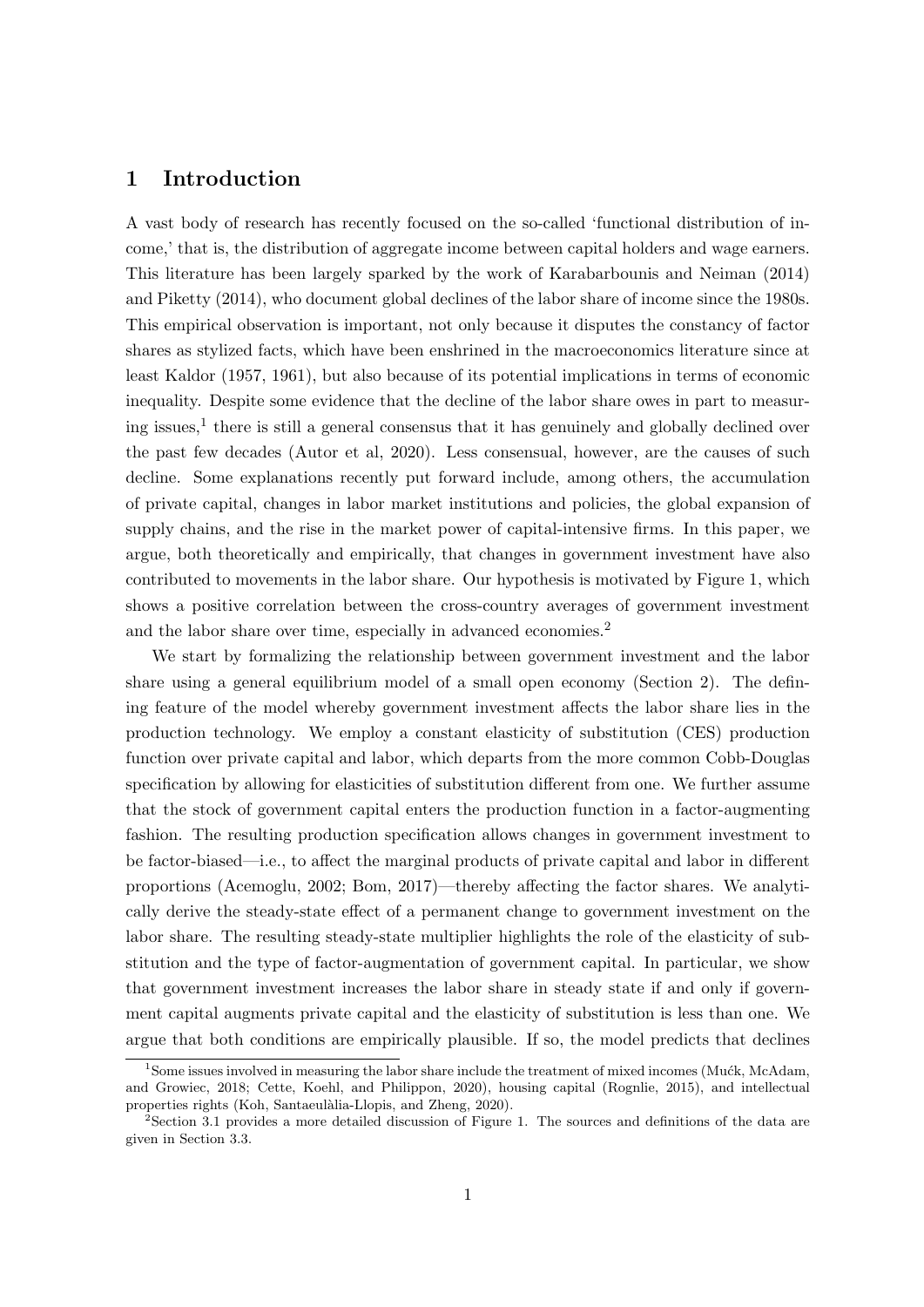in government investment spending should cause the labor share to decline as well.

The mechanism linking government investment with the labor share in our model is closely related with other neoclassical explanations of the labor share decline based on technical change. Karabarbounis and Neiman (2014) and Piketty (2014) offer explanations based on the accumulation of (private) capital: by decreasing the price of capital investment goods, technological progress induces a substitution effect from labor into capital, lowering the labor share. But this argument relies on the elasticity of substitution between capital and labor being larger than one, which is hardly supported by the available evidence. In fact, most empirical studies find elasticities much smaller than one (Chirinko, 2008; Gechert et al 2019; Knoblach and Stöckl, 2020). More in line with this evidence, a group of studies including, among others, Lawrence (2015), Alvarez-Cuadrado, Long, and Poschke (2018), and del Rio and Lores (2019), suggest that the labor share decline can be better explained by a combination of low substitutability between capital and labor and labor-augmenting technical change. Because technical change is then capital-biased, it lowers the labor share by raising the marginal product of capital relative to that of labor. In our model, likewise, government capital acts as a form of technical change, albeit one that augments private capital. With an elasticity of substitution smaller than one, government capital is then labor-biased. Therefore, a decline in government investment also lowers the labor share by raising the marginal product of capital relative to that of labor.

We then set out to empirically test whether government investment is related to the labor share (Section 3). We obtain panel data for government investment from the International Monetary Fund's 'Investment and Capital Stock Database 2019,' which covers 170 countries for the period 1960-2017 (IMF, 2019). For the labor share, we collect data from two main sources: The Conference Board (TCB) and the European Commission's AMECO database. The TCB data cover 79 developed and developing countries, starting in 1990. The AMECO data date back to 1970, but cover only 37 middle- and high-income countries. As a robustness check, we also use Karabarbounis and Neiman's (2014) data for the labor share. The main empirical specification consists of a panel-data regression model of the labor share on government investment. We also control for confounding factors, such as GDP per capita and trade openness, and allow, when applicable, for heterogeneous effects for developed and developing countries. We estimate the regression models with both the usual Fixed Effects estimator and the Generalized Method of Moments estimator, which further corrects for potential endogeneity. Our findings indicate a positive relationship between government investment and the labor share, in line with our theoretical model, but only for developed countries; for developing countries, the effect is small and statistically insignificant.<sup>3</sup> Our results are quite robust across estimation methods and datasets.

Apart from the aforementioned neoclassical arguments based on capital accumulation,

<sup>3</sup>Our results are also consistent with a recent study by Zhang, Wan, and Wang (2017), who find a positive correlation between the density of road infrastructure and the labor share in China's manufacturing sector.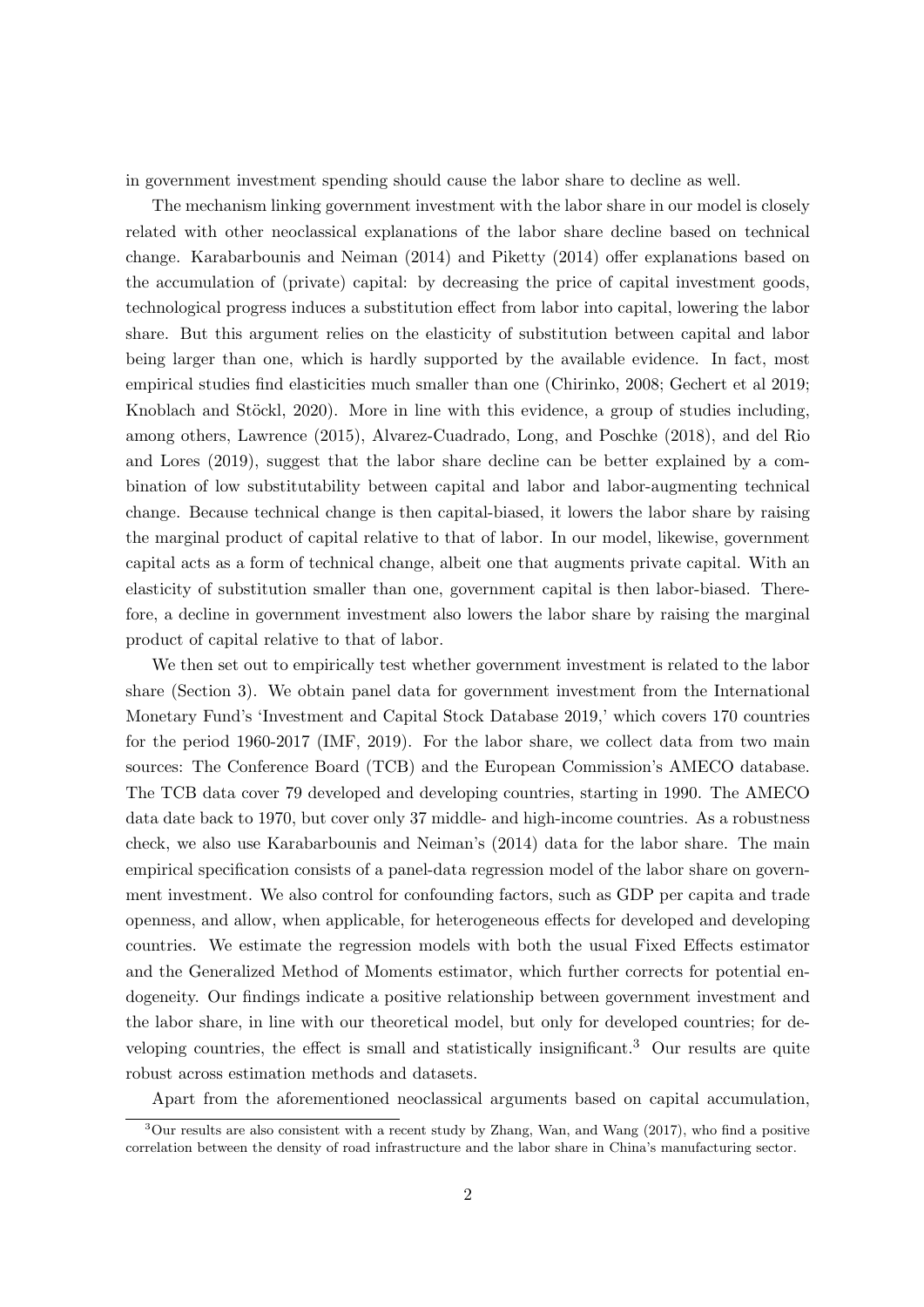several other explanations for the labor share decline have been proposed in the literature. One group of studies attribute an important role to changes in labor market institutions and policies, such as the globalization of labor supply (Jaumotte and Tytel, 2007), the deregulation of job protection (Ciminelli, Duval, and Furceri, 2020), and the declining bargaining power of workers (Stansbury and Summers, 2020). Another group of studies, including Dao et al (2017) and Schwellnus et al (2019), find that the expansion and integration of global value chains has also contributed to the labor share decline. In the same vein, Elsby, Hobijn, and Sahin (2013) find that the offshoring of labor-intensive production has caused the US labor share to fall. A third group of studies focus instead on the concentration of market power on a small number of capital-intensive firms with low labor shares. Autor et al (2017, 2020) show that the relocation of economic activity to a few 'superstar firms' has pushed the labor share down both in the US and in other OECD economies. Dixon and Lim (2018), Barkai (2020), and De Loecker, Eeckhout, and Unger (2020) also provide supporting evidence that the labor share decline is associated with an increase in markups or, equivalently, with a decrease in competition. Finally, recent research has found evidence that demographic factors such as the rate of natural increase and the net migration rate have also affected the labor shares of developed countries (d'Albis, Boubtane, and Coulibaly, 2021). We view our findings as complementary to these contributions.

The functional distribution of income is arguably an important factor behind the personal distribution of income and wealth (Atkinson, 2009; Glyn, 2011).<sup>4</sup> Hence, this paper also relates, albeit less directly, with a strand of the literature studying the effects of government investment on income and wealth inequality. At the theoretical level, this effect turns out to be ambiguous, depending on model assumptions and financing modes. Using an endogenous growth model driven by public capital with heterogeneous capital endowments, Chatterjee and Turnovsky (2012) find that public investment may reduce income inequality in the short run but exacerbate it in the long run, with pre- and post-tax income inequality being sensitive to the financing policy adopted. Moreover, public investment would lead to a persistent increase in wealth inequality over time, regardless of the financing mode. On the contrary, Getachew and Turnovsky (2015) find that public investment increases income inequality when the elasticity of substitution between private and public capital is less than one, in a model with idiosyncratic productivity shocks and initial heterogeneous endowments. More recently, Turnovsky and Erauskin (2021) show that public investment reduces income inequality in a standard Ramsey model, the opposite being true in an AK model. At the empirical level, the few available studies find mostly a negative relationship between government investment and income inequality; these include Servén and Calderón  $(2004)$ , Calderón and Chong  $(2004)$ , Furceri and Li (2017), and Doumbia and Kinda (2019). In contrast, Banerjee, Duflo, and Qian

<sup>4</sup>Empirical evidence supporting a negative correlation between the labor share and economic inequality is provided by Daudey and García-Peñalosa (2007), Bengtsson and Waldenström (2018), and Erauskin (2020). Francese and Mulas-Granados (2015), in contrast, find little evidence for this link.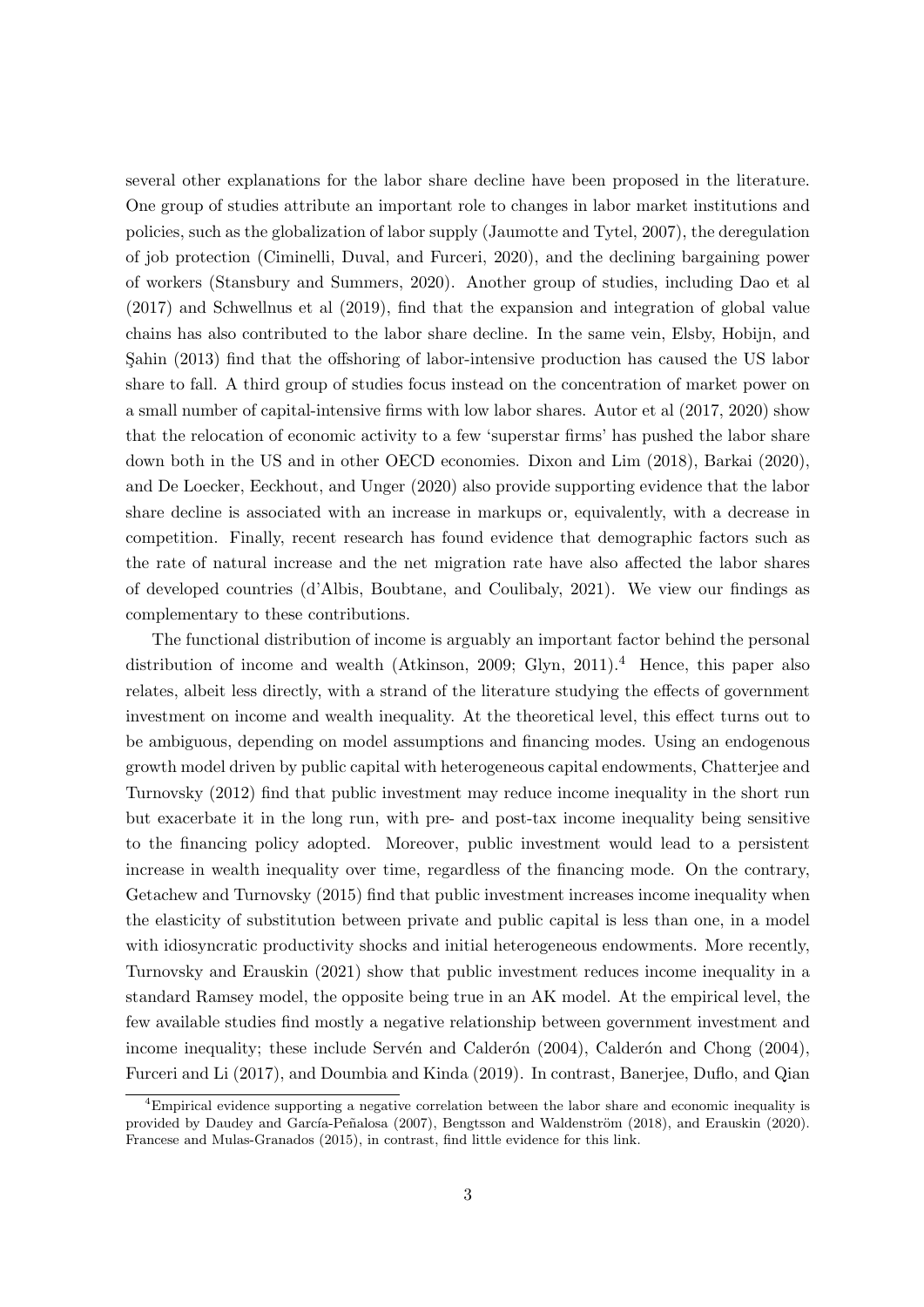(2020) find higher income inequality in Chinese regions with shorter distances to historical transportation networks.

The remainder of the paper is structured as follows. Section 2 describes the theoretical framework, including a brief description of the model (Section 2.1), the implied steady-state effect of government investment on the labor share (Section 2.2), and a simple graphical illustration (Section 2.3). The empirical analysis is presented in Section 3. After informally glancing at the relationship between government investment and the labor share in Section 3.1, we describe the empirical model in Section 3.2 and the data in Section 3.3. To assess the time series properties of the main variables in terms of stationarity, we conduct panel unit root tests in Section 3.4. Sections 3.5 and 3.6 present the main empirical results and some robustness checks, respectively. Section 4 provides further discussion on the results and Section 5 concludes the paper. Appendix A.1 provides further details on the mathematical derivations of the main theoretical results.

## 2 Theoretical framework

To provide a theoretical underpinning for the relationship between government investment and the labor income share, we build a small-scale model of a small open economy. Because the main purpose of the model is to highlight the long-run forces linking public capital accumulation and the labor share, we abstract from the transitional dynamics and focus instead on the comparative statics.

#### 2.1 Model

We model a small open economy with perfect capital mobility across borders. The model is set up in continuous time and specified in real terms. To keep the notation as simple as possible, we drop the time indices whenever confusion does not arise.

Production technology Consider an economy composed of many identical firms operating under perfect competition. Firms produce output  $(Y)$  using as private inputs the stock of private capital  $(K)$  and labor services  $(L)$ . Private capital and labor are optimally chosen by firms and thus referred to as 'private' inputs. But firms also use a third input, government capital  $(K_G)$ , which, in contrast to the private inputs, is provided by the government as a pure public good.<sup>5</sup> Inputs are transformed into output according to a production technology

<sup>&</sup>lt;sup>5</sup>The modeling of public capital as an extra input in the production function, now standard in macroeconomic models, dates back to Arrow and Kurz (1970). A large empirical literature, stimulated by Aschauer (1989) and reviewed by Bom and Ligthart (2014a), estimates the productivity of public capital using this production function approach.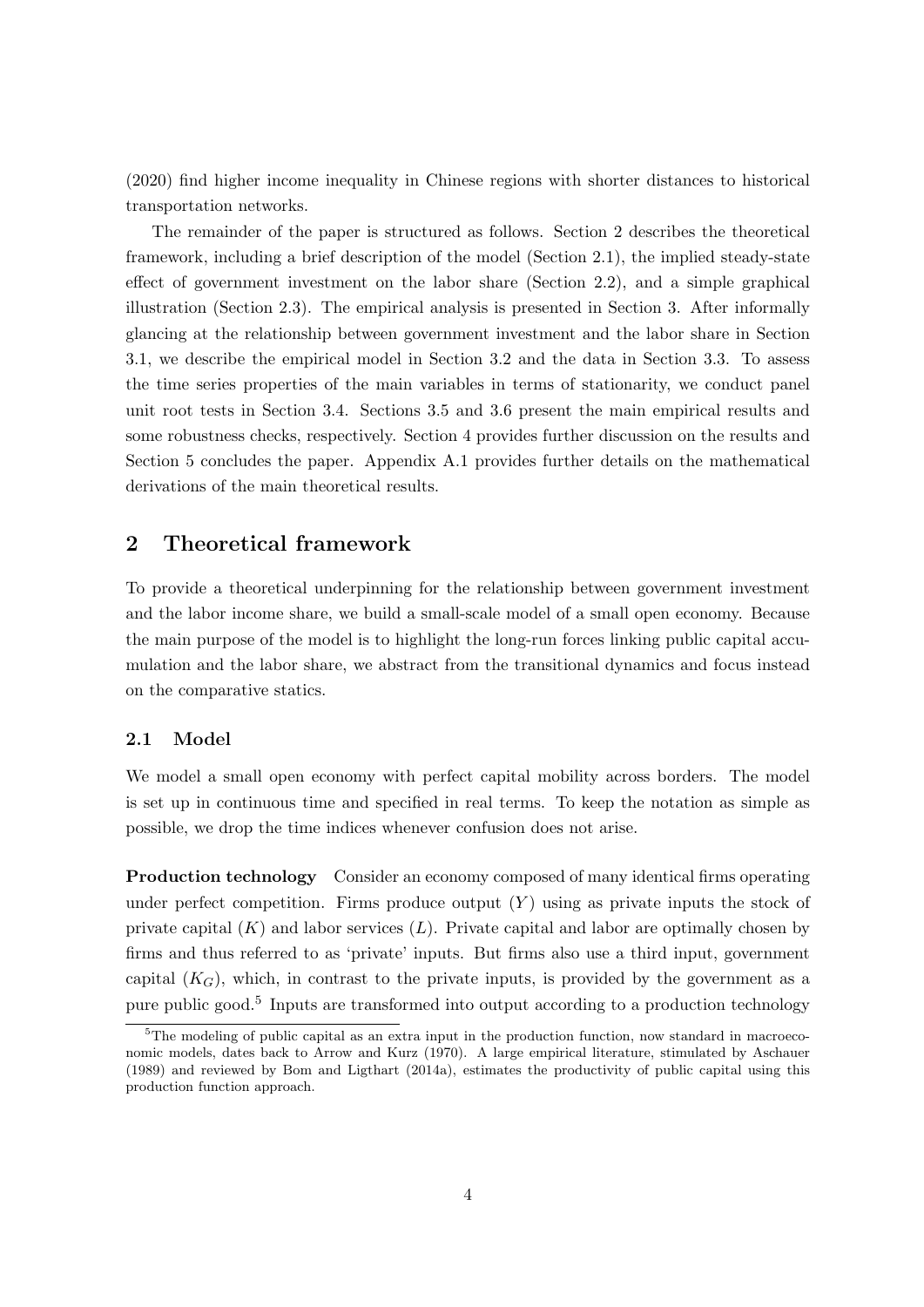with a constant elasticity of substitution (CES) (Arrow et al, 1961):

$$
Y = \left[ \left( A_K K_G^{\eta_K} K \right)^{\frac{\sigma - 1}{\sigma}} + \left( A_L K_G^{\eta_L} L \right)^{\frac{\sigma - 1}{\sigma}} \right]^{\frac{\sigma}{\sigma - 1}},\tag{1}
$$

where  $A_K$  and  $A_L$  are efficiency parameters,  $\eta_K \geq 0$  and  $\eta_L \geq 0$  are factor-augmentation elasticities of government capital, and  $\sigma > 0$  is the elasticity of substitution between private capital and labor.

Notice how the stock of public capital enters the production technology in a factoraugmentation fashion (Acemoglu, 2002; Bom, 2017). We refer to public capital as Kaugmenting (or Solow-neutral) whenever  $\eta_K > 0$  and as L-augmenting (or Harrod-neutral) whenever  $\eta_L > 0$ . Public capital is thus potentially factor-biased, increasing the marginal product of one private factor relative to the marginal product of the other. For example, public capital increases the marginal product of capital relative to that of labor (in which case it biased towards capital) if  $\eta_K > \eta_L$  and  $\sigma > 1$ , or if  $\eta_K < \eta_L$  and  $\sigma < 1$ . Conversely, public capital increases the marginal product of capital relative to that of labor (in which case it is biased towards labor) if  $\eta_L > \eta_K$  and  $\sigma > 1$ , or if  $\eta_L < \eta_K$  and  $\sigma < 1$ . Under a unitary elasticity of substitution (i.e.,  $\sigma = 1$ ), the CES technology reduces to a Cobb-Douglas specification, in which public capital affects neither the relative marginal products of the private factors nor their shares of income.

Denote the marginal products of private capital and labor by  $Y_K \equiv \partial Y / \partial K$  and  $Y_L \equiv$  $\partial Y/\partial L$ , respectively. Because the production function exhibits constant returns to scale i.e., homogeneity of degree one—over the private factors, Euler's theorem applies and  $Y =$  $Y_KK + Y_LL$ . This feature is important when studying the income shares, as it implies that aggregate income is fully appropriated by the private factors if they are paid their marginal products. The output elasticities to the private inputs are then defined as  $\theta_K \equiv \frac{Y_K K}{Y} > 0$  for private capital and  $\theta_L \equiv \frac{Y_L L}{Y} > 0$  for labor, so that  $\theta_K + \theta_L = 1$ .

By augmenting the private factors, public capital gives rise to a positive production externality. The magnitude of this externality is governed by the output elasticity of public capital, denoted by  $\eta \equiv \frac{\partial Y}{\partial K}$  $\partial K_G$  $\frac{K_G}{Y}$ , which can be easily shown to depend on the output elasticities to the private inputs and on the augmentation elasticities according to

$$
\eta = \theta_K \eta_K + \theta_L \eta_L \ge 0. \tag{2}
$$

That is, the output elasticity of public capital is composed of the sum of the factor-augmentation elasticities of government capital with respect to each private input multiplied by the corresponding output elasticities.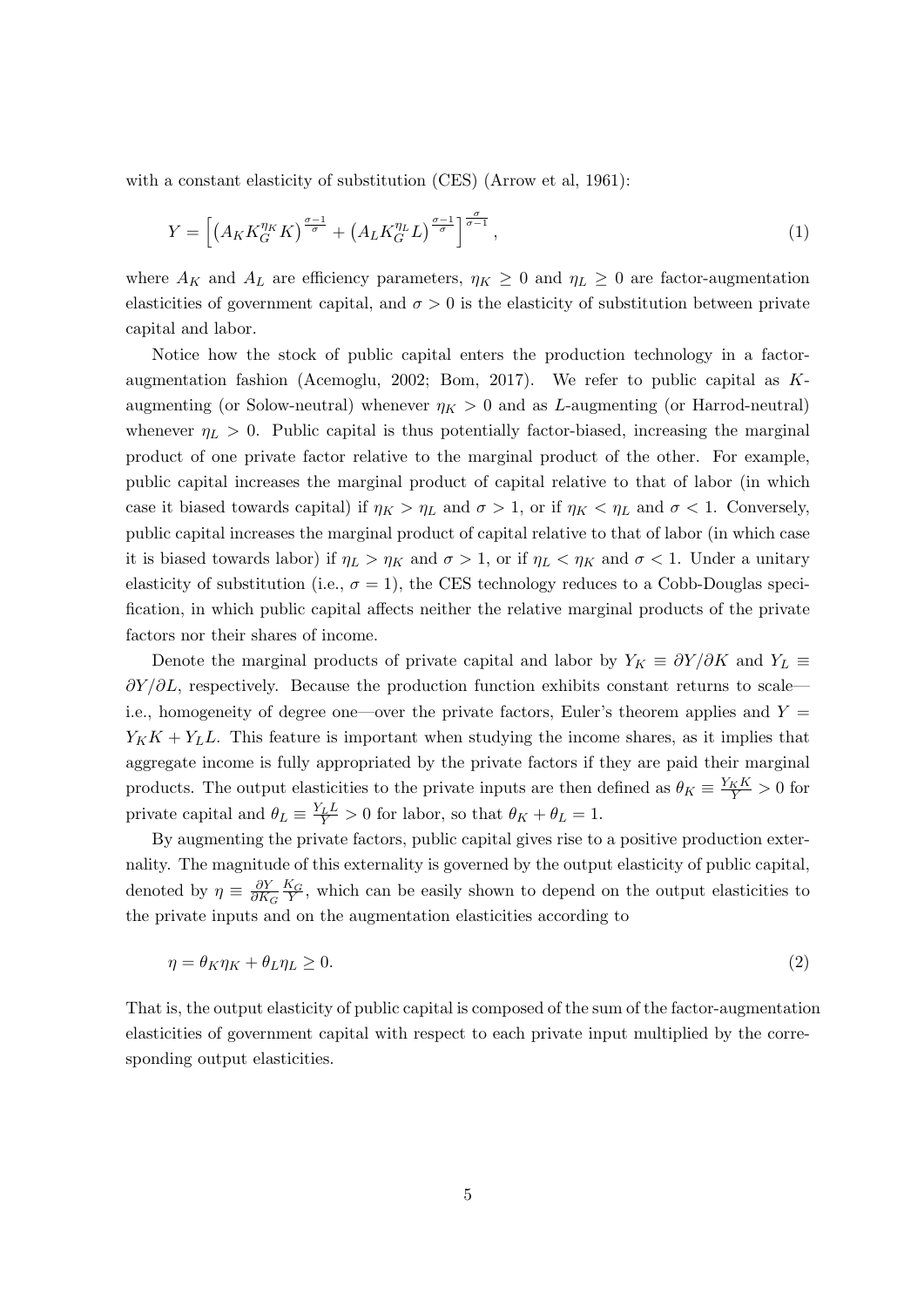Firms The representative private firm maximizes the net present discounted value of its cash flow subject to the capital accumulation constraint

$$
\dot{K} = I - \delta K,\tag{3}
$$

where I denotes gross private investment and  $\delta$  is the rate of depreciation of private capital. Note that a dot over a variable denotes its time derivative; hence,  $\dot{x} \equiv dx/dt$  for any variable x. The first-order conditions of the firm's problem simply equate the marginal costs to the marginal products of the private factors:

$$
r + \delta = A_K K_G^{\frac{\eta_K(\sigma - 1)}{\sigma}} \left(\frac{Y}{K}\right)^{\frac{1}{\sigma}} \equiv Y_K,\tag{4}
$$

$$
w = A_L K_G^{\frac{\eta_L(\sigma - 1)}{\sigma}} \left(\frac{Y}{L}\right)^{\frac{1}{\sigma}} \equiv Y_L,\tag{5}
$$

where  $r$  is the interest rate and  $w$  is the wage rate. Because the economy is small and open and capital is internationally mobile, the interest rate is determined in world markets and taken as given by the domestic representative firm. Labor, in turn, is immobile across borders. The wage rate is thus endogenously determined in the domestic labor market (see below).

**Government** To foot the bill on public capital investment,  $I_G$ , the government levies a lump-sum tax on households, T. To keep the government sector as simple as possible, we assume that the government's budget is permanently balanced, implying that  $T = I_G$ . The stock of public capital accumulates according to

$$
\dot{K}_G = I_G - \delta_G K_G \tag{6}
$$

where  $\delta_G$  denotes the depreciation rate of public capital.

Households Standard models of a small open economy are prone to hysteresis unless some stationarity-inducing device is built in (Schmitt-Grohé and Uribe, 2003). We adopt the Blanchard-Yaari formulation of finitely-lived households (Yaari, 1965; Blanchard, 1985) in order to generate an endogenously-determined (non-hysteretic) steady state. This property is convenient since we focus our analysis on steady-state comparative statics. The household sector consists of infinitely-many generations of individuals, who face a constant instantaneous probability of death  $\beta$ . New individuals are also born at the instantaneous rate  $\beta$ , so that the population size is kept constant over time. We use the subindex  $v$  to track the vintage of an individual born at time v. At time t, an individual household of vintage  $v \leq t$  chooses the level of goods consumption  $(C_v)$  and allocates one unit of time into either labor  $(L_v)$  or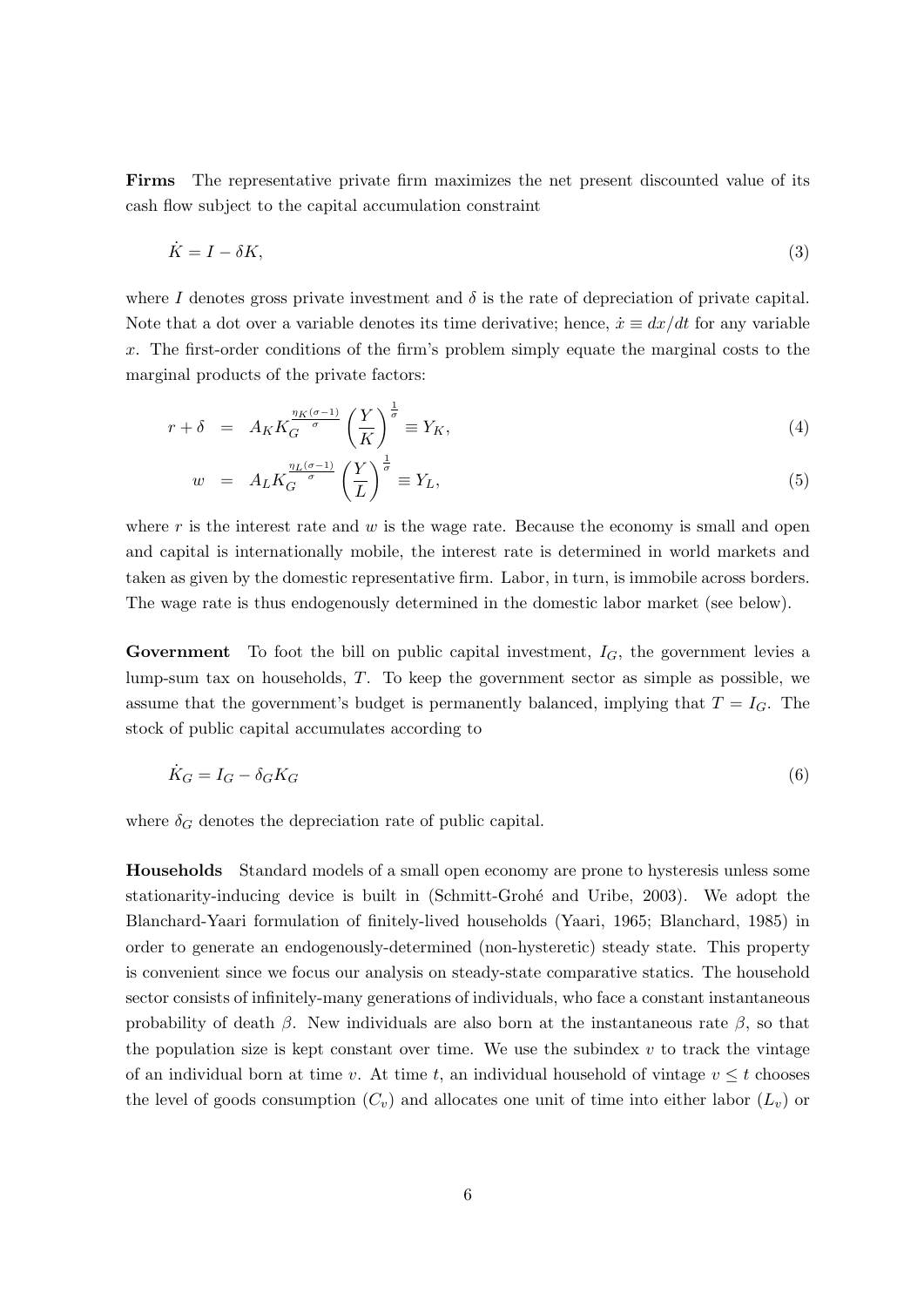leisure  $(1 - L_v)$  in order to maximize her lifetime utility

$$
\int_{t}^{\infty} \ln\{C_{v}(\tau)^{\varepsilon} \left[1 - L_{v}(\tau)\right]^{1-\varepsilon}\} e^{(\alpha+\beta)(t-\tau)} d\tau, \tag{7}
$$

where  $\epsilon$  is the utility weight of consumption and  $\alpha$  denotes the pure discount rate. Households insure against the mortality risk by purchasing actuarially-fair annuities, which pay the effective return  $r + \beta$  on financial wealth while the household is alive in exchange for the existing financial wealth when the household passes away. Hence, in terms of equation (7), the fully-insured risk of death implies that households discount future utility at the effective rate  $\alpha + \beta$ .

Individual financial wealth,  $\dot{A}_v$ , accumulates according to

$$
\dot{A}_v = (r+\beta)A_v + wL_v - T - C_v,\tag{8}
$$

where a few remarks are in order. First, as discussed above, the effective return on financial wealth is  $r + \beta$ . Second, households are equally productive, implying that the wage rate is independent of age. Finally, the consumption good is used as the numeraire, so that its price is set to one.

Denote individual 'full consumption' by  $X_v$  and define it as the market value of goods consumption and leisure; that is,  $X_v \equiv C_v + w(1 - L_v)$ . The household's problem consists of maximizing (7) subject to (8) and a no-Ponzi game condition. The first-order conditions of this problem are:

$$
\dot{X}_v = (r - \alpha)X_v,\tag{9}
$$

$$
C_v = \varepsilon X_v,\tag{10}
$$

$$
w(1 - L_v) = (1 - \varepsilon)X_v.
$$
\n<sup>(11)</sup>

The first of these conditions governs the intertemporal behavior of full consumption. We assume patient households (i.e.,  $\alpha > r$ ), so that individual consumption profiles rise over time. The static equations (10) and (11), in turn, dictate the intratemporal split of full consumption into goods consumption and leisure, according to the preference parameter  $\varepsilon$ .

**Aggregation** At time t, each cohort v of households represents a fraction  $\beta e^{\beta}(v-t)$  of the population. Using these cohort sizes, we can aggregate an household variable  $x$  at time t across living households as  $x = \int_{-\infty}^{t} x_v(t) \beta e^{\beta(v-t)} dv$ . Doing so for goods consumption and leisure, given by (10) and (11), results in similar expressions at the aggregate level:

$$
C = \varepsilon X,\tag{12}
$$

$$
w(1-L) = (1 - \varepsilon)X.\tag{13}
$$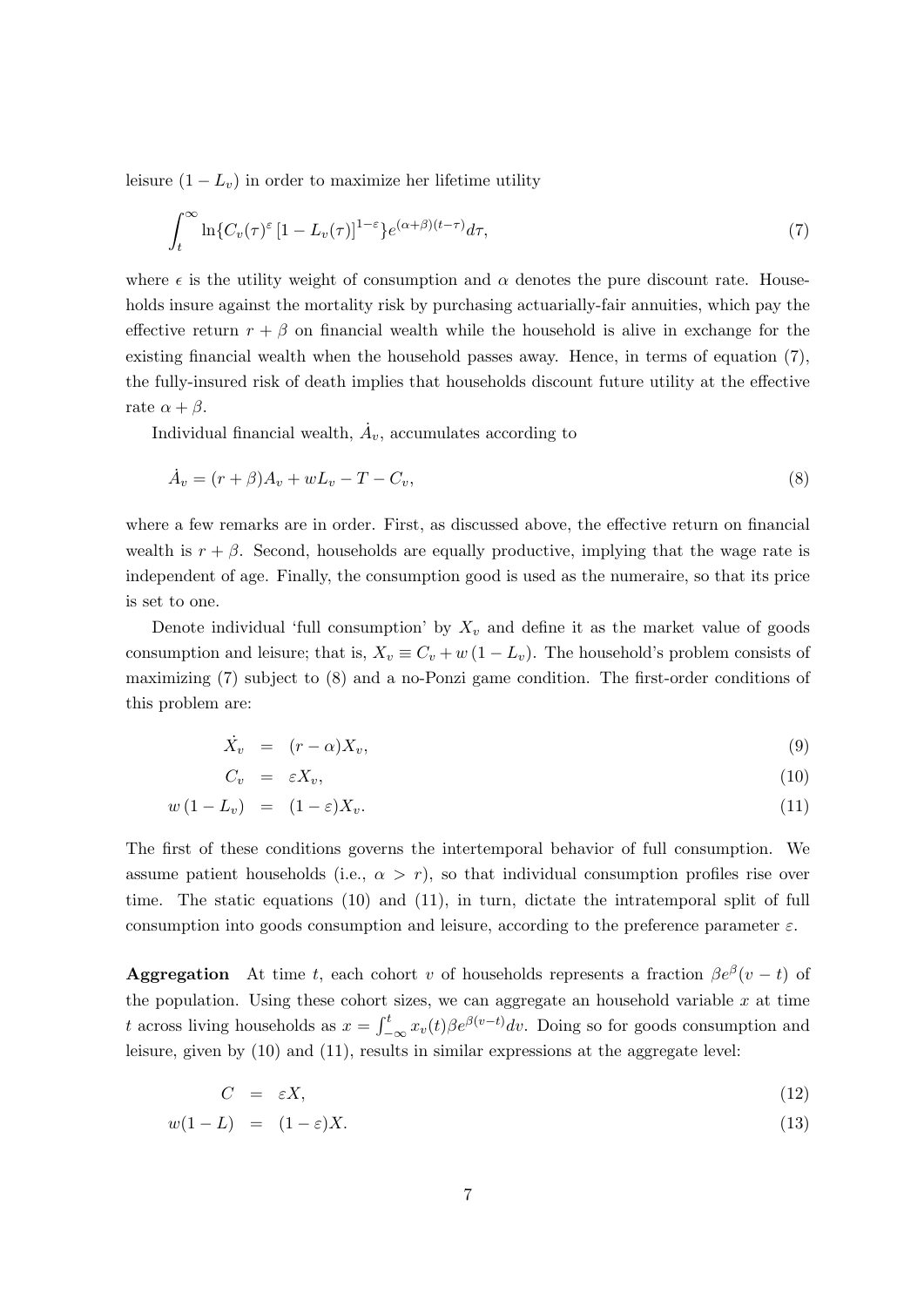Aggregating the dynamic equations for financial wealth and full consumption gives

$$
\dot{A} = rA + wL - T - C,\tag{14}
$$

$$
\dot{X} = (r - \alpha)X - \beta(\alpha + \beta)A,\tag{15}
$$

which take a different form than their individual counterparts, given by equations (8) and (9). Notice, for example, that the extra return  $\beta$  does not show up in (14), since  $\beta$  does not represent an increase in aggregate financial wealth but merely a transfer of financial wealth between generations. This transfer of wealth also causes aggregate full consumption to rise over time at a lower rate than individual full consumption, as implied by the last (negative) term on the right-hand side of (15). Notice that, without this term (i.e., if  $\beta = 0$ ), an aggregate steady state would require  $r = \alpha$ , implying histeresis.

**Equilibrium** In the aggregate equilibrium,  $Y = C + I + I_G + NX$ , where NX denotes net exports. The stock of net foreign assets thus evolves according to  $\dot{F} = rF + NX$ . Hence, the stock of financial wealth consists of the stock of private capital plus the stock of net foreign assets, that is,  $A = K + F$ .

#### 2.2 The steady-state effect of government investment on the labor share

We now use the model outlined in the previous section to study the steady-state effects of government investment on the labor share of income. The economy is assumed to be initially at rest in some (pre-shock) steady-state equilibrium where  $\dot{K} = \dot{K}_G = \dot{X} = \dot{A} = 0$ . Upon a permanent government investment shock, the economy is diverted from the initial equilibrium towards a new (post-shock) steady-state equilibrium where, again,  $\dot{K} = \dot{K}_G =$  $\dot{X} = \dot{A} = 0$ . We characterize the marginal general-equilibrium effects of the government investment impulse on the labor income share across steady states by means of the labor share multiplier.<sup>6</sup>

To find the labor share multiplier of government investment, we start by fully differentiating  $\theta_L = wL/Y$  with respect to  $I_G$ :

$$
\frac{d\theta_L}{dI_G} = \frac{\theta_L}{w} \frac{dw}{dI_G} + \frac{\theta_L}{L} \frac{dL}{dI_G} - \frac{\theta_L}{Y} \frac{dY}{dI_G},\tag{16}
$$

which simply decomposes the total effect of government investment into the partial effects on the components of the labor share: wages  $(w)$ , labor  $(L)$ , and output  $(Y)$ . If the two first terms on the right-hand side exceed the last term, then the effect of government investment on labor

 ${}^{6}$ Bom and Ligthart (2014b) and Bom (2017, 2019) study the transitional dynamics of a permanent public investment impulse in similar models. With capital adjustment costs and under plausible parameter values, these models tend to be saddle-path stable, in which case the economy jumps upon the shock and then gradually transits towards the new steady state. Without capital adjustment costs, the transition between steady states is instantaneous.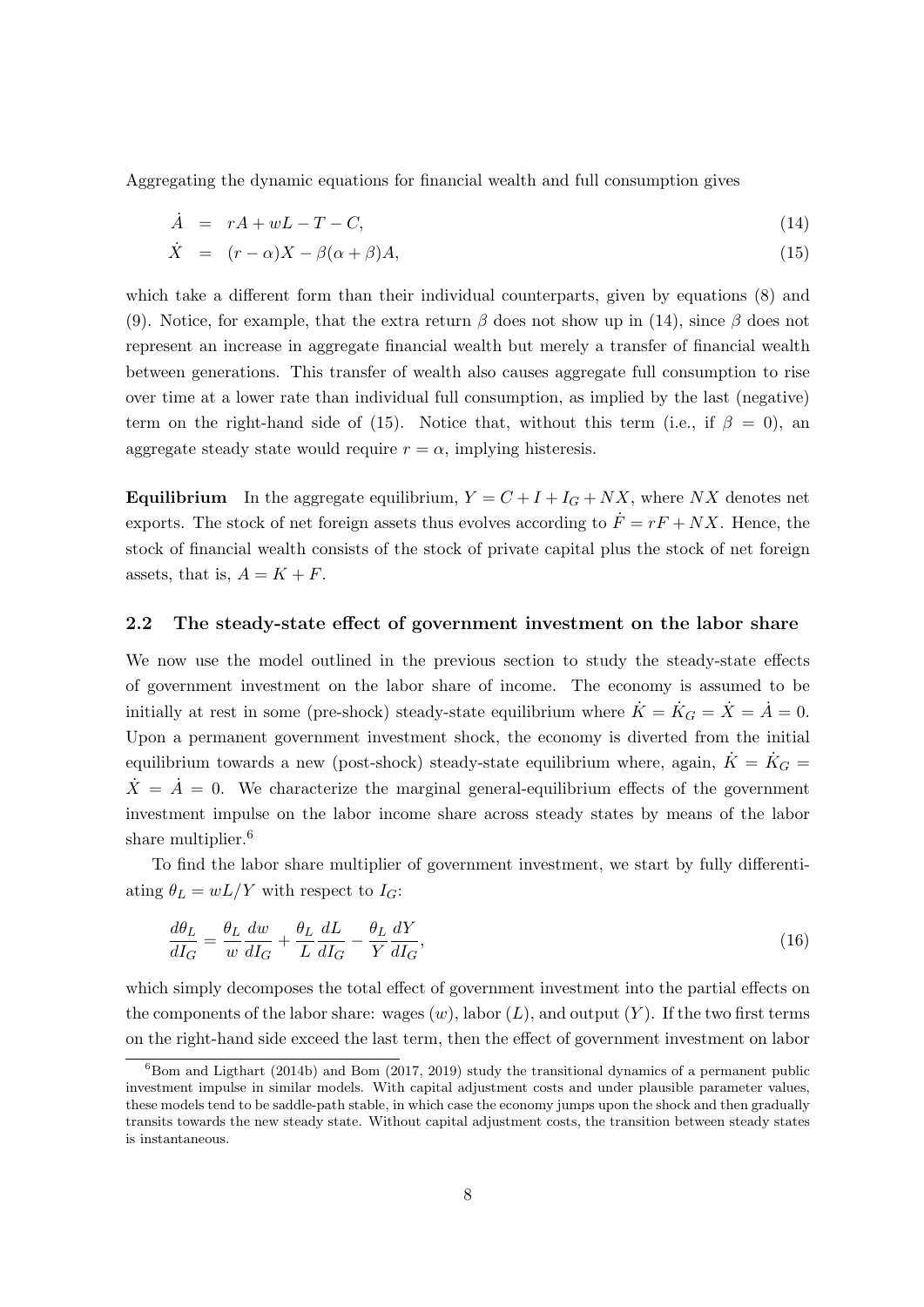income  $(wL)$  dominate the effect on total income  $(Y)$ , and the labor share goes up. To find the reduced-form expression of the labor share multiplier, we thus need to find the impact of government investment on wages, labor, and output. In general equilibrium, however, government investment may also affect the labor share indirectly through full consumption and financial wealth. Hence, finding the reduced-form expression of the labor share multiplier requires solving a linear system of multipliers. Appendix A.1 derives and solves this system. The reduced-form multipliers of labor, wages, and output are given by equations (A.7), (A.8), and (A.11), respectively.

Plugging in the reduced-form multipliers of labor, wages, and output into (16) gives, after some simplifying steps, the reduced-form multiplier of the labor share as

$$
\frac{d\theta_L}{dI_G} = \frac{\theta_K \eta_K (1 - \sigma)}{I_G}.\tag{17}
$$

A few important results emerge from this expression. First, because the capital income share  $(\theta_K)$  and government investment  $(I_G)$  are both positive, a necessary condition for the government investment impulse to affect the labor share in the long run is that public capital augment private capital, i.e.  $\eta_K > 0$ . Some types of government investment, such as core infrastructure spending on transportation, energy systems, or telecommunications, are likely to be of this sort, since they direct complement the stock of capital employed by private firms. It is therefore not the productive nature of government investment per se but the extent to which it directly augments private capital that matters for the labor share. Even if highly productive, public investment does not affect the labor share if public capital only augments the labor factor.

Second, assuming that  $\eta_K > 0$ , the magnitude of the effect depends on whether the elasticity of substitution between private factors  $(\sigma)$  is less or greater than one; in particular, the effect of public investment on the labor share is positive if private factors are gross complements (i.e.,  $\sigma$  < 1) and negative if they are gross substitutes (i.e.,  $\sigma$  > 1). Of course, the factor incomes shares are fixed under a Cobb-Douglas technology (i.e.,  $\sigma = 1$ ) and thus unaffected by public investment. Hence, taking into account that the empirical evidence overwhelmingly supports the hypothesis that  $\sigma < 1$  (Chirinko, 2008; Gechert et al, 2019; Knoblach and Stöckl, 2020), one would expect public investment to exert a positive effect on the labor income share. Finally, although one might have expected the preference parameter  $\varepsilon$  or the initial amount of labor employment (L)—which, after all, determines the labor supply elasticity—to affect the labor share, this turns out not to be the case. The key factors determining the general-equilibrium impact of public investment on the labor share in the model are the technology parameters  $\eta_K$  and  $\sigma$ .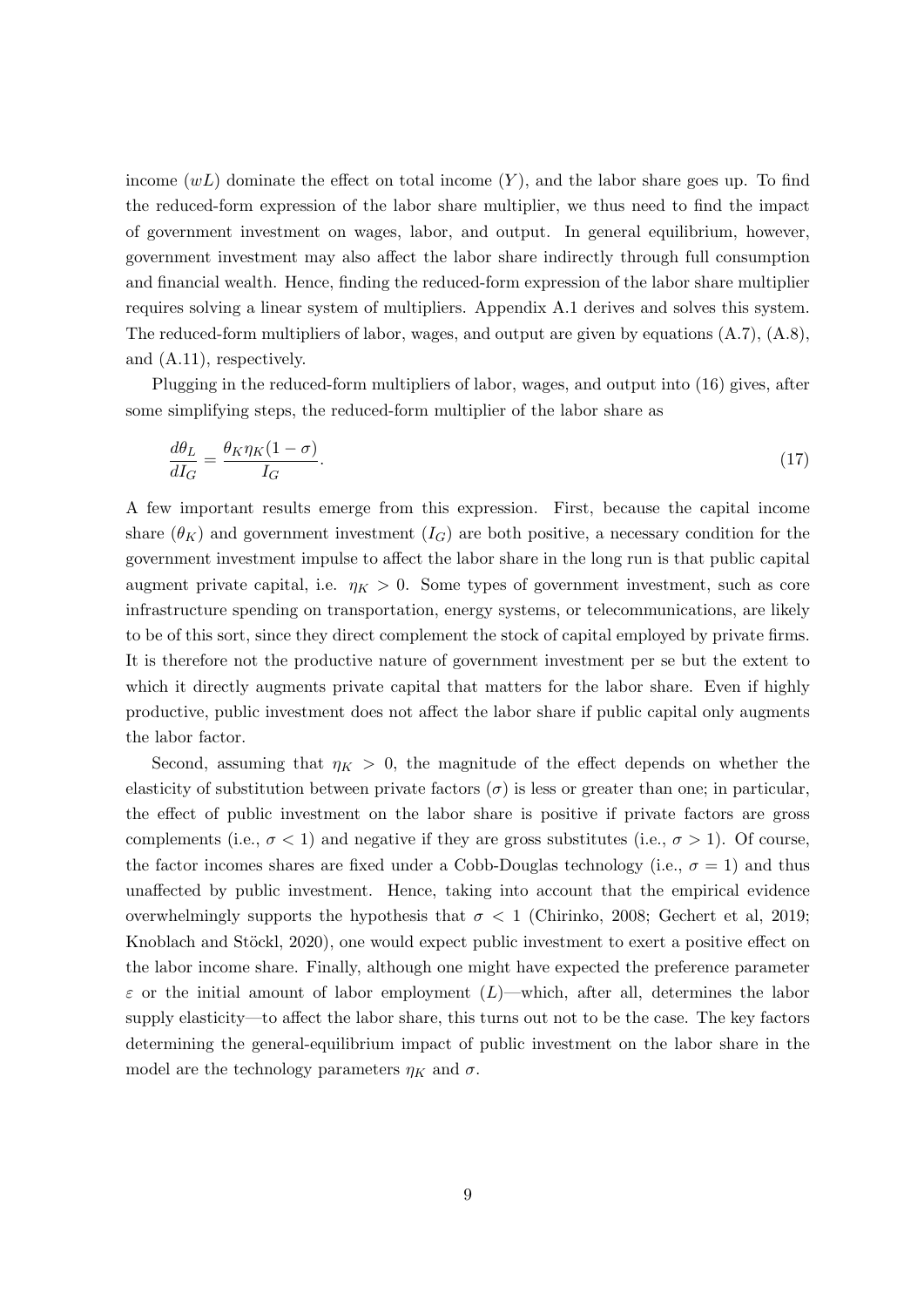#### 2.3 Graphical illustration

Figure 2 provides a graphical illustration of the effect of a permanent increase in government investment on the labor share. Panel (a) represents the case in which private capital and labor are (strong) gross complements in production (i.e.,  $\sigma \ll 1$ ), whereas panel (b) depicts the case in which they are gross substitutes (i.e.,  $\sigma > 1$ ). Intermediate cases in which the private factors show a small degree of complementarity (i.e.,  $\sigma$  slightly smaller than one) are harder to illustrate graphically, but are no different than the case of strong complementarity in terms of the final effect on the labor share. Both graphs plot the production frontier in terms of the labor input, that is, the amount of output produced as a function of the labor input given the stocks of private and public capital.

Prior to the government investment impulse, the economy rests at the equilibrium  $E_0$ in the production frontier  $PF_0$ , employing  $L = L_0$  to produce  $Y = Y_0$ . The slope of  $PF_0$ at  $E_0$  represents the marginal product of labor, which determines the wage rate  $w = w_0$ . Hence, the pre-shock labor share is  $w_0L_0/Y_0$ . The government investment shock affects the production frontier in two ways. First, for a given stock of private capital, the increment in public capital directly shifts the production frontier up to the dashed curve  $PF'$ . This is a direct productivity effect, which increases output for any amount of the labor input, irrespective of  $\sigma$ . Second, private capital itself changes in general equilibrium, which further shifts the production frontier. But this indirect private-capital effect does depend on  $\sigma$ , as is clear from the reduced-form multiplier of private capital (A.9) in Appendix A.1. If the elasticity of substitution is sufficiently smaller than unity (i.e.,  $\sigma \ll 1$ ), then private capital falls in the long run, which shifts the production frontier down to  $PF_1$  in panel (a). If the elasticity of substitution is greater than one (i.e.,  $\sigma > 1$ ), then private capital increases in the long run, which shifts the production frontier up to  $FP_1$  in panel (b).<sup>7</sup>

Irrespective of whether private capital ultimately increases or decreases over the long term, the marginal product of labor increases, which pushes up wages and employment. In fact, the steady-state effects on wages and labor positively depend on the output elasticity of public capital but depend neither on the elasticity of substitution nor on the particular type of factor augmentation, as revealed by the reduced-form multipliers (A.7) and (A.8) in Appendix A.1. Hence, the increase in labor (from  $L_0$  to  $L_1$ ) and the increase in wages (from  $w_0$  to  $w_1$ ) are of equal magnitude in panel (a) and in panel (b). Given that two of the inputs  $(L \text{ and } K_G)$ increase by the same amount in both panels, the ultimate effect on output is determined by the change in the third input, private capital, which decreases in panel (a) and increases in panel (b). Hence, the long-run output increase (from  $Y_0$  to  $Y_1$ ) is much larger in panel (b) than in panel (a).

To understand the effects of the public capital impulse on the labor share of income,

<sup>7</sup>For values of the elasticity of substitution not smaller than but close to one, private capital increases in the long run but the ultimate effect on the labor share is still as shown in panel (a).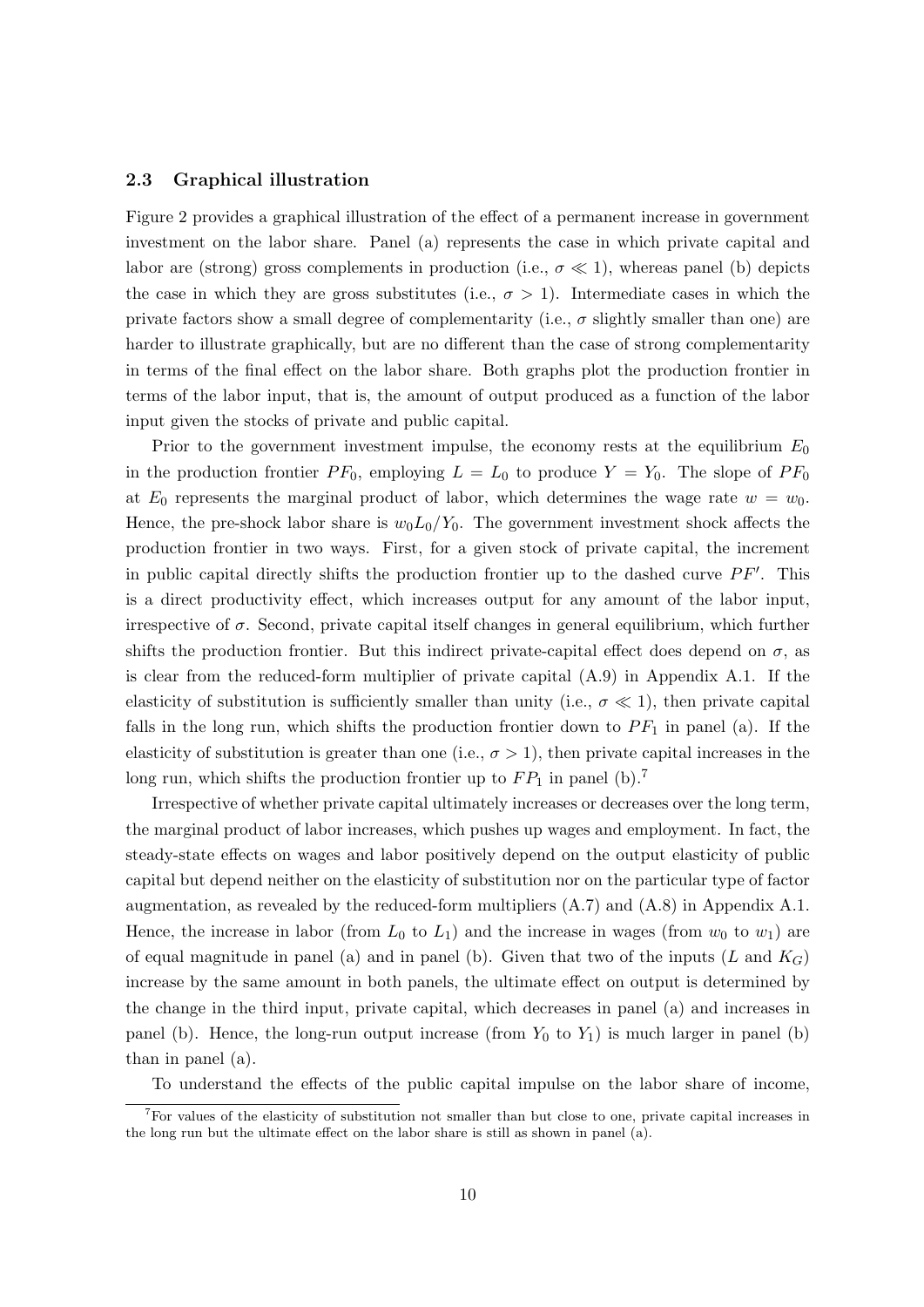note that  $Y = Y_K K + Y_L L$ ; that is, aggregate income is fully exhausted in remunerating the two private factors of production, private capital  $(K)$  and labor  $(L)$ . This follows from the constant returns-to-scale assumption on the production technology coupled with competitive factor markets. Hence, since  $Y_L = w$ , the labor share of income is given by  $\theta_L = wL/Y$ . If  $\sigma \ll 1$  (panel (a)), aggregate income (Y) goes up but capital income  $(Y_K K)$  goes down (since  $Y_K$  is constant in the long run and K falls). So, labor income  $(wL)$  must go up relative to Y, meaning that the labor share of income  $(\theta_L = wL/Y)$  increases. If, on the contrary,  $\sigma > 1$ (panel (b)), then the increase in aggregate income is much larger than in panel (a), but the difference is fully employed in remunerating capital. So, Y goes up relative to  $wL$  and the labor income share falls.

## 3 Empirical analysis

We now turn to estimating the effect of government investment on the labor share using panel data for developed and developing countries. To motivate our analysis, we first take a quick informal glance at the evolution of the two variables and their relationship over time. Subsequently, we describe the formal empirical model to estimate, the data, the properties of the variables in terms of unit roots, and the estimation results.

#### 3.1 Government investment and the labor share: a glance at the data

Figure 1 plots the evolution of the cross-country average labor share (solid line, left axis) and government public investment (dashed line, right axis) over time. Panels (a) to (c) use TCB data for the labor share, which include both developed and developing countries but only cover the period 1990-2017 (Section 3.3 describes the sources and definitions of the data in more detail). In panel (a), the average labor share across all countries (TCB data) declined gradually from 1990 to 2007, when the Great Recession hit, but increased somewhat afterwards. Over the whole sample period, however, the general pattern indicates a global decline of the labor share. Government investment followed a similar pattern, showing a general decline up to 2005, increasing between 2005 and 2009, only to fall again until 2017. The relationship between the labor share and government investment is clearly positive for most of the sample, but seems to weaken somewhat after the Great Recession.

But this overall pattern hides different patterns for developed and developing countries. As depicted in panel (b), both the labor share and government investment have generally trended downwards in developed countries over the period 1990-2017, with noticeable spikes after the Great Recession. As shown in panel (c), however, the profiles of the labor share and government investment for developing countries are strikingly different. The labor share in these countries generally declines up to 2005, and increases afterwards. Government investment follows an even more erratic pattern, generally declining up to 2007, then experiencing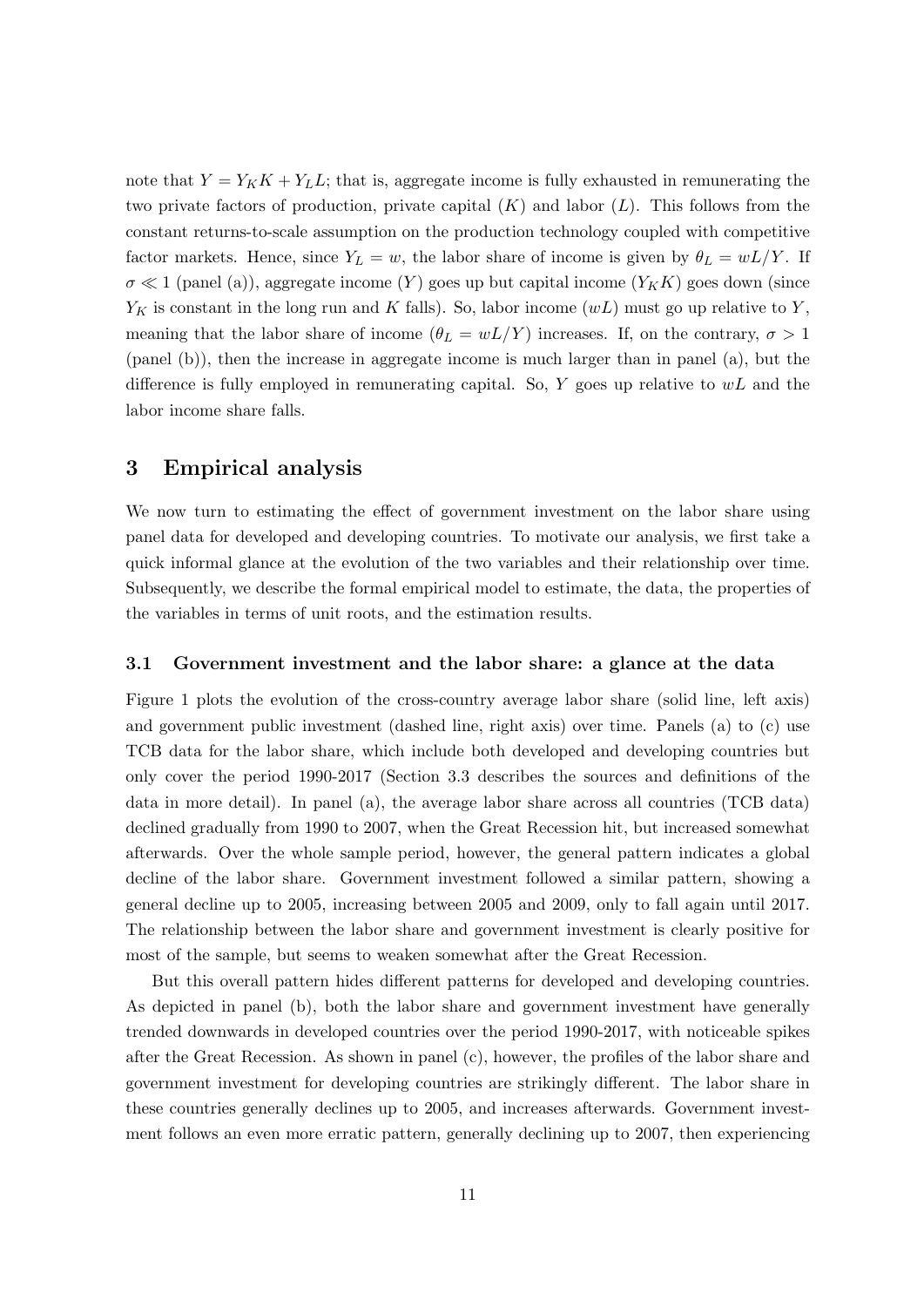a large increase until 2010, and slightly falling after that. The co-movement between the labor share and government investment seems to be stronger in developed countries than in developing countries.

Finally, panel (d) plots the same variables but using labor share data from the AMECO database, which extends the sample back to 1960 but only includes developed countries. This figure reveals that the labor share was roughly stable during the 1960s, starting to decline in the late 1970s and, more strongly, in the early 1980s. Government investment in these countries was actually rising in the 1960s and started to fall in the mid 1970s. As in panel (b), there is a clear positive association between the labor share and government investment in developed countries. Overall, Figure 1 suggests that the labor share is positively correlated with government investment, and that this relationship may be weaker in developing countries. For this reason, we incorporate this distinction between the two groups of countries into our formal empirical analysis.

#### 3.2 Specification and estimation

To estimate the impact of government investment,  $GI$ , on the labor share,  $LS$ , in our panel, we specify the following regression equation for country  $i$  in year  $t$ :

$$
LS_{it} = a_0 + a_1 GI_{it} + Controls + u_{it},\tag{18}
$$

where  $a_0$  is either a constant or, if country fixed effects are assumed, a vector of countryspecific constants, and  $u_{it}$  is the error term. The coefficient of interest is  $a_1$ , which measures the marginal effect of government investment on the labor share. When allowing for heterogeneous effects of government investment for developed and developing countries, we include the interaction term  $GI_{it} \cdot D_i$ , with coefficient  $\alpha_2$ , as an additional variable on the right-hand side, where  $D_i$  is a binary variable indicating whether country i is a developing country (one if so, zero otherwise). With this variable included, the marginal impact of government investment for developed countries  $(D_i = 0)$  is still measured by  $a_1$ , while the marginal effect for developing countries  $(D_i = 1)$  is measured by  $a_1 + a_2$ . We also control for confounding factors by including a set of control variables, which are discussed below. Note that government investment is scaled by GDP. All variables are expressed in levels.

Standard estimation methods, such as OLS, may lead to spurious results if the variables in the regression model are non-stationary. Spurious results arise whenever the non-stationary variables possess unrelated stochastic trends, which dominate the behavior of the variables over time and are thus picked up by the regression model as (erroneously) indicating a relationship between them. The exception is the special case when there is some linear combination between the non-stationary variables that is itself stationary. Because, in this case, the variables share the same stochastic trend, they are said to be cointegrated. When ap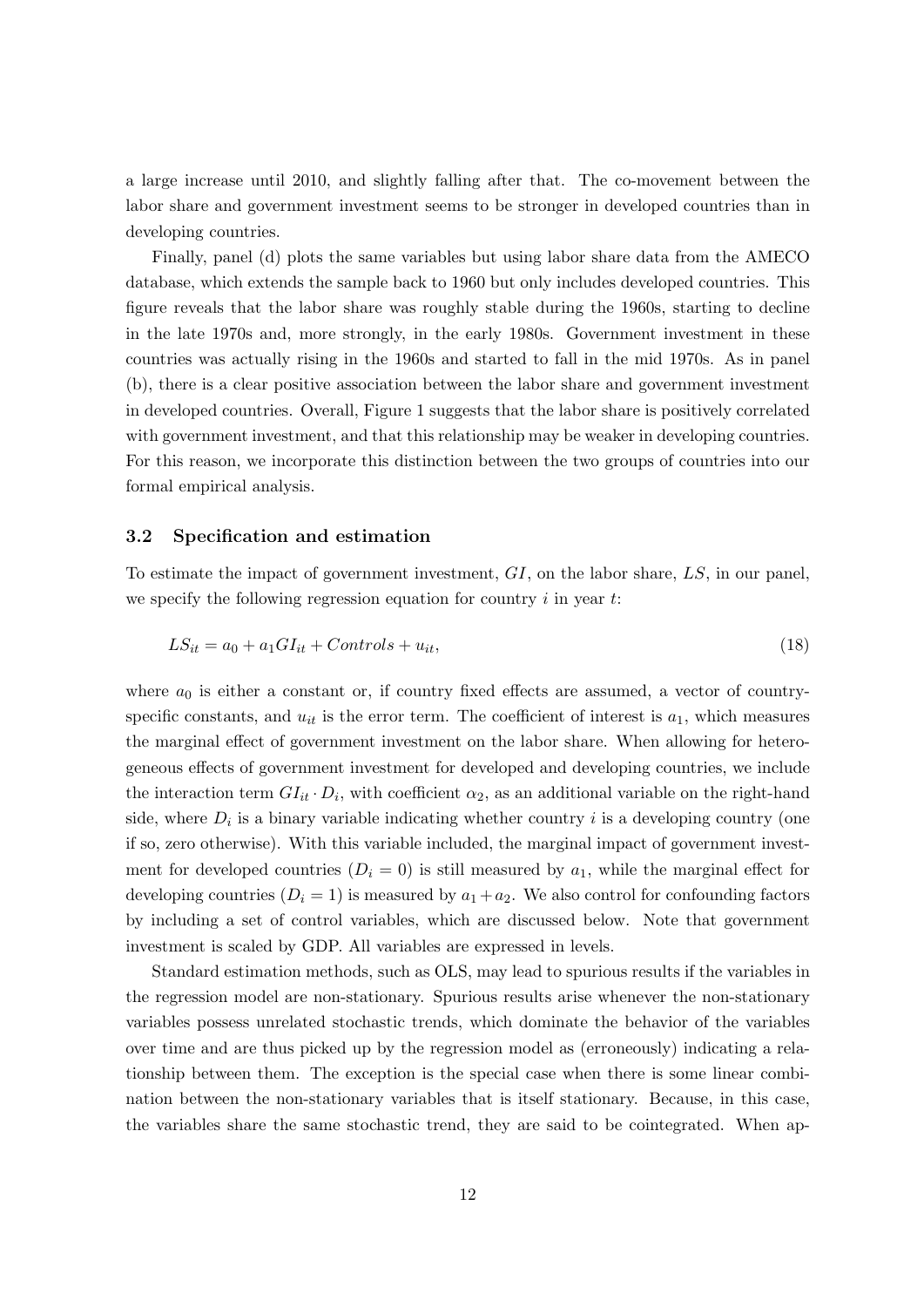plied to cointegrated variables, standard methods such as OLS result become superconsistent, approaching the true parameters values at a faster rate. It is thus important to assess the stationarity properties of the variables before estimating the regression model. We do so by means of panel unit root tests in Section 3.4.

We extend the regression model to include several control variables and deterministic terms. First, since the labor share shows quite some persistence over time, as shown below in Section 3.4, we include one lag of the dependent variable as an additional explanatory variable. Although it may introduce a bias in the presence of fixed effects (see below), allowing for dynamics in the dependent variable may capture the partial adjustment of the dependent variable towards the steady state (see, e.g., Baltagi, Demetriades, and Law, 2009). Second, because the relationship between the labor share and government investment may be confounded by the countries' level of economic development and economic structure even within the country groups considered (i.e., developed and developing), we also consider GDP per capita and trade openness (i.e., the sum of imports and exports as a share of GDP) as control variables. Finally, we include a deterministic time trend in the model. Given the presence of negative trends in the labor share and government investment over the sample period, which are found to be deterministic in Section 3.4, allowing for a deterministic time trend is important to reduce the probability of finding spurious relationships.

We estimate the regression model using two methods. First, we employ the standard Fixed Effects (FE) estimator, which models the unobserved heterogeneity across countries in an additive fashion by means of country-specific constant terms (collected in vector  $a_0$ ). Any country-specific effects are thus picked up by these country-specific constant terms, implying that the identification of the remaining parameters of the model is achieved through the variation in the data over the time dimension. But the FE estimator may be biased in our model, given the inclusion of the lagged dependent variable (Nickell, 1981). Moreover, some of the explanatory variables may be endogenous with respect to the labor share. To address these endogeneity issues, we also use the system Generalized Methods of Moments (GMM) estimator (Arellano and Bover, 1995; Blundell and Bond, 1998), which is preferable to the first-difference GMM estimator (Arellano and Bond, 1991) when the dependent variable exhibits time persistence and the number of observations over the time dimension is relatively small. As instruments, we employ the second lag of the labor share and the first lag of government investment, which are the latest valid instruments under the assumptions of the model.

#### 3.3 Data definitions and sources

The data on government investment are obtained from the International Monetary Fund's "Investment and Capital Stock Dataset, 1960-2017" (January 2019 version). This dataset includes annual data on investment flows and capital stocks of both the private and the public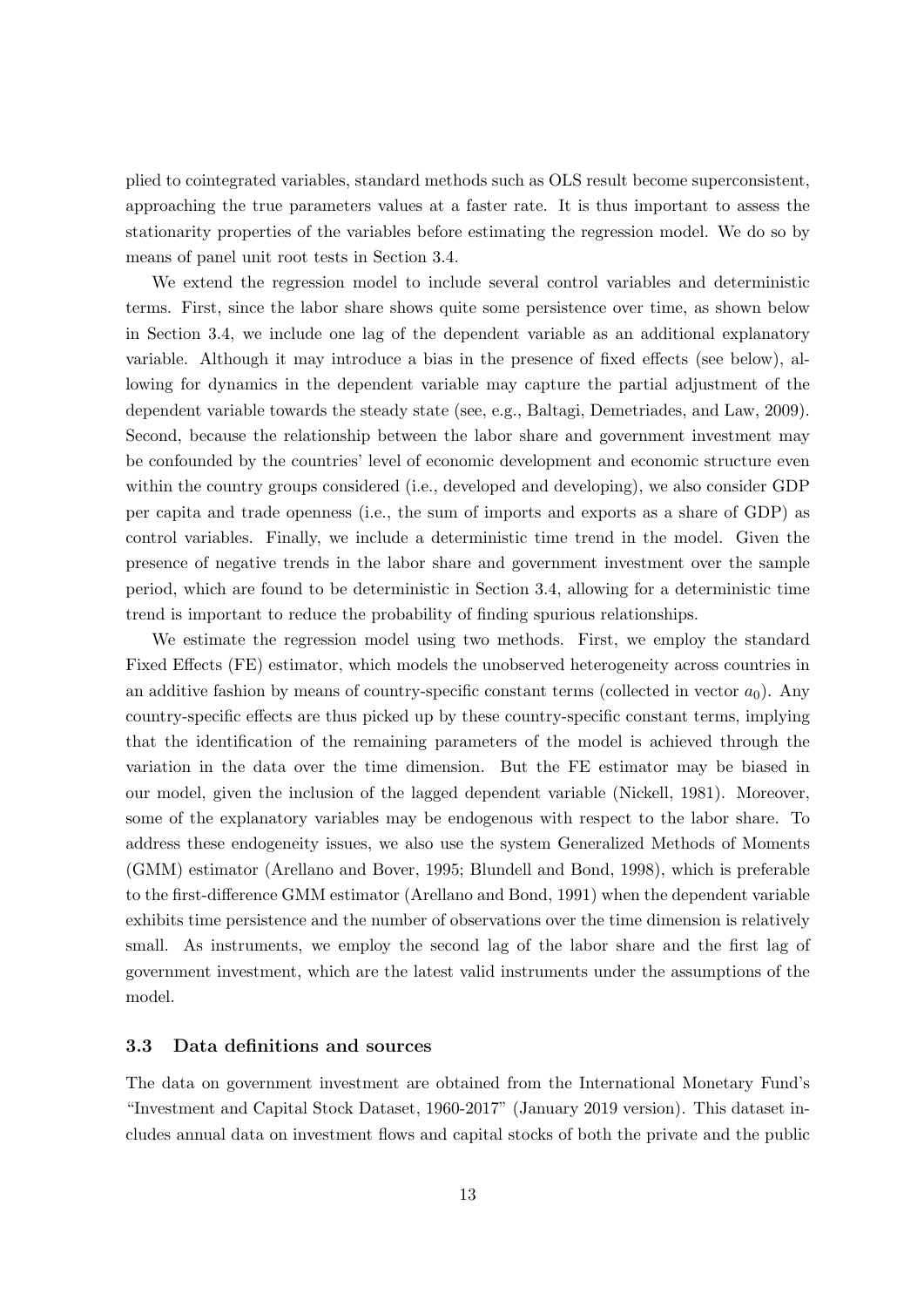sectors for 170 developed and developing countries over the period 1960-2017 (IMF, 2019). We construct the government investment variable from this dataset by taking gross fixed capital formation (GFCF) of the general government (variable 'igov rppp' in the dataset), which includes both the central government and subnational government layers, and dividing it by GDP (variable 'GDP\_rppp' in the dataset), both measured at constant 2011 international dollars. To make the data comparable across countries, the dataset definition of government investment excludes alternative modes of investment, such as investment grants, loan guarantees, tax concessions, operations of public financial institutions (e.g., development banks), and government-backed saving schemes (IMF, 2019). In terms of allocation, public investment is mostly spent in the functioning of economic affairs, such as transportation and energy (with an average share of  $34.4\%$  across OECD countries in 2017), followed by defence  $(15.4\%)$ , and education (15.1%) (OECD, 2019). Other functions include general public services (9.3%), health care  $(8.4\%)$ , and, to a smaller degree, housing  $(5.1\%)$ , environmental protection  $(4.5\%)$ . public order and safety (3.5%), and social protection (1.6%) (figures from 2015; see OECD, 2017). No major changes have taken place in the allocation of public investment across different functions in recent years (for 2007 figures, see Jäger and Schmidt, 2016). Hence, despite including also elements of social spending, we view our measure of government investment as a convenient proxy for public infrastructure.

For the labor share, we obtain data from different sources based on different methodologies. A first measure of the labor share is obtained from the "Total Economy Database", provided by The Conference Board (TCB); it covers 130 countries and ranges from 1990 to 2017.<sup>8</sup> The TCB's labor share data measure the proportion of labor income relative to total income based on the compensation of employees and mixed income data from the national accounts. Accounting for mixed incomes, a convenient adjustment that is standard in the literature, requires the assumption that self-employed workers have the same wage rate as employees.<sup>9</sup> In the case of data unavailability, some adjustments are also made based on common wages and hours or, if this is not possible, on estimates from the Penn World Tables or the Asian Productivity Organization. The TCB data also assume a labor share of 50% for countries with missing data. However, we eliminate these assumed values from the data. After combining the TCB's labor share data with the IMF's government investment data, we obtain a panel dataset encompassing 79 countries (38 developed and 41 developing) over the period 1990 to 2017, which yields a sample of 2,156 observations (see Table 1 for a description of the countries included in the panel).

A second measure of the labor share used in this paper comes from the AMECO database,

<sup>8</sup>We use the version from May 2019. See https://www.conference-board.org/data/economydatabase/ for more details.

<sup>&</sup>lt;sup>9</sup>Guerriero (2019) compares up to six different measures of the labor share, based on different criteria concerning the accounting for the remuneration of the self employed, finding that all measures behave quite similarly over time. The correlation coefficients between these measures is always higher than 0.75 and around 0.9 for most cases. Our definition of the labor share corresponds to definition 4 in her paper.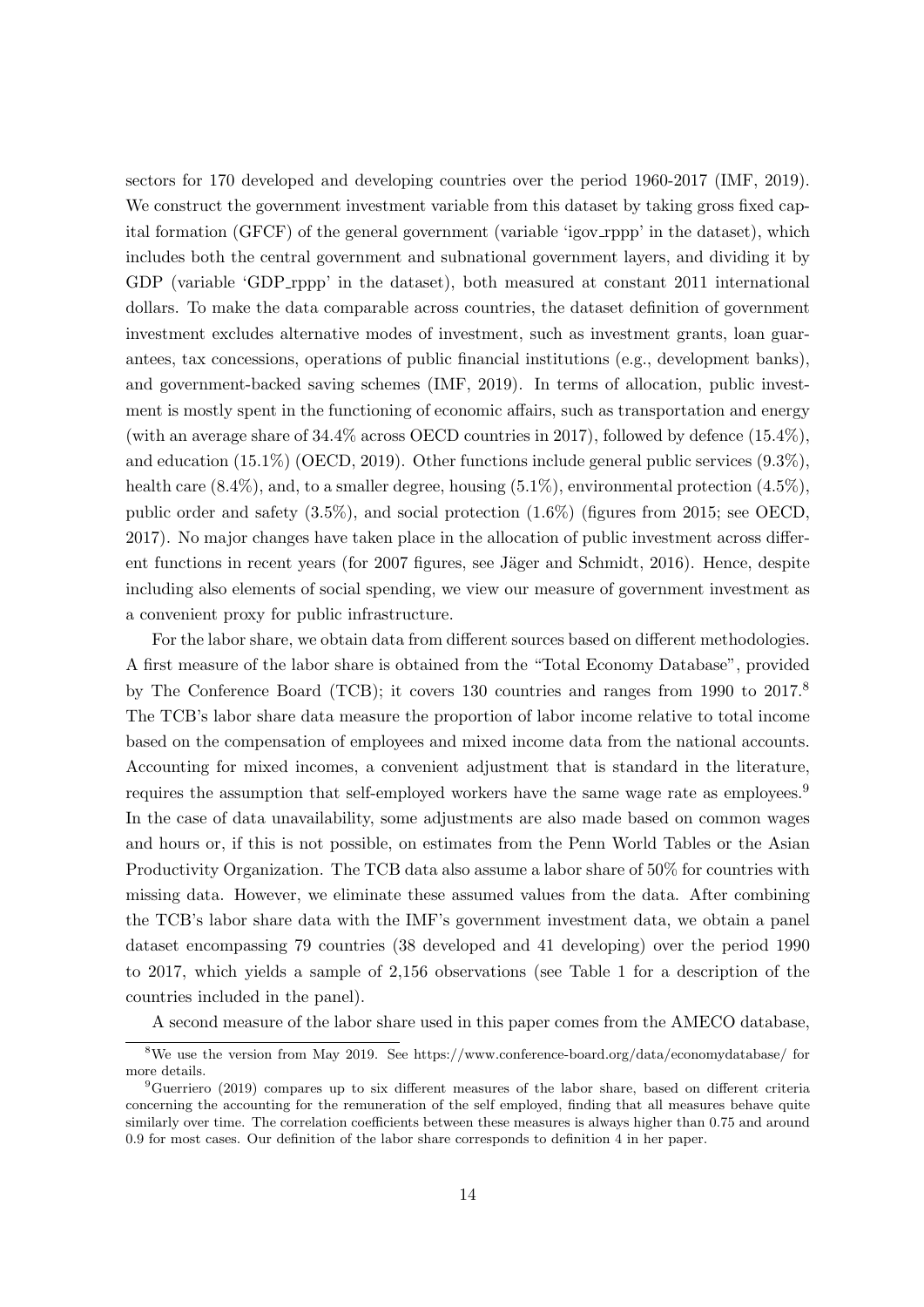the Annual Macro-ECOnomic database of the European Commission's Directorate General for Economic and Financial Affairs. One advantage of the AMECO data is its longer time dimension, dating back to 1960 for some countries. This advantage comes at the cost of a much smaller country dimension, however, covering only 41 developed countries. In the AMECO's database, the labor share is defined as the adjusted wage share as a percentage of GDP at current prices and measured by the compensation per employee (including wages, salaries, and the employer's social contributions) as a fraction of GDP at market prices per employed person (variable ALCD0 in the database). Again, this measure requires assuming that self-employed workers have the same wage rate as employees. The correlation coefficient between the overlapping labor share data in the AMECO database and in the TCB database amounts to 0.66 (counting only those observations for which government investment data are also available). After combining the AMECO's labor share data with the IMF's government investment data, we obtain a panel of 37 developed countries over the period 1970 to 2017, yielding a sample of 1,513 observations (see Table 1 for a description of the countries included in the panel).

Finally, we also use the labor share data provided by Karabarbounis and Neiman (2014), which cover 59 countries for various years in the period 1975-2012. However, most observations correspond to developed countries in more recent years. When combined with the available data for government investment, this third measure gives rise to a panel containing 868 observations for 37 countries. Given this much smaller sample size, we employ the TCB and AMECO data in our baseline estimations and use the Karabarbounis and Neiman's data only as a robustness check. Note that the correlation coefficient between the overlapping labor share data from Karabarbounis and Neiman and from the TCB database is only 0.55; between Karabarbounis and Neiman's and AMECO's labor share data it is even lower, at 0.35 (counting only those observations for which government investment data are also available). Notwithstanding these data differences, however, the results are broadly consistent across the three measures of the labor share (see Sections 3.5 and 3.6).

The World Bank classifies countries into five income groups, as indicated in the numbered categories in Table 1. We define a country as developed if it belongs to one of the first two income groups (high income developed OECD countries and other high income countries), and as developing otherwise. As mentioned above, some models include GDP per capita and trade openness as control variables. GDP per capita is simply aggregate real GDP divided by population. Trade openness is defined as the total value of international trade (i.e., the sum of exports and imports) as a fraction of aggregate GDP. We obtain data for both variables from the World Development Indicators of the World Bank.

A few remarks on the data are in order before we proceed with the analysis. First, recent research has identified some measuring issues that could cause a decline in the labor share as a statistical artifact. These issues include the treatment of capital depreciation, indirect taxes,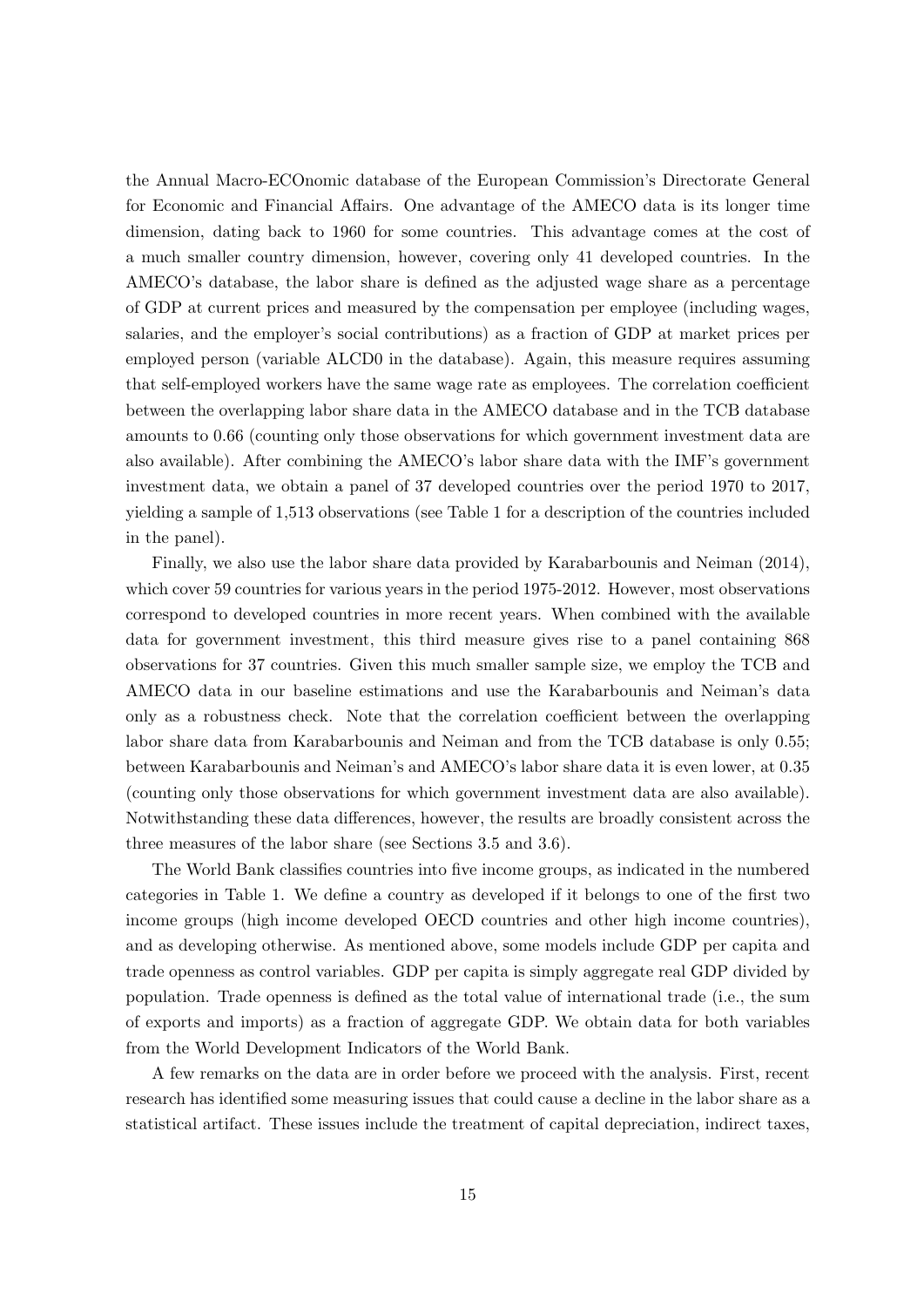and housing capital (Rognlie, 2015; Bridgman, 2018; Cette et al, 2020), self-employment (Gollin, 2002; Elsby et al, 2013; Cette et al, 2020), and intangible capital (Koh et al, 2020). Although some of these factors may imply relatively large effects on the data, they typically account for a modest share of the labor share decline. Second, government investment data are often of poor quality in developing countries (Gurara et al, 2017), which raises the possibility of measurement error in this variable. Measurement error is more serious in government investment (the explanatory variable) than in the labor share (the dependent variable), since it may cause attenuation bias (i.e., a bias towards zero) in the effect of the former on the latter. In view of these limitations, our results should be taken with some caution.

#### 3.4 Time series properties of the main variables

As discussed in Section 3.2, it is important to assess whether the variables are stationary before estimating the regression model. This section conducts panel unit root (PUR) tests on government investment and the labor share, the main variables in the model. The presence of a trend in the data is clear from a quick inspection of the time plot, especially in the case of the labor share in developed countries, as discussed in Section 3.1. The question now is whether this trend should be treated as deterministic or stochastic. If, when allowing for a linear time trend, the PUR tests indicate no unit root in the data, then we conclude that the variables are stationary around a deterministic linear trend. If, on the contrary, the PUR tests suggest the presence of one unit root in the data, then we conclude that the trend is stochastic and the variables are non-stationary. This last case would require some respecification of the model, usually involving first-differencing the variables and possibly allowing for cointegration in the context of an error correction model. As shown below, however, most PUR tests strongly suggest that the variables are (trend) stationary over the sample period, implying that the regression model (18) can be estimated using standard estimation methods.

We employ three PUR tests, namely the Im-Pesaran-Shin (IPS) test, the Fisher-augmented Dickey-Fuller (Fisher-ADF) test, and the Levin-Lin-Chu (LLC) test.<sup>10</sup> The null hypothesis in the IPS and Fisher-ADF tests is that all countries contain unit roots in their time series (i.e., non-stationarity), whereas the alternative hypothesis is that there is no unit root in the time series of least one country (i.e., stationarity). The LLC test estimates a single common autoregressive coefficient for all countries. The null hypothesis is then that this autoregressive coefficient is one (i.e., one unit root), against the alternative hypothesis that it is less than one (i.e., no unit root). Note that these tests assume cross-sectional independence. In view of the macroeconomic links between countries, this assumption may not hold true in our data. One way of accounting for this issue involves demeaning the data prior to conducting the test. Hence, we conduct all PUR tests with and without demeaning the variables.

Table 2 reports the results of the PUR tests for the labor share variable  $(LS)$ . We organize

<sup>&</sup>lt;sup>10</sup>The LLC test requires the sample to be strongly balanced, which implies using less observations.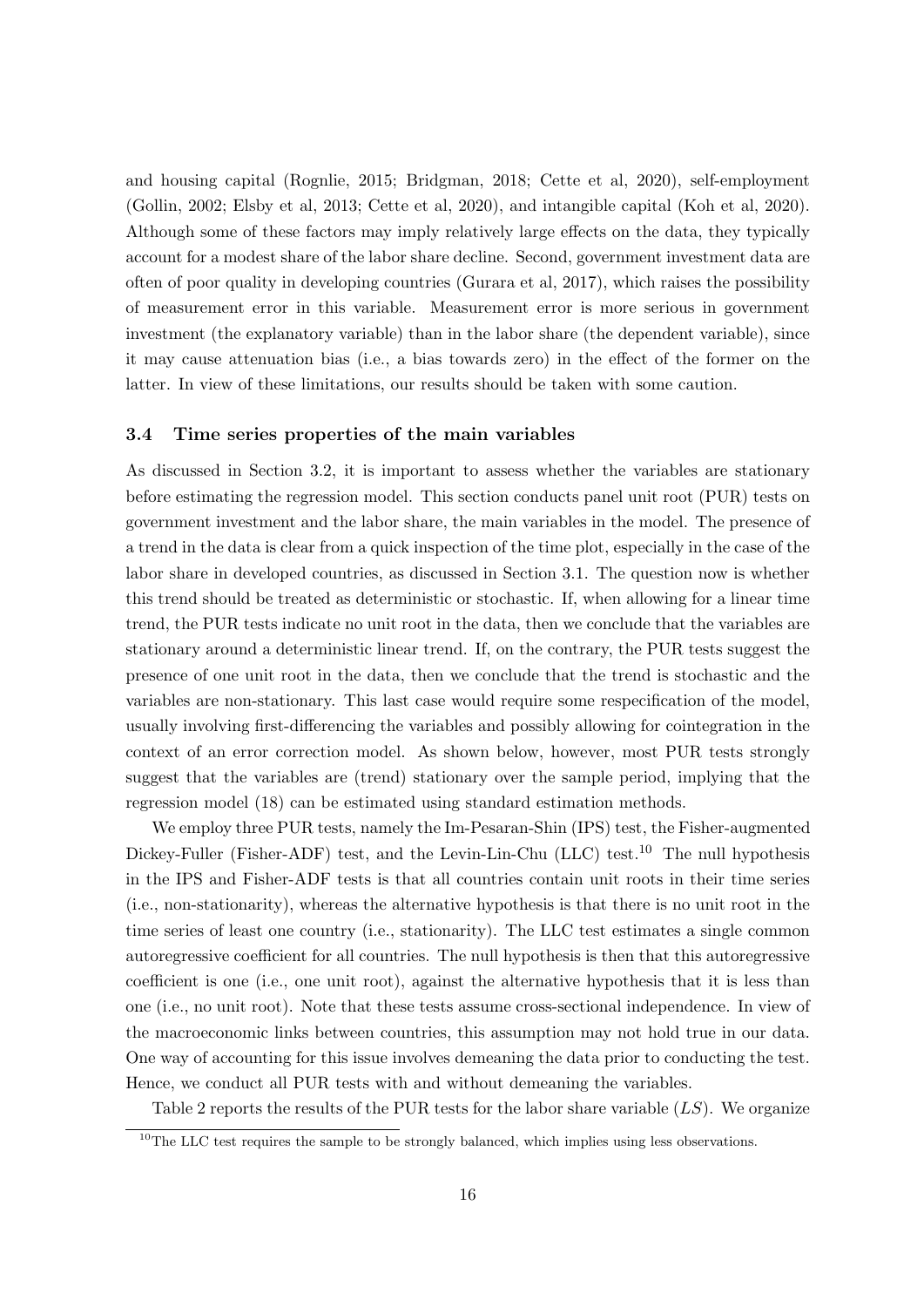the results according to the source of data, presenting the results for the TCB data in panel (a) and the results for the AMECO data in panel (b). In both cases, all tests are conducted with only a constant, and with both a constant a time trend. We find the latter procedure more sound, however, in view of the possibility of trend stationarity. When using the TCB data, we also perform the tests separately for developed and developing countries. As shown in Table 2, the results overwhelmingly suggest that the labor share is (trend) stationary, with most p-values falling below the 1% significance level. The evidence for stationarity of the labor share is weaker when the demeaned TCB data are used for all countries, developed and developed. When considered separately, however, all tests for developed countries and all but the Fisher-ADF test for developing countries indicate stationarity at conventional significance levels. It is important to note this distinction, since it is explicitly incorporated into our regression analysis.

We follow the same procedure for the government investment variable  $(GI)$ . The results are displayed in Table 3, following a similar structure to those presented in Table 2. First, notice that the results are very similar for the unadjusted and the demeaned data, suggesting a lesser role of cross-sectional dependence in the government investment data than that found for the labor share data (see Table 2). Second, with the single exception of the Fisher-ADF test applied to the panel of developed countries, all tests clearly reject the null hypothesis of non-stationary in all cases. Hence, the results suggest, by and the large, that government investment is also stationary. We proceed to estimate the regression model under this assumption.

#### 3.5 Estimation results

We now turn to estimating the regression equation (18). Table 4 reports the estimation results using the FE estimator, whereas Table 5 presents the results using the system GMM estimator. Both tables are organized in the same way. Columns (1) to (3) report the results using the TCB data for all countries, first with no controls and without distinguishing between developed and developing countries (i.e., implicitly setting  $\alpha_2 = 0$ ), then with no controls but allowing for different effects of government investment in developed and developing countries, and, finally, also with controls. Columns (4) and (5) report the results for the TCB data only for developed countries with and without controls, respectively. The analogous results for developing countries are presented in columns (6) and (7). Finally, columns (8) and (9) show the results for the AMECO data (only developed countries) with and without controls, respectively. All regressions include one lag of the dependent variable (Lagged  $LS$ ), a linear time trend, and fixed country effects (not reported). For each variable in each regression, we report the corresponding coefficient estimate and its standard errors in parentheses. All reported standard errors are clustered at the country level.

Starting off with the FE estimates in Table 4, the effect of government investment on the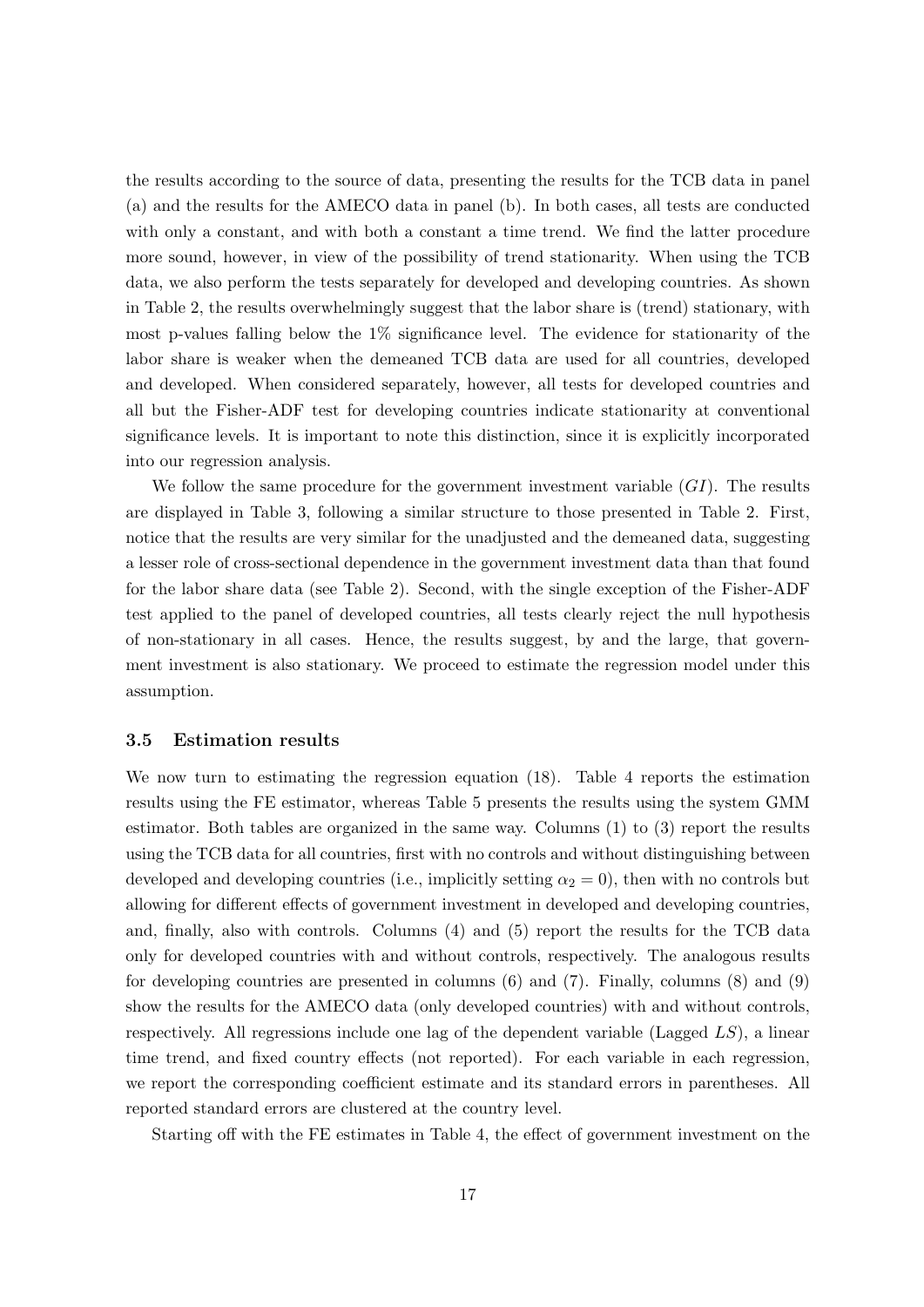labor share is generally positive and statistically significant. The effect seems to be weak and borderline significant when pooled for all countries using TCB data (column (1)). However, when estimated separately for developed and developing countries (column (2)), one finds that government investment only affects the labor share in the former group; in developing countries, in contrast, the effect is close to nil  $(-0.019 = 0.183 - 0.202)$ . Controlling for GDP per capita and trade oppenness further increases the estimated effect in developed countries (column (3)). Very similar results emerge from estimating the full regression only for developed countries (columns (4) and (5)), and only for developing countries (columns (6) and (7)). The effect of government investment on the labor share using TCB data for developed countries is also consistent with that based on the AMECO data, as shown in columns (8) and (9), which is slightly smaller but still highly significant.

The coefficients of the remaining variables are quite stable across regressions. First, the dependent variable is quite persistent, as measured by the coefficient of the lagged dependent variable (above 0.8 in most cases). Second, the time trend slopes downwards, as expected, and is almost always statistically significant (the exception being in developing countries). Third, regarding the controls, GDP per capital is almost always statistically insignificant and only trade openness seems to matter. In any case, the inclusion of the controls makes little difference to the estimated effect of government investment on the labor share.

Despite addressing the biases that may arise from the simultaneous inclusion of fixed effects and a lagged dependent variable and from the potential endogeneity in the regressors (see Section 3.2), the system GMM estimates reported in Table 5 are broadly consistent with the FE estimates shown in Table 4. Again, we find a positive and statistically significant effect of government investment on the labor share for developed countries, but not for developing countries, where the effect is close to nil. The system GMM estimates differ from the FE estimates in two important ways, however. First, the magnitude of the effect of government investment in developed countries is almost twice as large. Second, the time trend looses its explanatory power. The system GMM estimator thus attributes a larger role to government investment and a lesser role to other causes embedded in the time trend (e.g., technological change) in explaining the decline of the labor share in developed countries.

Regarding the diagnostic tests of the system GMM approach, displayed at the bottom of Table 5, the Hansen test of over-identifying restrictions safely accepts the additional instruments in all cases. We also generally find first-order autocorrelation (as expected) and no second-order autocorrelation (which is important to validate the instruments). The exceptions are the regressions estimates with TCB data for developed countries reported in columns (4) and (5), where we reject the null of no second-order autocorrelation. This may invalidate the use of the instruments and introduce some bias. We find reassuring, however, the fact that no anomaly is detected for the AMECO data, while giving rise to almost identical estimates.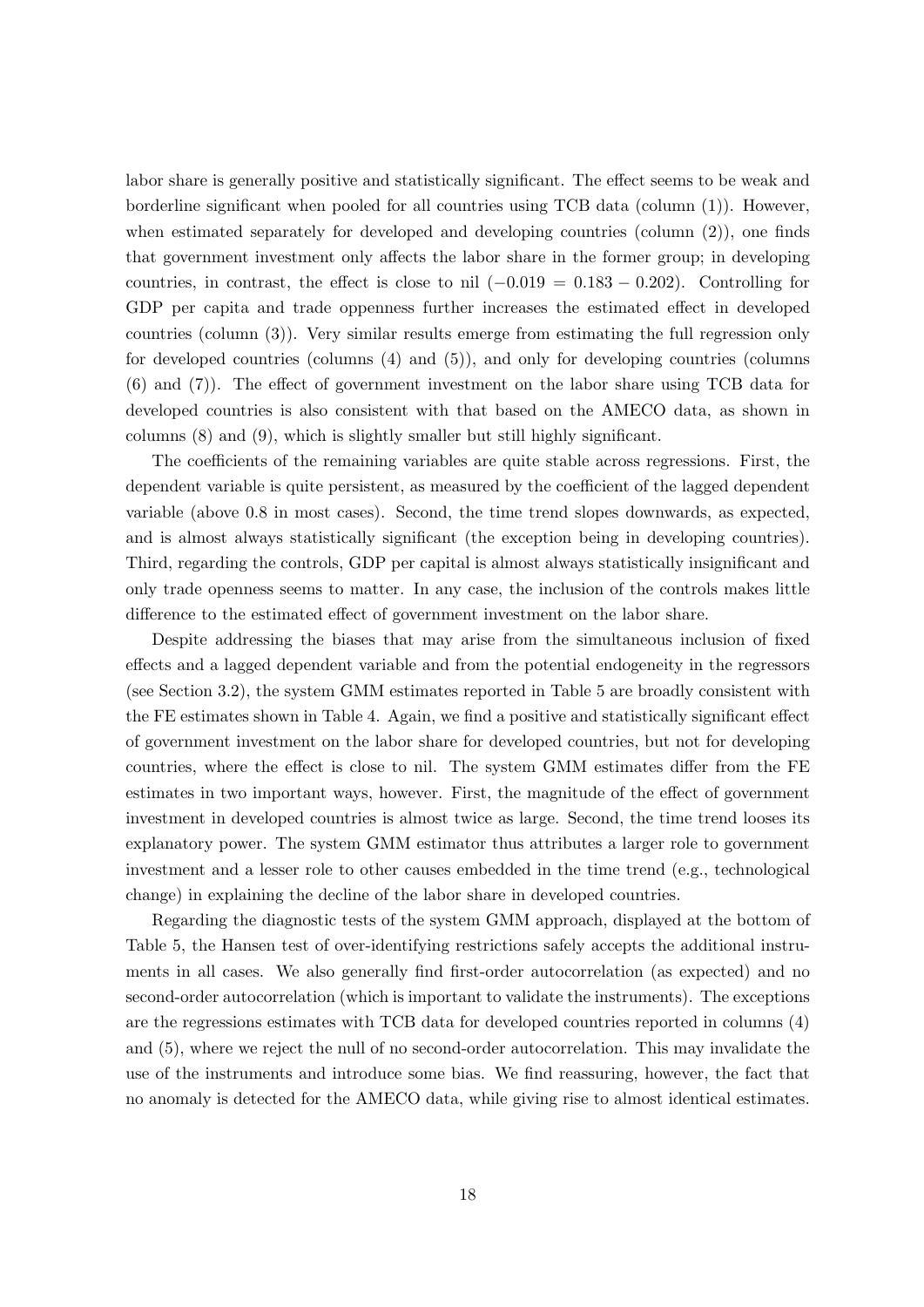#### 3.6 Robustness

We check the robustness of our results along two dimensions. First, we re-estimate the regression models described in Section 3.5 using a robust-regression method, which accounts for the presence of outliers by assigning less weight to those observations that lie farther from the regression line.<sup>11</sup> The results are shown in Table 6. Except for some small quantitative differences, our main results from Section 3.5 are largely unaffected.

Second, we re-estimate the regressions employing the labor share data compiled by Karabarbounis and Neiman (2014). The FE estimates are reported in Table 7, whereas the system GMM estimates are provided in Table 8. Again, we do not find any major change to our previous results. We find again a positive and statistically significant effect of government investment on the labor share in developed countries—which slightly increases in magnitude but not in developing countries.

### 4 Discussion

Our empirical analysis uncovers a positive effect of government investment on the labor share in developed economies. This result is consistent with our theoretical model, which predicts a positive steady-state relationship between public investment and the labor share if (i) public capital augments private capital and (ii) the elasticity of substitution is less than one. These conditions are empirically plausible. Although we are unaware of empirical evidence regarding the type of factor-augmentation of public capital, some types of public investment are likely to augment private capital, at least in part. This may be especially the case for some types of so-called 'core' infrastructure capital—such as roads and highways, water systems, or energy systems—which directly complement the stock of capital of private firms. For example, building a new highway (or improving an existing one) may directly augment the productivity of private cargo trucks. Regarding the elasticity of substitution, the bulk of empirical evidence indeed suggests values well below one (Chirinko, 2008; Gechert et al, 2019; Knoblach and Stöckl, 2020).

A positive effect of government investment on the labor share naturally implies that cuts in government investment lower the labor share. As noted in Section 3.1, government investment has gradually declined in many advanced economies since the 1970s. Hence, our results suggest that cuts in government investment may explain, at least in part, the labor share declines in developed countries. Although this explanation for the decline of labor shares is theoretically incompatible with those based on capital accumulation by Karabarbounis and Neiman (2014) and Piketty (2014), which require elasticities of substitution greater than one, it potentially complements others based on labor-augmenting technical progress (Lawrence, 2015; Alvarez-Cuadrado, Long, and Poschke, 2018; del Rio and Lores, 2019), changes in labor market

<sup>11</sup>We implement this method using the command 'rreg' in Stata.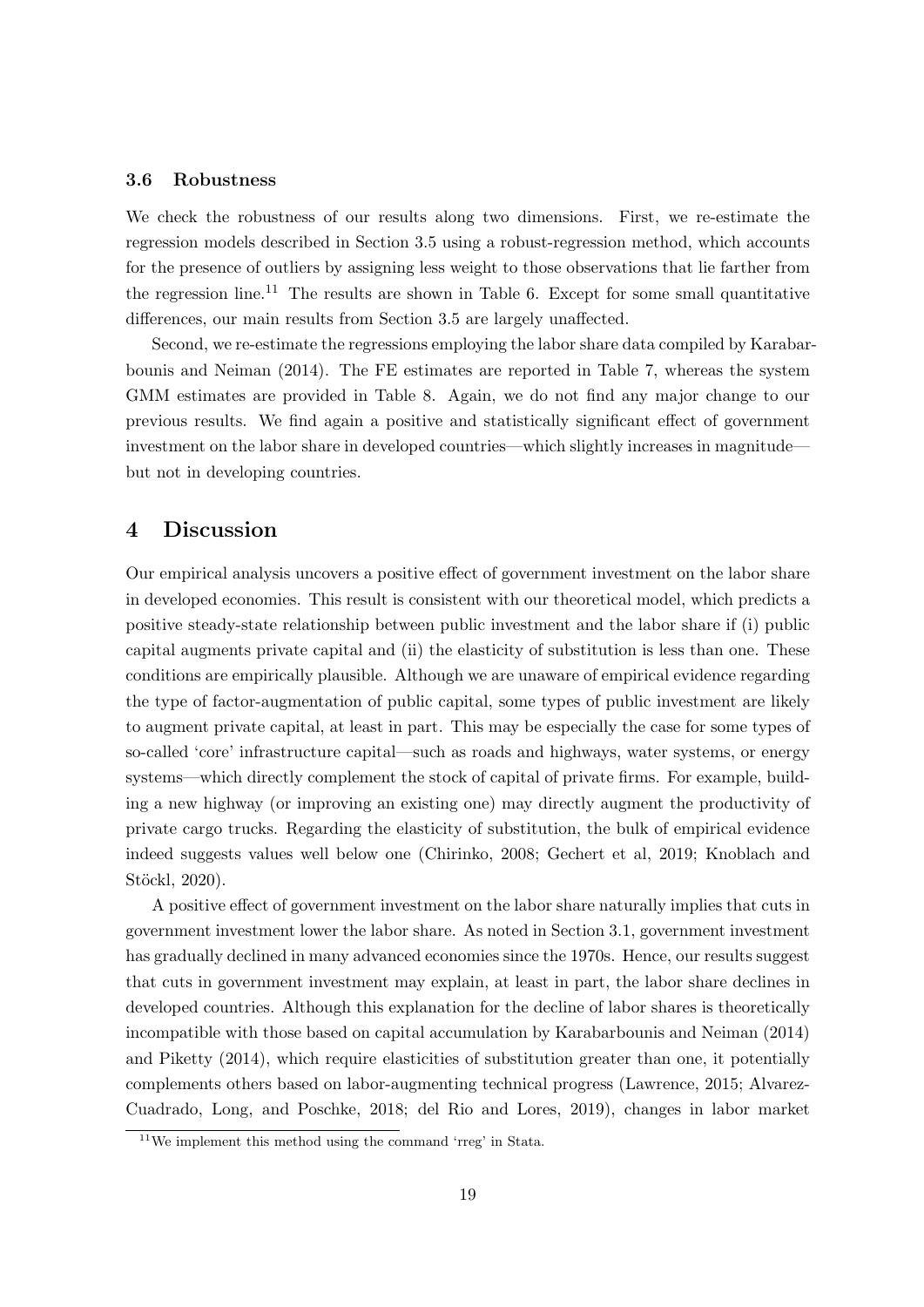institutions (Jaumotte and Tytel, 2007; Ciminelli, Duval, and Furceri, 2020; Stansbury and Summers, 2020), and concentration of market power in 'superstar firms' (Autor et al, 2017, 2020; Dixon and Lim, 2017; Barkai, 2020; De Loecker, Eeckhout, and Unger, 2020). Given the link between changes in the labor share and the personal distribution of income, the low ratios of government investment to GDP may have contributed to the rise in income inequality observed in developed economies over the last few decades (e.g., Piketty, 2014).

We do not find any effect of government investment on the labor share in developing countries, however. Our analytic result (17) allows us to explore a few tentative explanations for this result. One possible reason concerns the productivity of government investment in developing countries. Pritchett (2000) shows that these countries generally face serious bottlenecks associated with government investment, whereby a given investment effort does not translate into an equivalent increment in the stock of public capital (see also Dabla-Norris et al, 2012; and Gupta et al, 2014). The effective stock of public capital is thus much lower than what can be inferred from the accumulation and depreciation of the government investment flows. By lowering the economic returns to government investment in developing countries, these inefficiencies also decrease its effect on the labor share, according to equation (17). Moreover, public capital might be less capital-augmenting in developing countries. Although we are not aware of any empirical study explicitly focusing on the factor-bias of public capital in these countries, indirect evidence for this hypothesis is provided by An, Kangur, and Papageorgiou (2019), who find that public capital is more substitutable (i.e., less complementary) to private capital in emerging and low-income economies than in advanced countries.

A second reason that may explain the absence of an effect in developing countries concerns the elasticity of substitution between private capital and labor, which could be larger and closer to one in these countries. But it is unclear whether this is a plausible empirical possibility. Some studies using data at the firm or industry level often find smaller elasticities of substitution in industries with a larger proportion of high-skilled workers (Schwellnus et al, 2018) and larger elasticities of substitution in the agriculture sector (Herrendorf, Herrington, and Valentinyi, 2015). According to this evidence, one would expect those economies with proportionally larger sectors that are intensive in unskilled labor, which is typically the case in developing countries, to also feature larger aggregate elasticities of substitution. However, some direct evidence based on country-level data suggests otherwise. Duffy and Papageorgiou (2000), for instance, find that the elasticitiy of substitution in developing countries is not only lower than one but also lower than in advanced economies.

As alluded to in Section 3.3, one last reason for the statistically insignificant effects found in developing countries is purely statistical and involves measurement error in government investment. Given the general poor quality of macroeconomic data in developing countries, it is likely that government investment is measured with error in these countries (see, e.g.,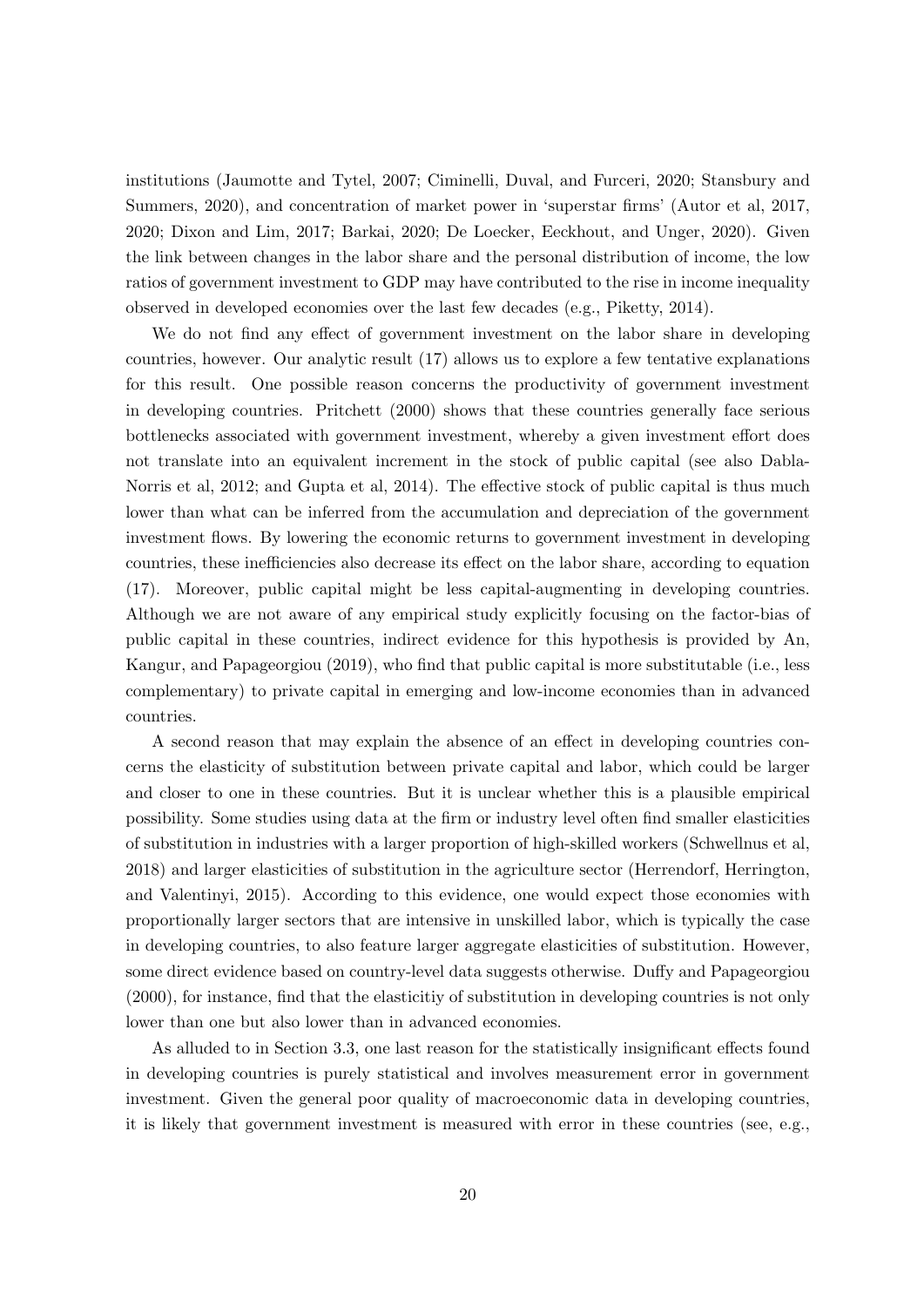Gurara et al, 2017). If present, measurement error causes attenuation bias, which means that the effect of government investment on the labor share is biased towards zero. In our view, this is a particularly plausible explanation for the lack of an effect in developing countries.

## 5 Conclusions

This paper has analyzed the relationship between government investment and the labor share. Motivated by the observation that both variables have shown similar declining patters over the last decades, especially in developed countries, we have argued that there is a fundamental link between them. At a theoretical level, we have shown how a simple analytic steady-state relationship arises from a general equilibrium model embedding a production function with a constant elasticity of substitution and factor-biased government capital. At an empirical level, we have provided strong reduced-form evidence of a positive association between the ratio of government investment to GDP and the labor share in developed countries. For developing countries, in contrast, we have found a weak and statistically insignificant relationship.

According to our results, government investment spending may be an important determinant of the labor share. A lower labor share, in turn, has been found to be strongly associated with lower welfare, higher inequality, and lower growth. Thus, our results suggest that, besides its well-documented efficiency role in sustaining economic growth, government investment may also play an important role in promoting economic equity.

This paper has also opened some avenues for future research. The finding of no clear effect between government investment and the labor share in developing countries, in particular, may owe to several factors that deserve closer theoretical and empirical scrutiny. Perhaps government investment is yet too inefficiently allocated in these countries. Or the high borrowing costs typically faced by these countries hinder its effectiveness. Or the quality of the data does not allow for a proper assessment of its role. From a theory perspective, maybe we should model these economies differently, relaxing the small open economy assumption and allowing, for instance, for imperfect capital mobility and restricted access to international financial markets. Future research should delve into these questions.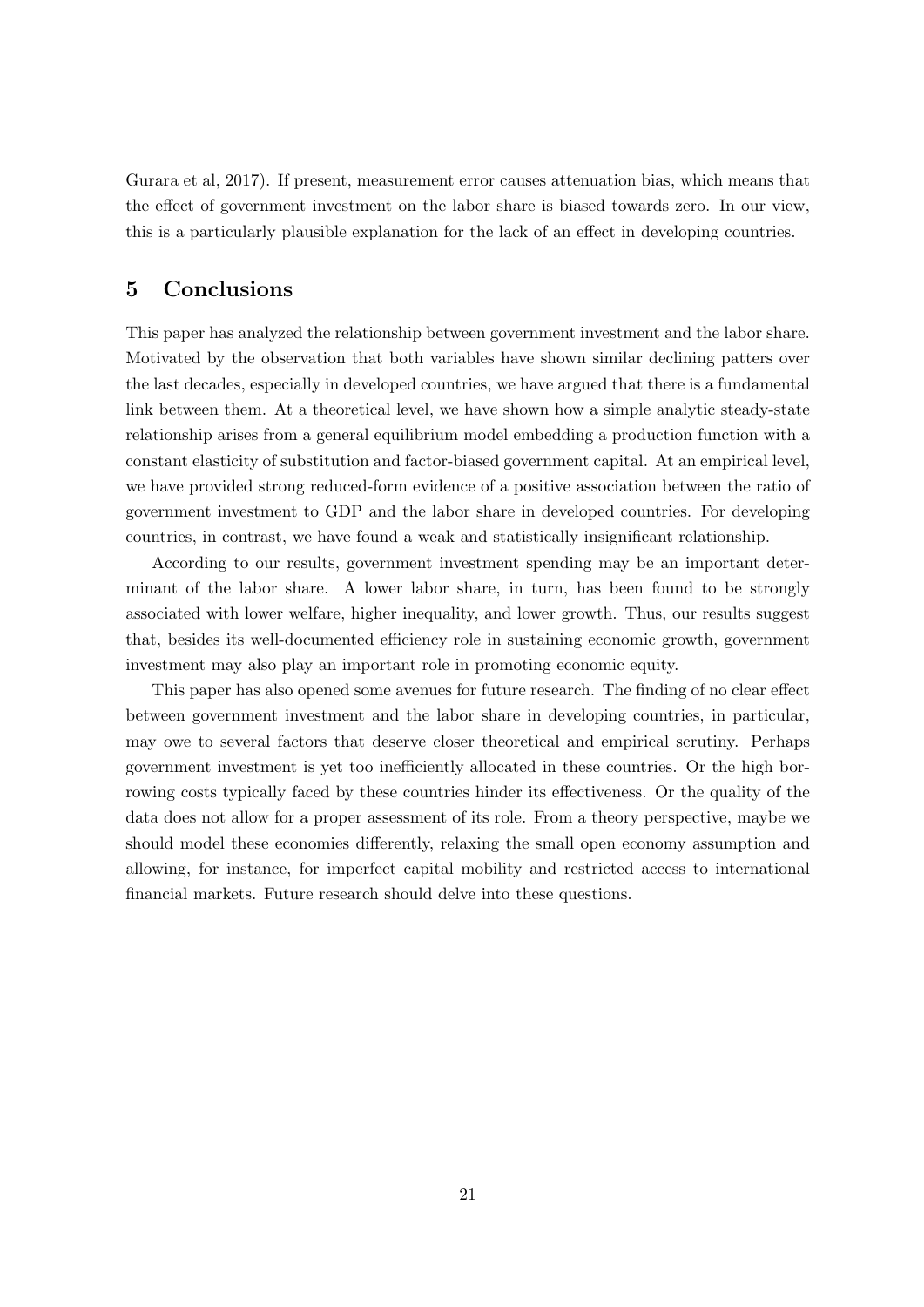## Appendix

#### A.1 Reduced-form multipliers

To derive the steady-state multipliers of public investment in reduced form, start by fully differentiating equations (4) and (5) with respect to  $I_G$  using the chain rule:

$$
\frac{1}{K}\frac{dK}{dI_G} = \frac{\eta - \eta_K(1-\sigma)}{\theta_L K_G} \frac{dK_G}{dI_G} + \frac{1}{L}\frac{dL}{dI_G}
$$
\n(A.1)

$$
\frac{\sigma}{Y_L} \frac{dw}{dI_G} = \frac{\theta_K}{K} \frac{dK}{dI_G} + \frac{\eta - \eta_L (1 - \sigma)}{K_G} \frac{dK_G}{dI_G} - \frac{\theta_K}{L} \frac{dL}{dI_G}.
$$
\n(A.2)

Similarly, fully differentiating equation (13) with respect to  $I_G$  gives

$$
(1 - L)\frac{dw}{dI_G} - w\frac{dL}{dI_G} = (1 - \varepsilon)\frac{dX}{dI_G}.\tag{A.3}
$$

Imposing the conditions  $\dot{A} = 0$  and  $\dot{X} = 0$  in (14) and (15) while noting that  $wL-C = w-X$ and  $T = I_G$  (in the former) results in two equations that jointly describe the steady-state equilibrium in the household subsystem:

$$
X = rA + w - I_G,
$$
  

$$
X = \frac{\beta(\alpha + \beta)}{r - \alpha}A.
$$

These equations can be fully differentiated with respect to  $I_G$  as follows:

$$
\frac{dX}{dI_G} = r\frac{dA}{dI_G} + \frac{dw}{dI_G} - 1,\tag{A.4}
$$

$$
\omega_A \frac{dX}{dI_G} = r\omega_X \frac{dA}{dI_G},\tag{A.5}
$$

where  $\omega_X \equiv X/Y$  is ratio of full consumption to output and  $\omega_A \equiv rA/Y$  is the ratio of financial income to output. For future reference, note that  $\omega_X - \omega_A > 0$ , since  $X - rA =$  $w - I_G = w - T > 0.$ 

Equations  $(A.1)-(A.5)$  form a system of five equations in five unknowns, which can be represented in matrix notation as

$$
\begin{bmatrix}\nw & -(1-L) & 0 & 1-\varepsilon & 0 \\
\frac{\theta_K}{L} & \frac{\sigma}{Y_L} & -\frac{\theta_K}{K} & 0 & 0 \\
-\frac{1}{L} & 0 & \frac{1}{K} & 0 & 0 \\
0 & 1 & 0 & -1 & r \\
0 & 0 & 0 & \omega_A & -r\omega_X\n\end{bmatrix}\n\begin{bmatrix}\n\frac{dL}{du_G} \\
\frac{dw}{dL_G} \\
\frac{dK}{dL_G} \\
\frac{dK}{dL_G} \\
\frac{dA}{dL_G}\n\end{bmatrix} = \begin{bmatrix}\n0 \\
\frac{\eta - \eta_L(1-\sigma)}{L_G} \\
\frac{\eta - \eta_K(1-\sigma)}{L_G} \\
1 \\
0\n\end{bmatrix},
$$
\n(A.6)

where we have used that  $dK_G/dI_G = K_G/I_G$ .

Solving this system gives, after some algebraic simplifications, the following steady-state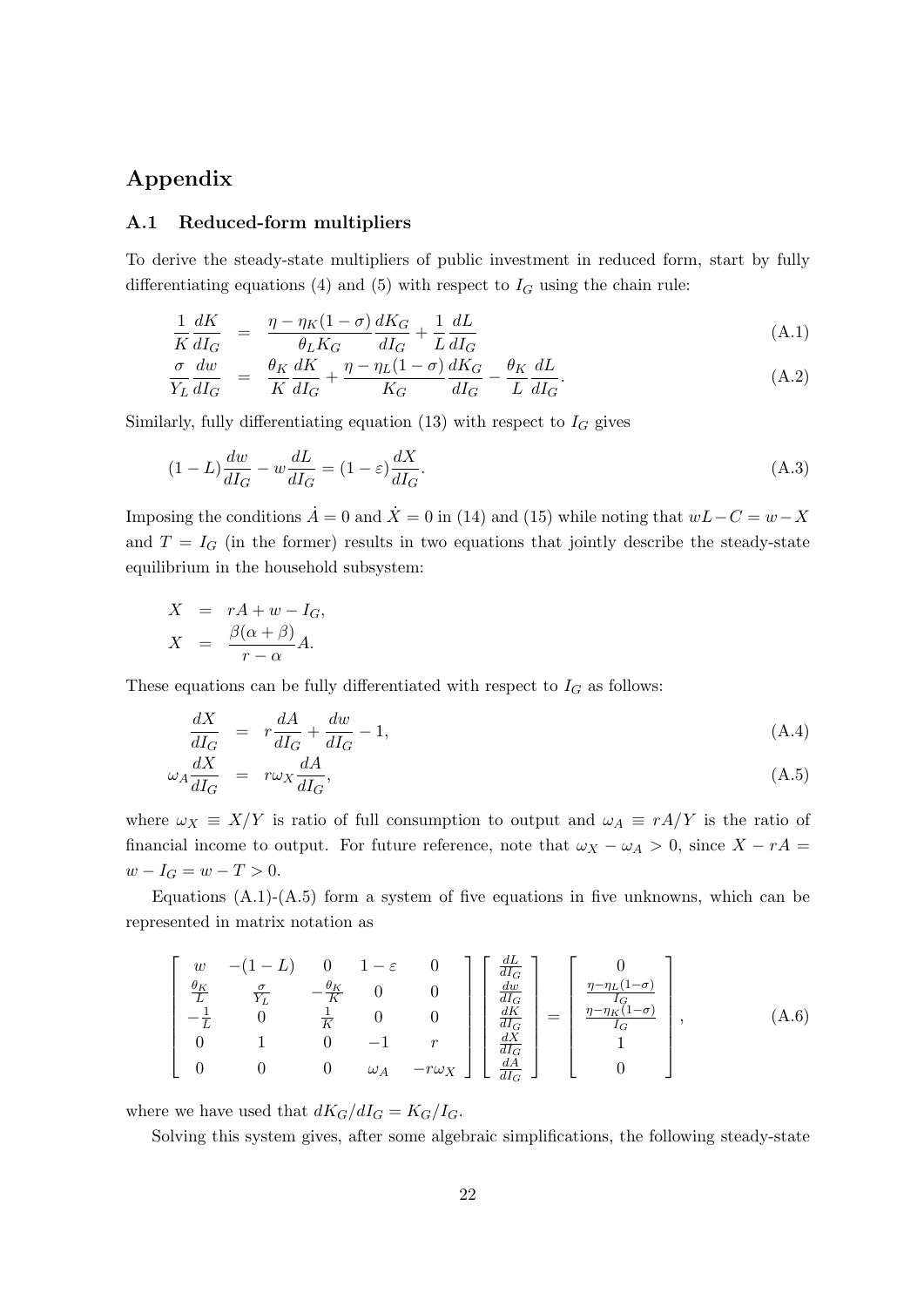multipliers for labor employment and wages:

$$
\frac{dL}{dI_G} = \frac{\omega_{LL}}{w} \left( \frac{\theta_L - \eta}{\omega_X - \omega_A} \right),\tag{A.7}
$$
\n
$$
\frac{dw}{dW} = \frac{n(1 + \omega_{LL})}{w}
$$

$$
\frac{dw}{dI_G} = \frac{\eta(1 + \omega_{LL})}{\omega_G},\tag{A.8}
$$

where  $\omega_{LL} \equiv (1 - L)/L$  is the leisure-labor ratio and  $\omega_G \equiv I_G/Y$  is the ratio of public investment to output. According to these expressions, the wage multiplier is unambiguously positive, whereas the labor multiplier can, in theory, take on any sign, depending on the relative magnitudes of  $\theta_L$  and  $\eta$  (recall that  $\omega_X - \omega_A > 0$ ). From a practical point of view, however, it is reasonable to assume that  $\theta_L > \eta$ , in which case the labor multiplier is positive. Importantly, although both multipliers depend on the output elasticity of public capital  $(\eta)$ , they depend neither on the particular type of factor augmentation  $(\eta_K$  and  $\eta_L)$  nor on the elasticity of substitution  $(\sigma)$ . Hence, while the overall spillover effect of public capital matters for the labor market, its factor-bias potential does not.

The reduced-form multiplier of private capital is

$$
\frac{dK}{dI_G} = \frac{\omega_K}{\theta_L} \left[ \frac{\eta - \eta_K (1 - \sigma)}{\omega_G} + \omega_{LL} \left( \frac{\theta_L - \eta}{\omega_X - \omega_A} \right) \right],\tag{A.9}
$$

where  $\omega_K \equiv K/Y$  is the ratio of private capital to output. This multiplier can be negative or positive depending on the relative sizes of the two terms inside brackets. Assuming that the second term is positive (which holds if the labor multiplier is positive), the multiplier of private capital is also positive if, moreover,  $\eta_K = 0$  or  $\sigma \geq 1$ . But if public capital is K-augmenting  $(\eta_K > 0)$ , the multiplier can be negative for an elasticity of substitution sufficiently below one  $(\sigma \ll 1)$ , as depicted in panel (a) of Figure 2.

The reduced-form multipliers of full consumption  $(X)$  and financial wealth  $(A)$  are given by

$$
\frac{dX}{dI_G} = \frac{\omega_X}{\omega_X - \omega_A} \left[ \frac{\eta(1 + \omega_{LL})}{\omega_G} - 1 \right],
$$
  

$$
\frac{dA}{dI_G} = \frac{\omega_A}{r(\omega_X - \omega_A)} \left[ \frac{\eta(1 + \omega_{LL})}{\omega_G} - 1 \right],
$$

which can also be negative or positive, depending on the sign of the term in brackets.

Finally, we can use these multipliers to find the reduced-form multiplier of output. Fully differentiating the production function (1) with respect to  $I_G$  gives

$$
\frac{dY}{dI_G} = \theta_K \frac{Y}{K} \frac{dK}{dI_G} + \theta_L \frac{Y}{L} \frac{dL}{dI_G} + \eta \frac{Y}{K_G} \frac{dK_G}{dI_G}.
$$
\n(A.10)

After substituting the reduced-form expressions  $(A.7)$  and  $(A.9)$  into  $(A.10)$  and performing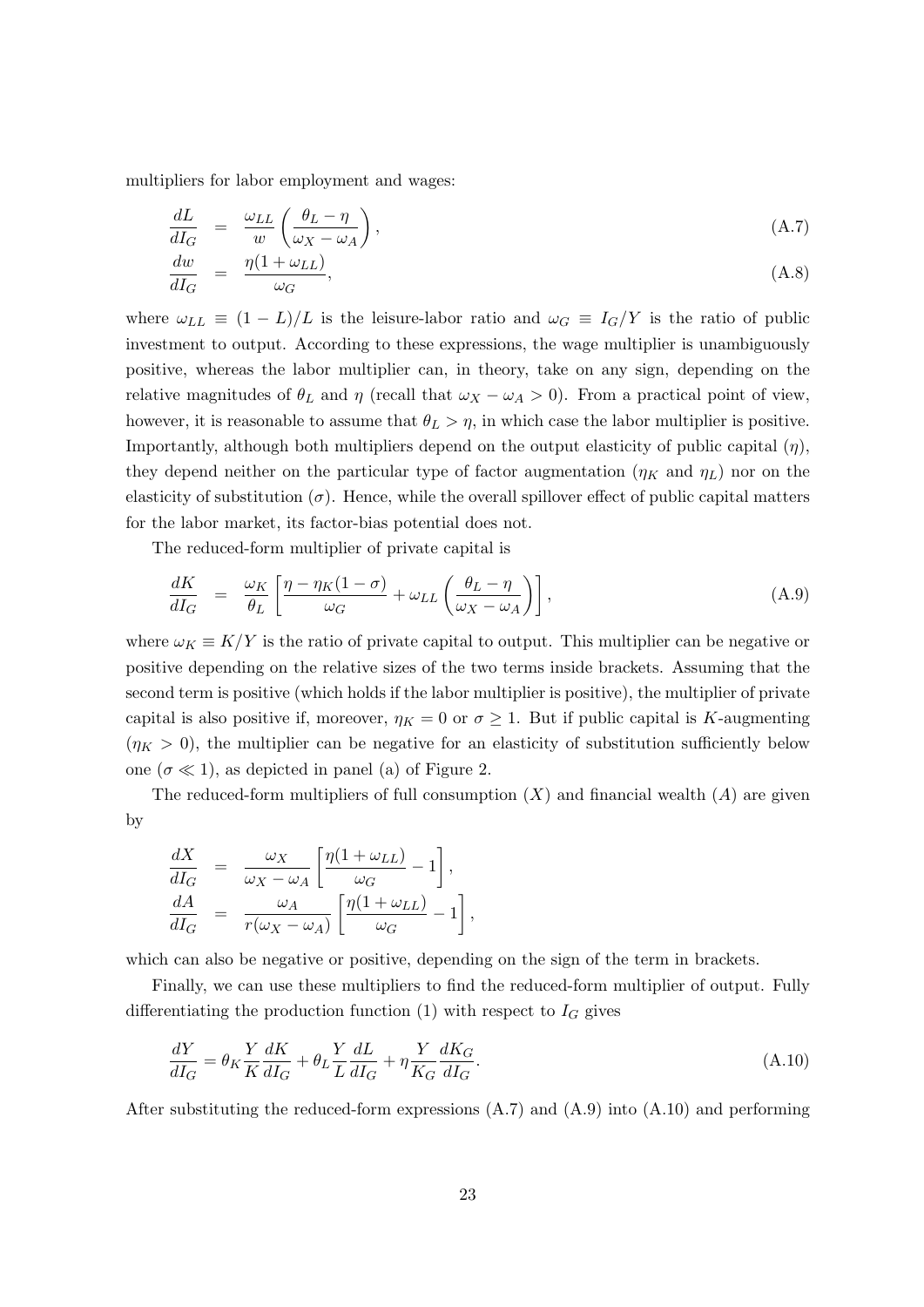some algebraic simplifications, one arrives at

$$
\frac{dY}{dI_G} = \frac{\eta - \eta_K (1 - \sigma) \theta_K}{\theta_L \omega_G} + \frac{\omega_{LL}}{\theta_L} \left( \frac{\theta_L - \eta}{\omega_X - \omega_A} \right),\tag{A.11}
$$

whose sign is unambiguously positive if public capital is not K-augmenting  $(\eta_K = 0)$  or the elasticity of substitution is greater or equal than one ( $\sigma \geq 1$ ), provided that  $\theta_L \geq \eta$ (in which case the labor multiplier is also positive). However, it can be negative if public capital augments private capital ( $\eta_K > 0$ ) and the elasticity of substitution is sufficiently smaller than one ( $\sigma \ll 1$ ). The important aspect to retain from this result is that, for a given output elasticity of public capital, larger degrees of K-augmentation (large  $\eta_K$ ) and lower substitutability between factors (small  $\sigma$ ) lead to smaller steady-state output effects of public investment.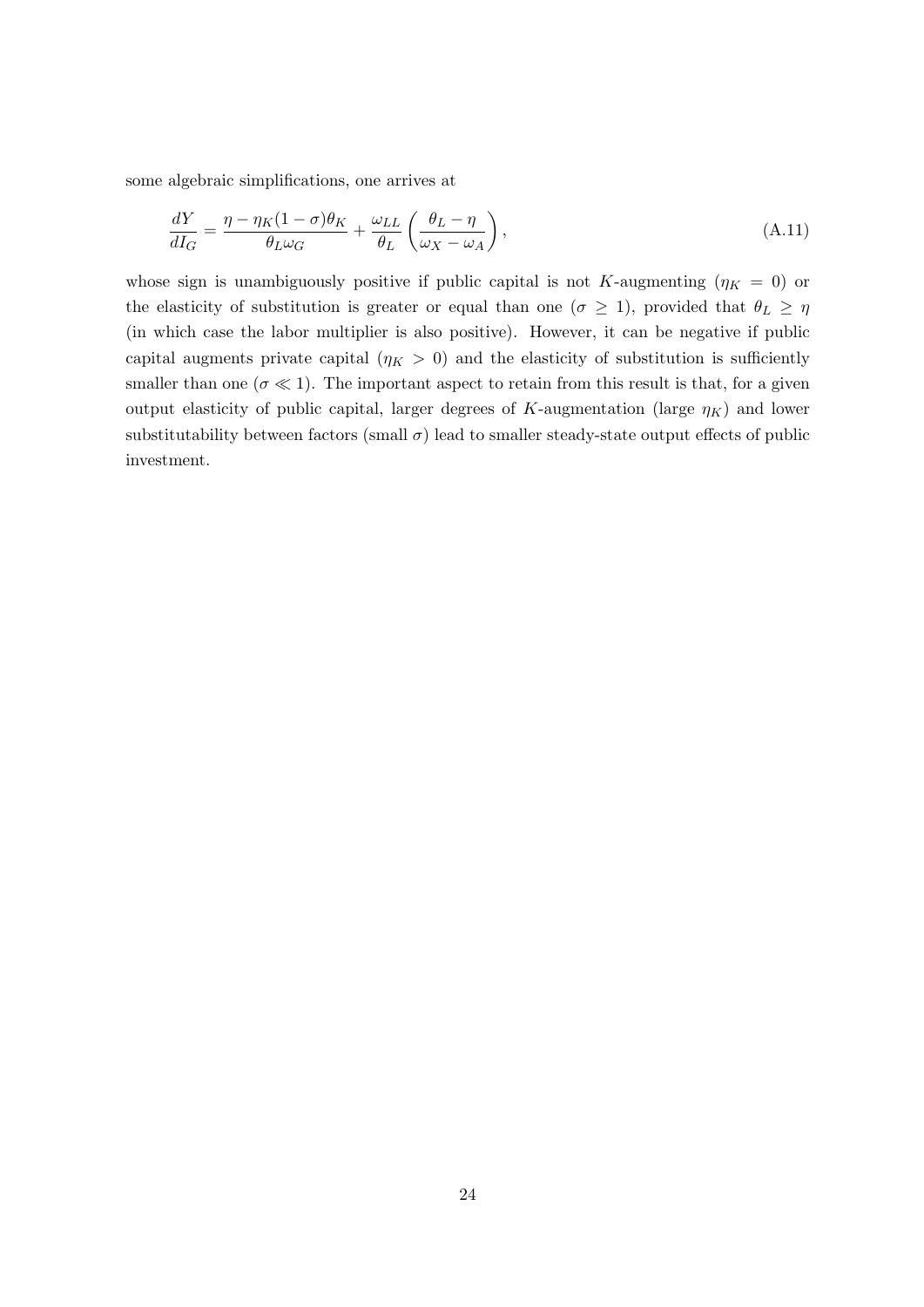

Figure 1: The evolution of government investment and the labor share: cross-country averages









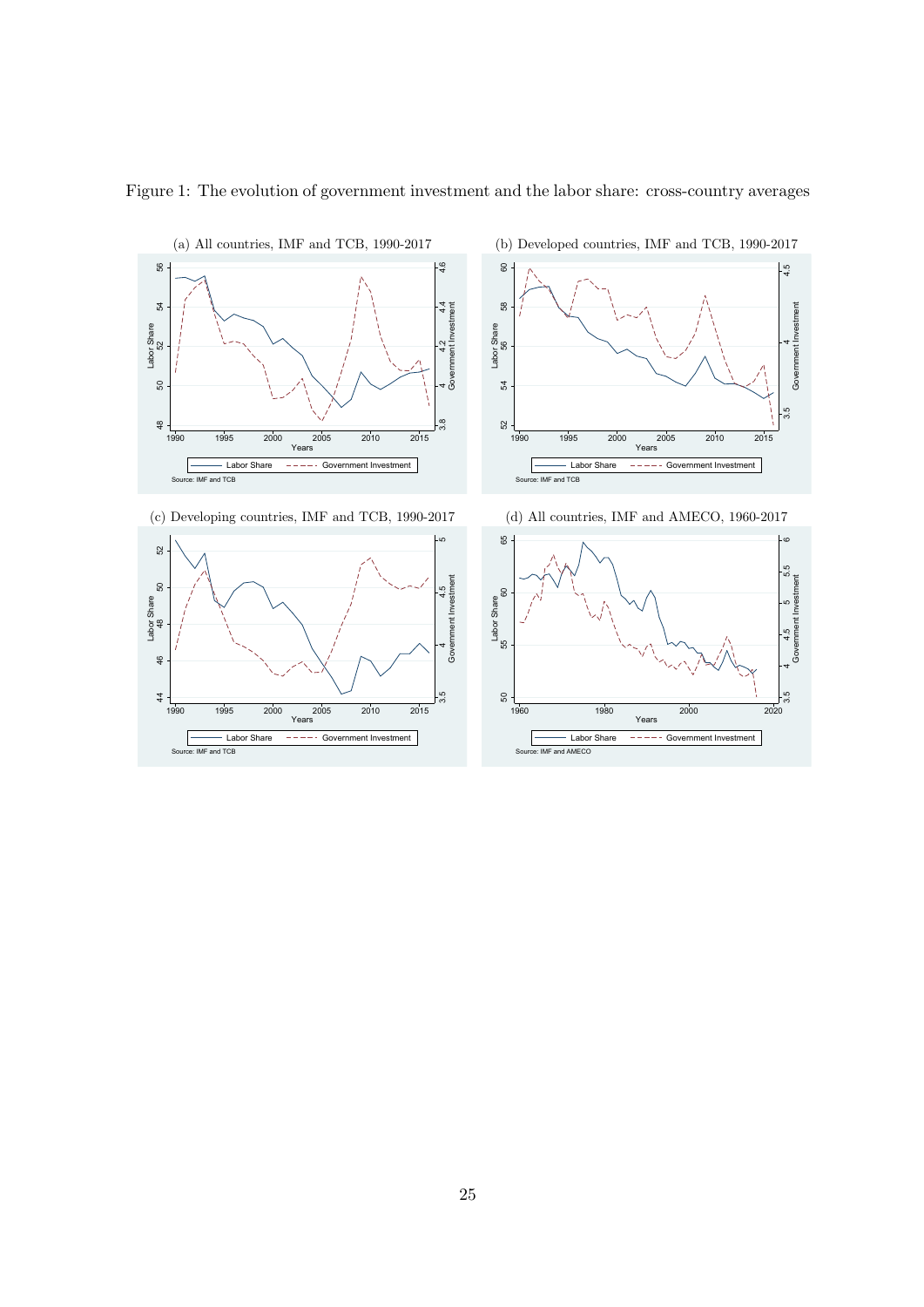

Figure 2: The long-run effects of a permanent  $K$ -augmenting public investment increase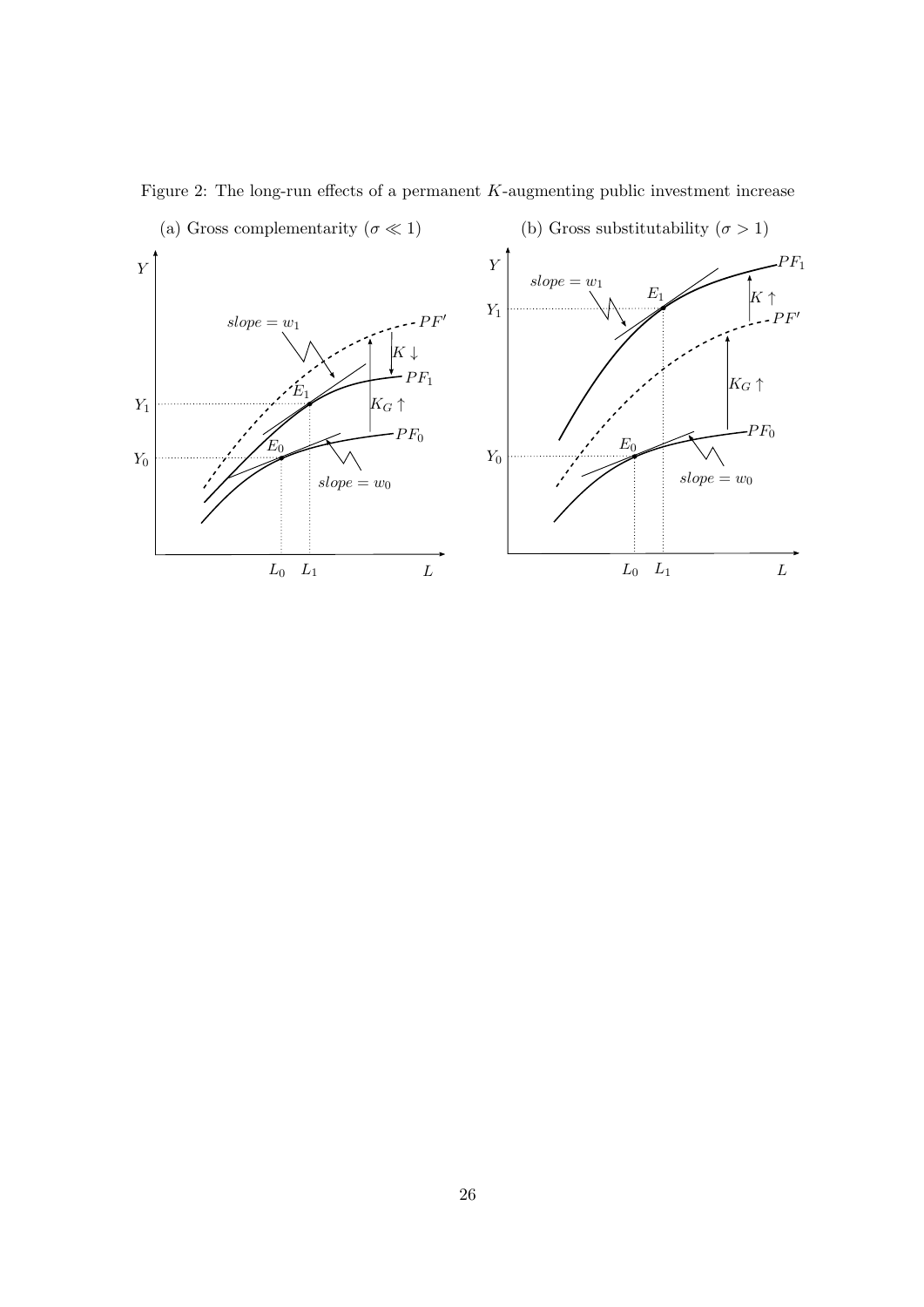|                                                 | $\overline{\text{TCB}}$                                                                                                                                                                                                                                                                                                                                     | AMECO                                                                                                                                                                                                                                                                                                                                                              |  |  |  |
|-------------------------------------------------|-------------------------------------------------------------------------------------------------------------------------------------------------------------------------------------------------------------------------------------------------------------------------------------------------------------------------------------------------------------|--------------------------------------------------------------------------------------------------------------------------------------------------------------------------------------------------------------------------------------------------------------------------------------------------------------------------------------------------------------------|--|--|--|
| Countries                                       | $(1)$ OECD high income countries:                                                                                                                                                                                                                                                                                                                           | $(1)$ OECD high income countries:                                                                                                                                                                                                                                                                                                                                  |  |  |  |
|                                                 | Austria, Belgium, Canada, Czech Repub-<br>lic, Denmark, Estonia, Finland, France,<br>Germany, Greece, Hungary, Iceland, Ire-<br>land, Israel, Italy, Japan, Republic of<br>Korea, Latvia, Lithuania, Netherlands,<br>New Zealand, Norway, Poland, Portu-<br>gal, Slovak Republic, Slovenia, Spain,<br>Sweden, Switzerland, United Kingdom,<br>United States | Austria, Belgium, Canada, Czech Repub-<br>lic, Denmark, Estonia, Finland, France,<br>Germany, Greece, Hungary, Iceland, Ire-<br>land, Italy, Japan, Republic of Korea,<br>Latvia, Lithuania, Luxembourg, Mex-<br>ico, Netherlands, New Zealand, Norway,<br>Poland, Portugal, Slovenia, Spain, Swe-<br>den, Switzerland, Turkey, United King-<br>dom, United States |  |  |  |
|                                                 | $(2)$ Other high income countries:                                                                                                                                                                                                                                                                                                                          | $(2)$ Other high income countries:                                                                                                                                                                                                                                                                                                                                 |  |  |  |
|                                                 | Chile, Croatia, Cyprus, Hong Kong,<br>Malta, Romania, Singapore, Taiwan                                                                                                                                                                                                                                                                                     | Croatia, Cyprus, Malta, Romania                                                                                                                                                                                                                                                                                                                                    |  |  |  |
|                                                 | (3) Upper-middle income countries:<br>Armenia, Azerbaijan, Belarus, Brazil,<br>Bulgaria, China, Colombia, Costa Rica,<br>Ecuador,<br>Georgia,<br>Indonesia,<br>Iran,<br>Jordan, Kazakhstan, Macedonia FYR,<br>Malaysia, Mexico, Per, Russian Feder-<br>ation, Serbia, South Africa, Thailand,<br>Turkey                                                     | (3) Upper-middle income countries:<br>Bulgaria                                                                                                                                                                                                                                                                                                                     |  |  |  |
|                                                 | (4) Lower-middle income income countries:<br>Bangladesh, Bolivia, Cambodia, Egypt,<br>India, Moldova, Morocco, Nigeria, Pak-<br>istan, The Philippines, Senegal, Sri Lanka,<br>Tanzania, Tunisia, Vietnam                                                                                                                                                   |                                                                                                                                                                                                                                                                                                                                                                    |  |  |  |
|                                                 | $(5)$ Low income countries:                                                                                                                                                                                                                                                                                                                                 |                                                                                                                                                                                                                                                                                                                                                                    |  |  |  |
|                                                 | Burkina Faso                                                                                                                                                                                                                                                                                                                                                |                                                                                                                                                                                                                                                                                                                                                                    |  |  |  |
| No. of countries<br>Time period<br>Observations | 79<br>1990-2017<br>2156                                                                                                                                                                                                                                                                                                                                     | 37<br>1970-2017<br>1513                                                                                                                                                                                                                                                                                                                                            |  |  |  |

Table 1: Countries and periods included in the TCB and AMECO data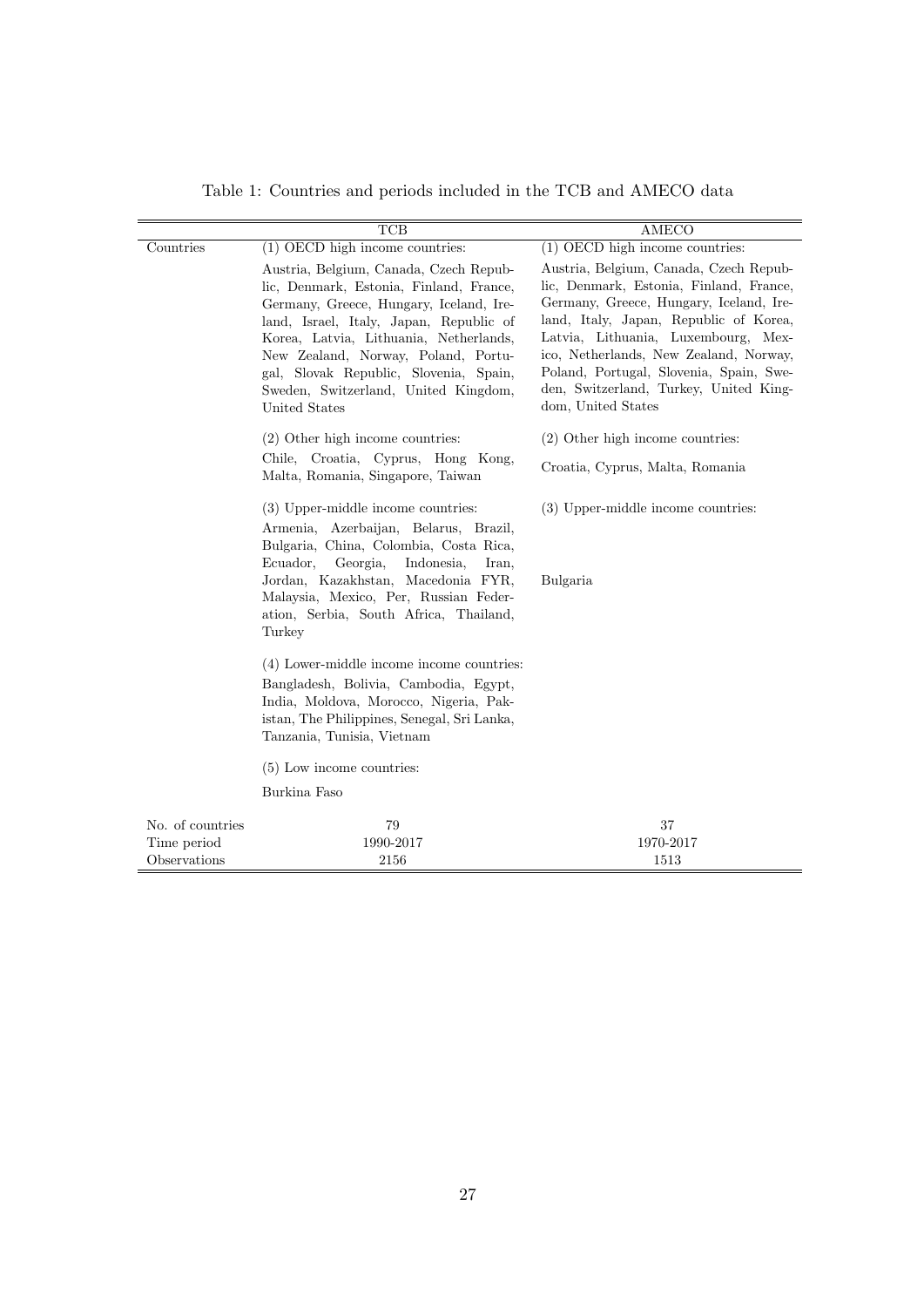Table 2: Panel unit root tests on the labor share  $(LS)$ .

|                          |            | Unadjusted data        |            | Demeaned data |             |            |  |  |
|--------------------------|------------|------------------------|------------|---------------|-------------|------------|--|--|
|                          | <b>IPS</b> | Fisher-ADF             | LLC        | <b>IPS</b>    | Fisher-ADF  | LLC        |  |  |
|                          |            | Panel $(a)$ : TCB data |            |               |             |            |  |  |
| Only constant            |            |                        |            |               |             |            |  |  |
| All countries            | $-3.41***$ | $309.21***$            | $-7.67***$ | $-0.45$       | $192.53*$   | $-5.11***$ |  |  |
| Developed countries      | $-2.90***$ | $173.35***$            | $-6.85***$ | $-2.23**$     | $134.22***$ | $-3.89***$ |  |  |
| Developing countries     | $-1.95**$  | $135.85***$            | $-3.97***$ | $-1.54*$      | 105.32      | $-3.41***$ |  |  |
| Constant and time trend  |            |                        |            |               |             |            |  |  |
| All countries            | $-2.76***$ | $291.47***$            | $-6.43***$ | $-3.36***$    | 183.82      | $-5.40***$ |  |  |
| Developed countries      | $-1.99**$  | $158.52***$            | $-4.67***$ | $-3.38***$    | $112.13**$  | $-4.48***$ |  |  |
| Developing countries     | $-1.92**$  | $133.04***$            | $-4.43***$ | $-5.24***$    | $119.83**$  | $-4.73***$ |  |  |
| Panel $(b)$ : AMECO data |            |                        |            |               |             |            |  |  |
| Only constant            | $-1.65**$  | 68.94                  | $-3.28***$ | $-4.71***$    | $119.85***$ | $-2.54***$ |  |  |
| Constant and time trend  | $-3.92***$ | $100.10**$             | $4.37***$  | $-6.15***$    | $132.50***$ | $-4.49***$ |  |  |

Notes: The symbols \*, \*\*, and \*\*\* denote statistical significance at the 10%, 5%, and 1% level, respectively.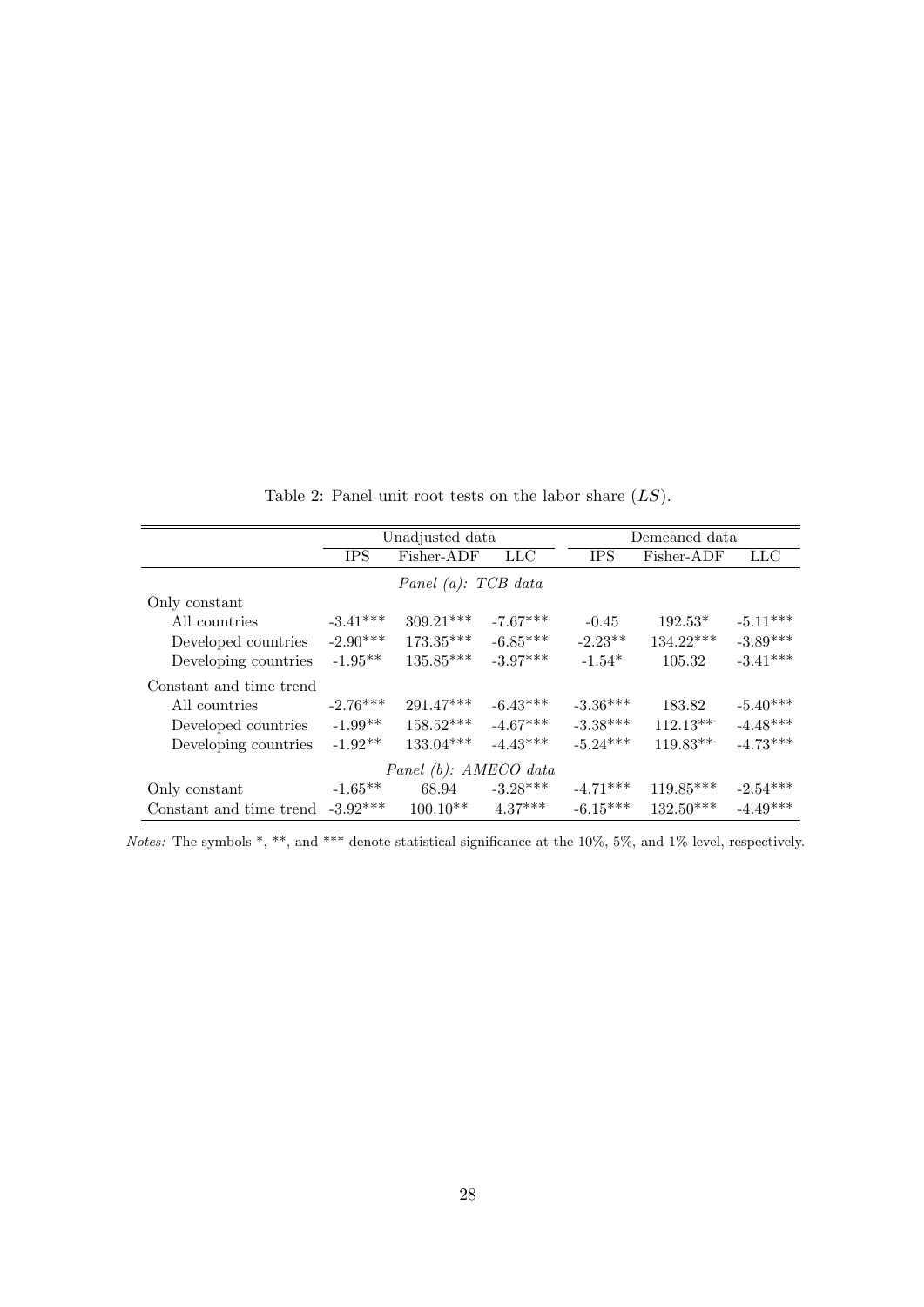Unadjusted data Demeaned data IPS Fisher-ADF LLC IPS Fisher-ADF LLC Only constant All countries  $-5.87***$   $322.25***$   $-4.26***$   $-5.49***$   $323.31**$   $-3.03***$ Developed countries  $-3.25***$  86.50  $-2.25***$   $-2.50***$  82.24  $-1.97**$ <br>Developing countries  $-4.89***$  235.74\*\*  $-3.73***$   $-4.59***$  228.79\*\*  $-2.65***$ Developing countries  $-4.89***$  235.74\*\* Constant and time trend  $\begin{tabular}{lcccccc} All countries & -7.43^{***} & 325.37^{***} & -6.69^{***} & -6.22^{***} & 314.60^{**} & -8.33^{***} \\ Development: 8 & -3.91^{***} & 83.49 & -3.02^{***} & -4.06^{***} & 83.70 & -3.67^{***} \\ \end{tabular}$ Developed countries -3.91\*\*\* 83.49 -3.02\*\*\* -4.06\*\*\* 83.70 -3.67\*\*\*<br>Developing countries -6.32\*\*\* 241.89\*\*\* -6.05\*\*\* -6.00\*\*\* 249.25\*\*\* -7.78\*\*\* Developing countries  $-6.32***$  241.89\*\*\*  $-6.05***$   $-6.00***$  249.25\*\*\*

Table 3: Panel unit root tests on government investment  $(GI)$ .

Notes: The symbols \*, \*\*, and \*\*\* denote statistical significance at the 10%, 5%, and 1% level, respectively.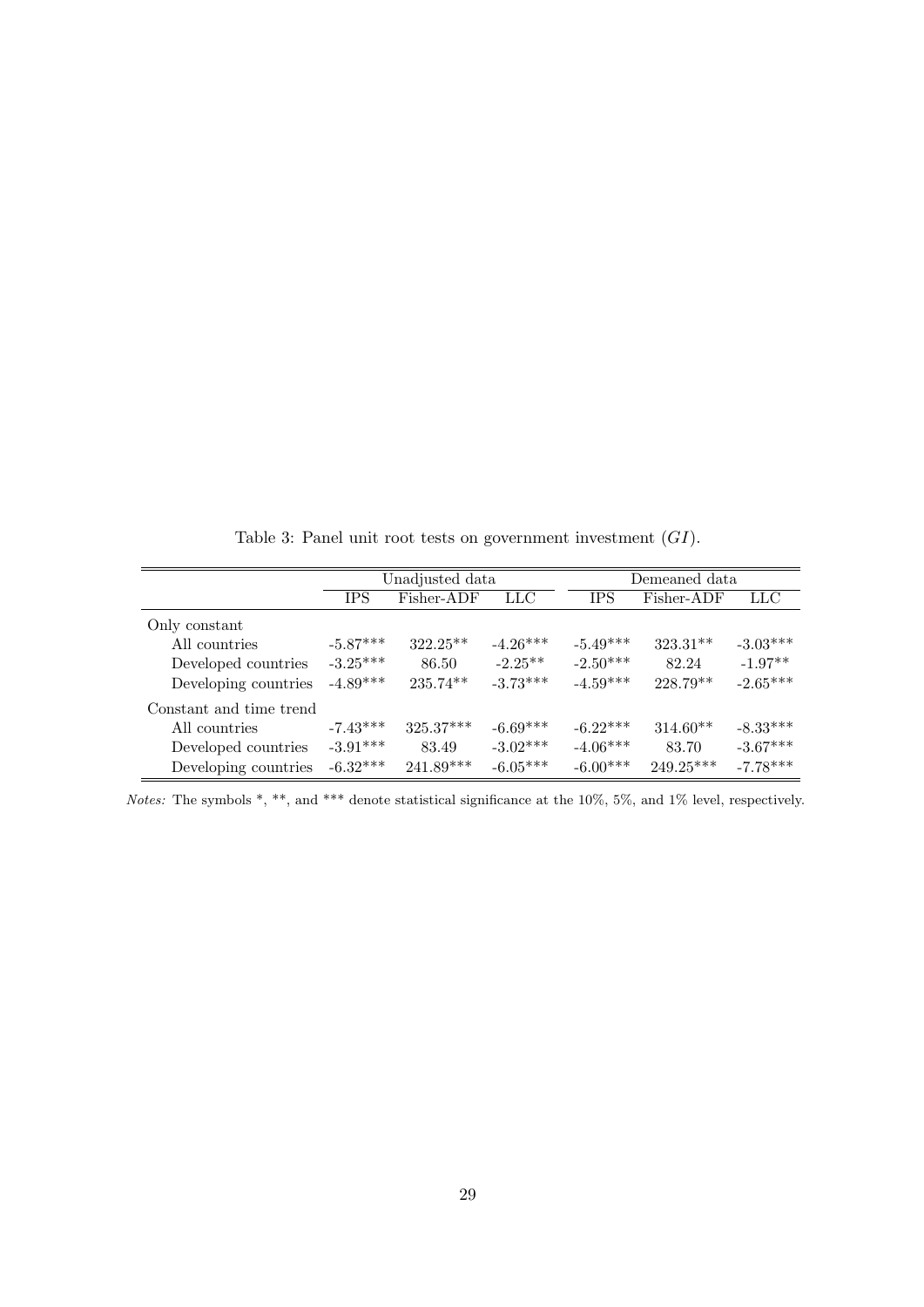|              | (1)           | (2)           | (3)           | (4)         | (5)         | (6)        | (7)         | (8)         | (9)          |
|--------------|---------------|---------------|---------------|-------------|-------------|------------|-------------|-------------|--------------|
|              | <b>TCB</b>    | <b>TCB</b>    | <b>TCB</b>    | <b>TCB</b>  | <b>TCB</b>  | <b>TCB</b> | <b>TCB</b>  | AMECO       | <b>AMECO</b> |
|              | All countries | All countries | All countries | Developed   | Developed   | Developing | Developing  |             |              |
| GI           | $0.079*$      | $0.183***$    | $0.226***$    | $0.191***$  | $0.241***$  | $-0.178$   | $-0.000$    | $0.131***$  | $0.162***$   |
|              | (0.043)       | (0.063)       | (0.084)       | (0.044)     | (0.056)     | (0.076)    | (0.078)     | (0.037)     | (0.046)      |
| $GI \cdot D$ |               | $-0.202**$    | $-0.236**$    |             |             |            |             |             |              |
|              |               | (0.088)       | (0.105)       |             |             |            |             |             |              |
| $GDP_{pc}$   |               |               | $4.020*$      |             | 2.689       |            | 3.454       |             | 2.631        |
|              |               |               | (2.174)       |             | (1.843)     |            | (12.342)    |             | (1.403)      |
| Trade        |               |               | $-1.299***$   |             | $-0.569**$  |            | $-2.636***$ |             | $-0.217$     |
|              |               |               | (0.295)       |             | (0.253)     |            | (0.613)     |             | (0.294)      |
| Lagged $LS$  | $0.815***$    | $0.813***$    | $0.813***$    | $0.784***$  | $0.759***$  | $0.821***$ | $0.824***$  | $0.884***$  | $0.868***$   |
|              | (0.012)       | (0.012)       | (0.013)       | (0.019)     | (0.021)     | (0.018)    | (0.019)     | (0.011)     | (0.013)      |
| Trend        | $-0.028***$   | $-0.025***$   | $-0.020*$     | $-0.031***$ | $-0.036***$ | $-0.022$   | $-0.009$    | $-0.020***$ | $-0.035***$  |
|              | (0.007)       | (0.007)       | (0.011)       | (0.007)     | (0.013)     | (0.014)    | (0.022)     | (0.004)     | (0.010)      |
| $R^2$        | 0.756         | 0.757         | 0.749         | 0.753       | 0.724       | 0.758      | 0.758       | 0.898       | 0.881        |
| Observations | 1,926         | 1,926         | 1,723         | 989         | 854         | 937        | 869         | 1,365       | 1,121        |
| Countries    | 79            | 79            | 78            | 38          | 37          | 41         | 41          | 37          | 37           |

Table 4: Fixed Effects estimates of the effect of government investment on the labor share. Dependent variable: labor share  $(LS)$ .

Notes: All regressions include country dummies. The values in parentheses are standard errors clustered at the country level. The symbols  $*, **$ , and  $***$ denote statistical significance at the 10%, 5%, and 1% level, respectively.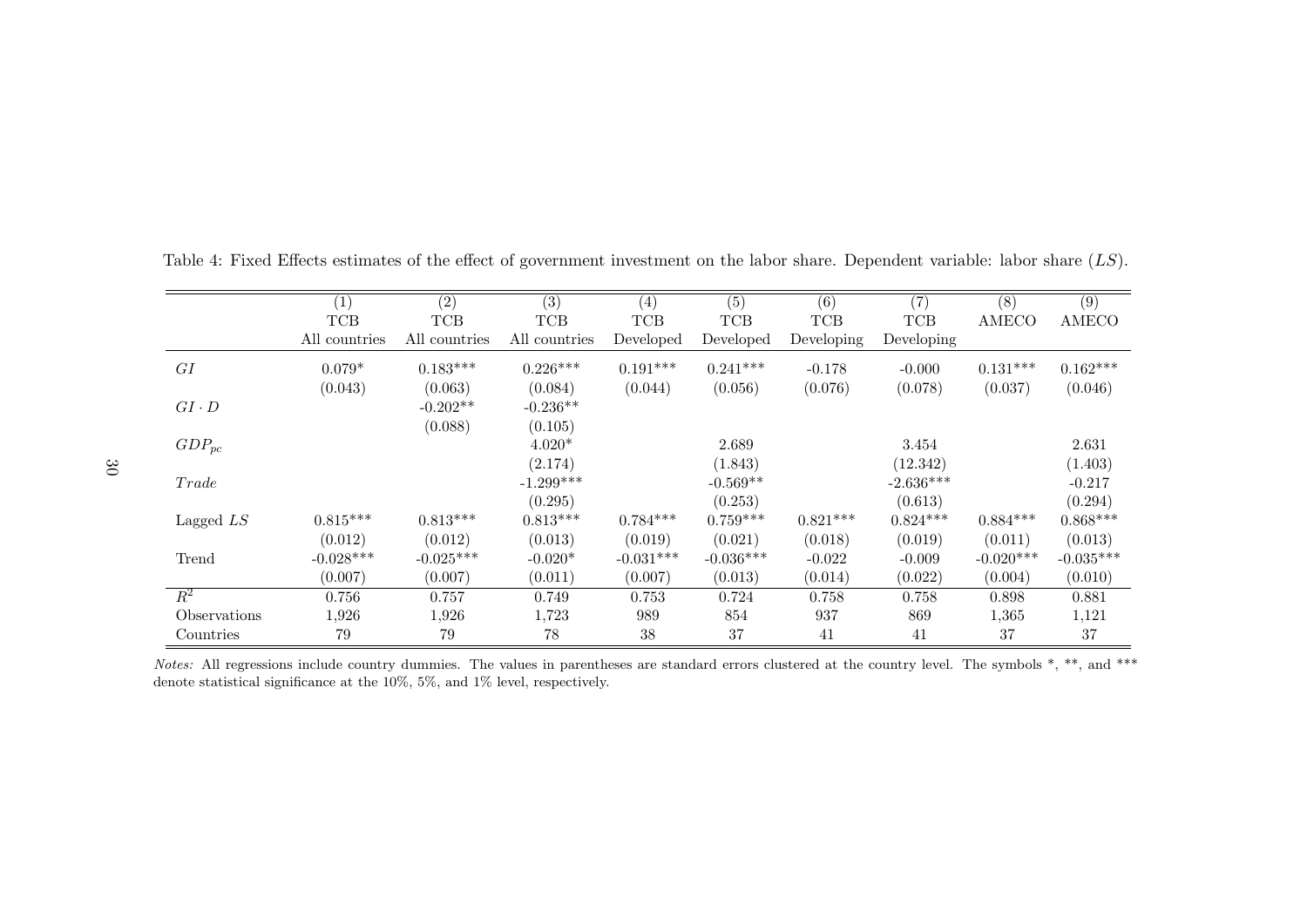|                       | (1)           | (2)             | (3)           | (4)        | (5)        | (6)        | (7)        | (8)          | (9)          |
|-----------------------|---------------|-----------------|---------------|------------|------------|------------|------------|--------------|--------------|
|                       | $TCB$         | $_{\rm TCB}$    | <b>TCB</b>    | <b>TCB</b> | <b>TCB</b> | <b>TCB</b> | <b>TCB</b> | <b>AMECO</b> | <b>AMECO</b> |
|                       | All countries | All countries   | All countries | Developed  | Developed  | Developing | Developing |              |              |
| ${\cal G}{\cal I}$    | 0.101         | $0.314^{***}\;$ | $0.429***$    | $0.384***$ | $0.516***$ | 0.007      | 0.088      | $0.281*$     | $0.513***$   |
|                       | (0.095)       | (0.119)         | (0.147)       | (0.098)    | (0.128)    | (0.123)    | (0.118)    | (0.144)      | (0.192)      |
| $GI \cdot D$          |               | $-0.26*$        | $-0.328*$     |            |            |            |            |              |              |
|                       |               | (0.148)         | (0.171)       |            |            |            |            |              |              |
| $GDP_{pc}$            |               |                 | 0.352         |            | $-0.147$   |            | 13.028*    |              | 0.032        |
|                       |               |                 | (1.655)       |            | (0.876)    |            | (6.666)    |              | (0.581)      |
| Trade                 |               |                 | $-0.724***$   |            | $-0.504*$  |            | $-1.457**$ |              | $-0.457*$    |
|                       |               |                 | (0.246)       |            | (0.259)    |            | (0.617)    |              | (0.239)      |
| Lagged $LS$           | $0.885***$    | $0.873***$      | $0.862***$    | $0.891***$ | $0.900***$ | $0.875***$ | $0.847***$ | $0.905***$   | $0.898***$   |
|                       | (0.042)       | (0.038)         | (0.043)       | (0.038)    | (0.035)    | (0.043)    | (0.046)    | (0.018)      | (0.020)      |
| Trend                 | $-0.008$      | $-0.010$        | $-0.004$      | $-0.004$   | 0.006      | $-0.007$   | $-0.020$   | $-0.017***$  | $-0.012$     |
|                       | (0.012)       | (0.011)         | (0.015)       | (0.010)    | (0.009)    | (0.019)    | (0.022)    | (0.006)      | (0.009)      |
| Observations          | 1,926         | 1,926           | 1,723         | 989        | 854        | 937        | 869        | 1,389        | 1,141        |
| Countries             | 79            | 79              | 78            | 38         | 37         | 41         | 41         | 37           | 37           |
| Instruments           | 108           | 108             | 106           | 81         | 80         | 81         | 80         | 147          | 146          |
| Hansen test           | 35.99         | 77.80           | 76.55         | 37.72      | 36.19      | 40.35      | 36.85      | 36.07        | 35.69        |
|                       | (0.91)        | (0.97)          | (0.95)        | (1.00)     | (1.00)     | (1.00)     | (1.00)     | (1.00)       | (1.00)       |
| 1st-order autocorrel. | $-3.11$       | $-4.71$         | $-4.38$       | $-3.24$    | $-3.84$    | $-3.90$    | $-3.75$    | $-1.86$      | $-1.63$      |
|                       | (0.00)        | (0.00)          | (0.00)        | (0.00)     | (0.00)     | (0.00)     | (0.00)     | (0.06)       | (0.10)       |
| 2nd-order autocorrel. | $-1.51$       | $-0.36$         | $-0.10$       | $-3.03$    | $-3.33$    | 0.18       | 0.46       | $-0.51$      | $0.05\,$     |
|                       | (0.13)        | (0.72)          | (0.92)        | (0.00)     | (0.00)     | (0.85)     | (0.64)     | (0.61)       | (0.96)       |

Table 5: System GMM estimates of the effect of government investment on the labor share. Dependent variable: labor share  $(LS)$ .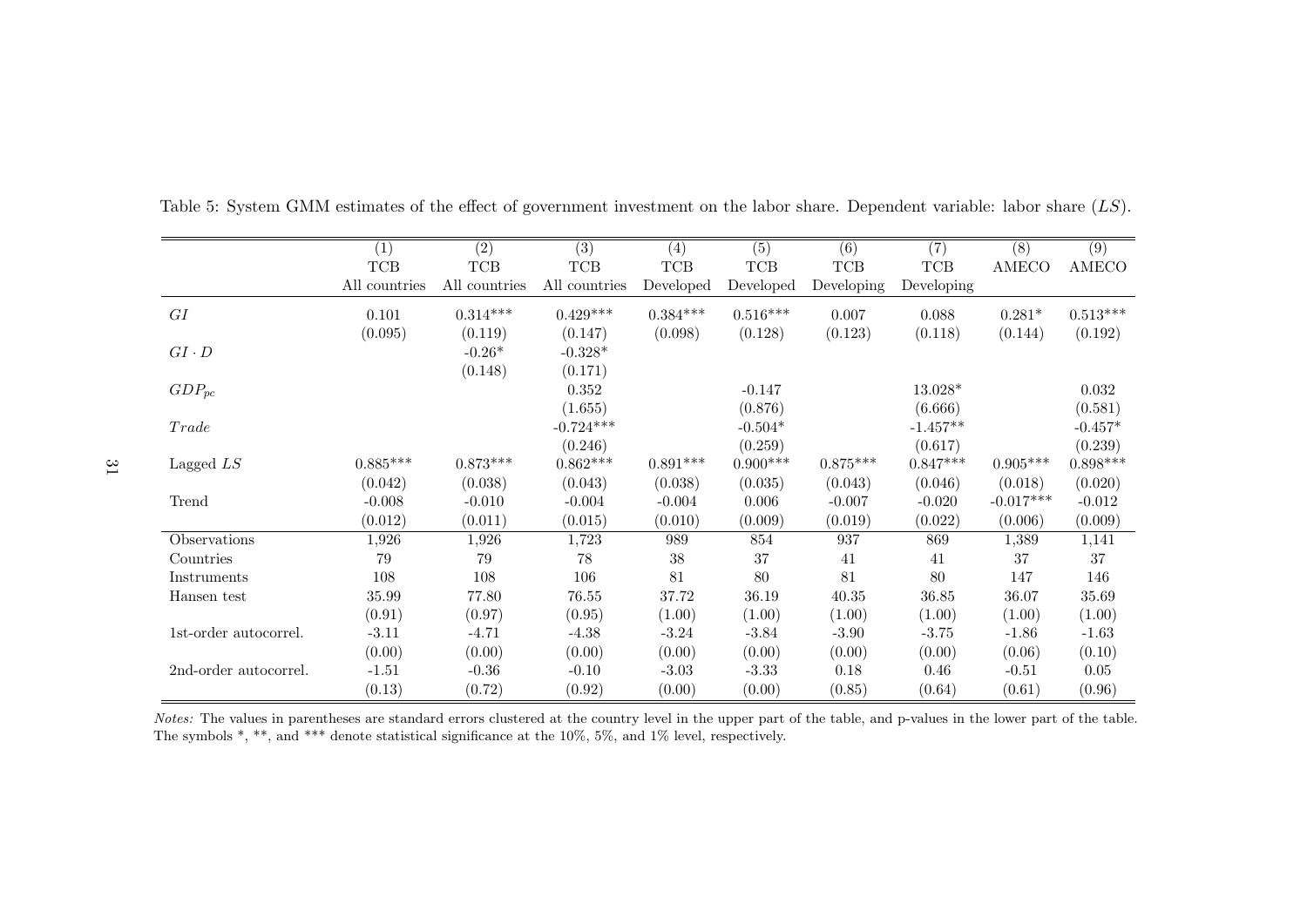|              | $\left( 1\right)$ | (2)           | (3)           | (4)         | (5)         | (6)        | (7)        | (8)          | (9)         |
|--------------|-------------------|---------------|---------------|-------------|-------------|------------|------------|--------------|-------------|
|              | <b>TCB</b>        | $TCB$         | <b>TCB</b>    | <b>TCB</b>  | <b>TCB</b>  | <b>TCB</b> | <b>TCB</b> | <b>AMECO</b> | AMECO       |
|              | All countries     | All countries | All countries | Developed   | Developed   | Developing | Developing |              |             |
| GI           | $0.078***$        | $0.146***$    | $0.192***$    | $0.155***$  | $0.174***$  | $-0.007$   | 0.006      | $0.143***$   | $0.165***$  |
|              | (0.029)           | (0.042)       | (0.058)       | (0.031)     | (0.042)     | (0.061)    | (0.060)    | (0.031)      | (0.041)     |
| $GI \cdot D$ |                   | $-0.193***$   | $-0.210***$   |             |             |            |            |              |             |
|              |                   | (0.060)       | (0.072)       |             |             |            |            |              |             |
| $GDP_{pc}$   |                   |               | $5.181***$    |             | $4.595***$  |            | 36.622***  |              | $3.803***$  |
|              |                   |               | (1.495)       |             | (1.394)     |            | (9.430)    |              | (1.201)     |
| Trade        |                   |               | $-0.647***$   |             | $-0.286$    |            | $-0.974**$ |              | $-0.066$    |
|              |                   |               | (0.203)       |             | (0.191)     |            | (0.469)    |              | (0.252)     |
| Lagged $LS$  | $0.885***$        | $0.880***$    | $0.877***$    | $0.846***$  | $0.821***$  | $0.866***$ | $0.891***$ | $0.889***$   | $0.882***$  |
|              | (0.008)           | (0.008)       | (0.009)       | (0.013)     | (0.016)     | (0.014)    | (0.014)    | (0.009)      | (0.011)     |
| Trend        | $-0.011**$        | $-0.009*$     | $-0.017**$    | $-0.013***$ | $-0.034***$ | $-0.011$   | $-0.042**$ | $-0.017***$  | $-0.037***$ |
|              | (0.005)           | (0.005)       | (0.008)       | (0.005)     | (0.010)     | (0.011)    | (0.017)    | (0.003)      | (0.009)     |
| $R^2$        | 0.978             | 0.978         | 0.979         | 0.974       | 0.973       | 0.963      | 0.966      | 0.973        | 0.972       |
| Observations | 1,926             | 1,926         | 1,723         | 989         | 854         | 937        | 869        | 1,365        | 1,121       |
| Countries    | 79                | 79            | 78            | 38          | 37          | 41         | 41         | 37           | 37          |

Table 6: Robust-regression estimates of the effect of government investment on the labor share. Dependent variable: labor share  $(LS)$ .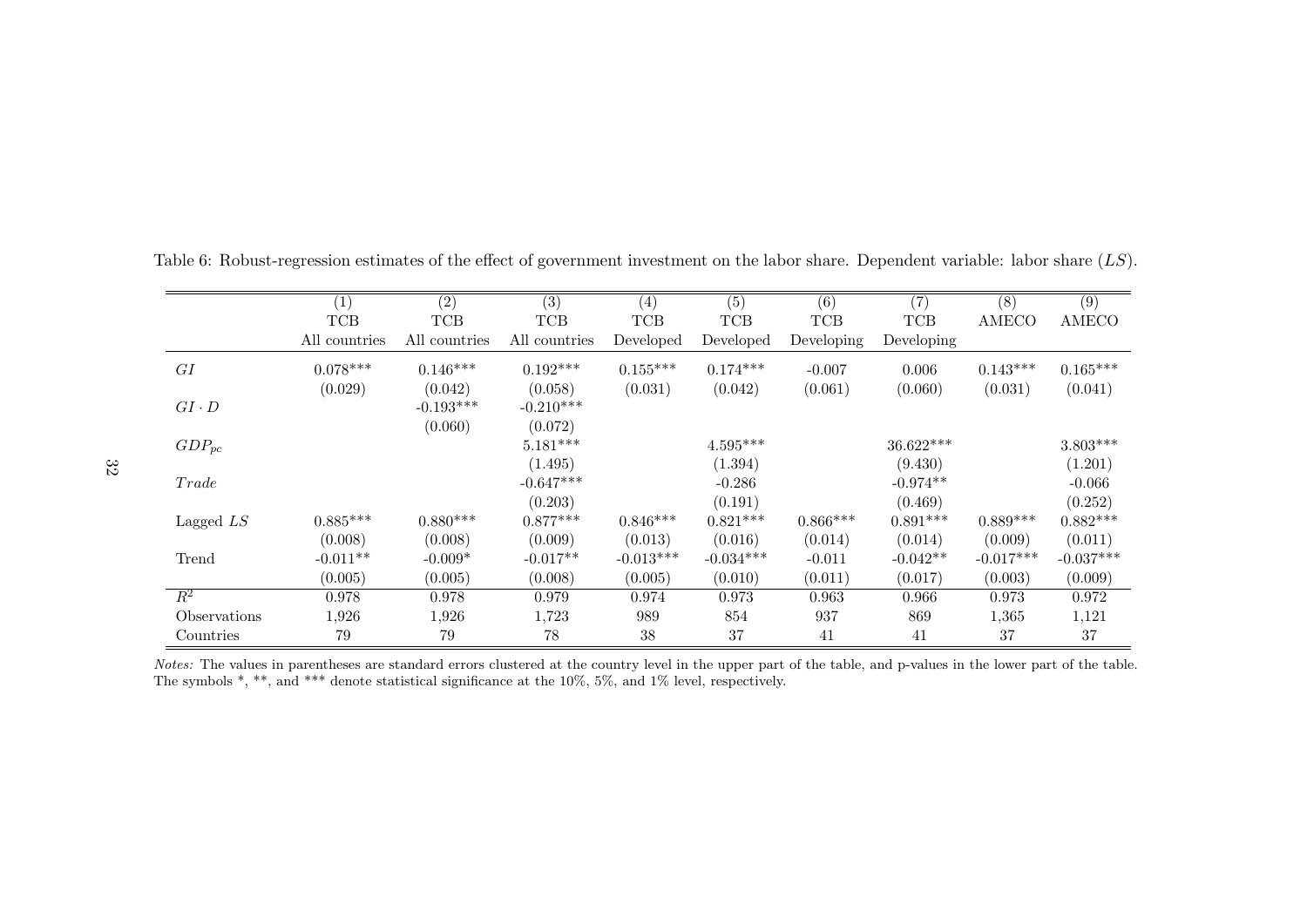|                     | $\left(1\right)$ | (2)           | (3)        | (4)        | (5)        | (6)         |
|---------------------|------------------|---------------|------------|------------|------------|-------------|
|                     | All countries    | All countries | Developed  | Developed  | Developing | Developing  |
| GI                  | $0.133***$       | $0.125***$    | $0.204***$ | $0.260***$ | 0.053      | 0.029       |
|                     | (0.038)          | (0.040)       | (0.043)    | (0.064)    | (0.067)    | (0.058)     |
| $GDP_{pc}$          |                  | 0.475         |            | 1.816      |            | $48.230***$ |
|                     |                  | (1.640)       |            | (1.763)    |            | (15.297)    |
| Trade               |                  | $-0.539$      |            | $-0.666**$ |            | $-0.020$    |
|                     |                  | (0.346)       |            | (0.339)    |            | (0.750)     |
| Lagged $LS$         | $0.743***$       | $0.761***$    | $0.799***$ | $0.788***$ | $0.686***$ | $0.713***$  |
|                     | (0.017)          | (0.018)       | (0.018)    | (0.020)    | (0.031)    | (0.032)     |
| Trend               | $-0.009$         | 0.000         | $-0.004$   | $-0.009$   | $-0.008$   | $-0.056**$  |
|                     | (0.006)          | (0.012)       | (0.005)    | (0.014)    | (0.019)    | (0.026)     |
| $\,R^2$             | 0.622            | 0.617         | 0.751      | 0.712      | 0.513      | 0.540       |
| <i>Observations</i> | 1,382            | 1,264         | 844        | 743        | 538        | 521         |
| Countries           | 79               | 78            | 37         | $36\,$     | 42         | 42          |

Table 7: Fixed Effects estimates of the effect of government investment on the labor share using Karabarbounis and Neiman's (2014) data. Dependent variable: labor share  $(LS)$ .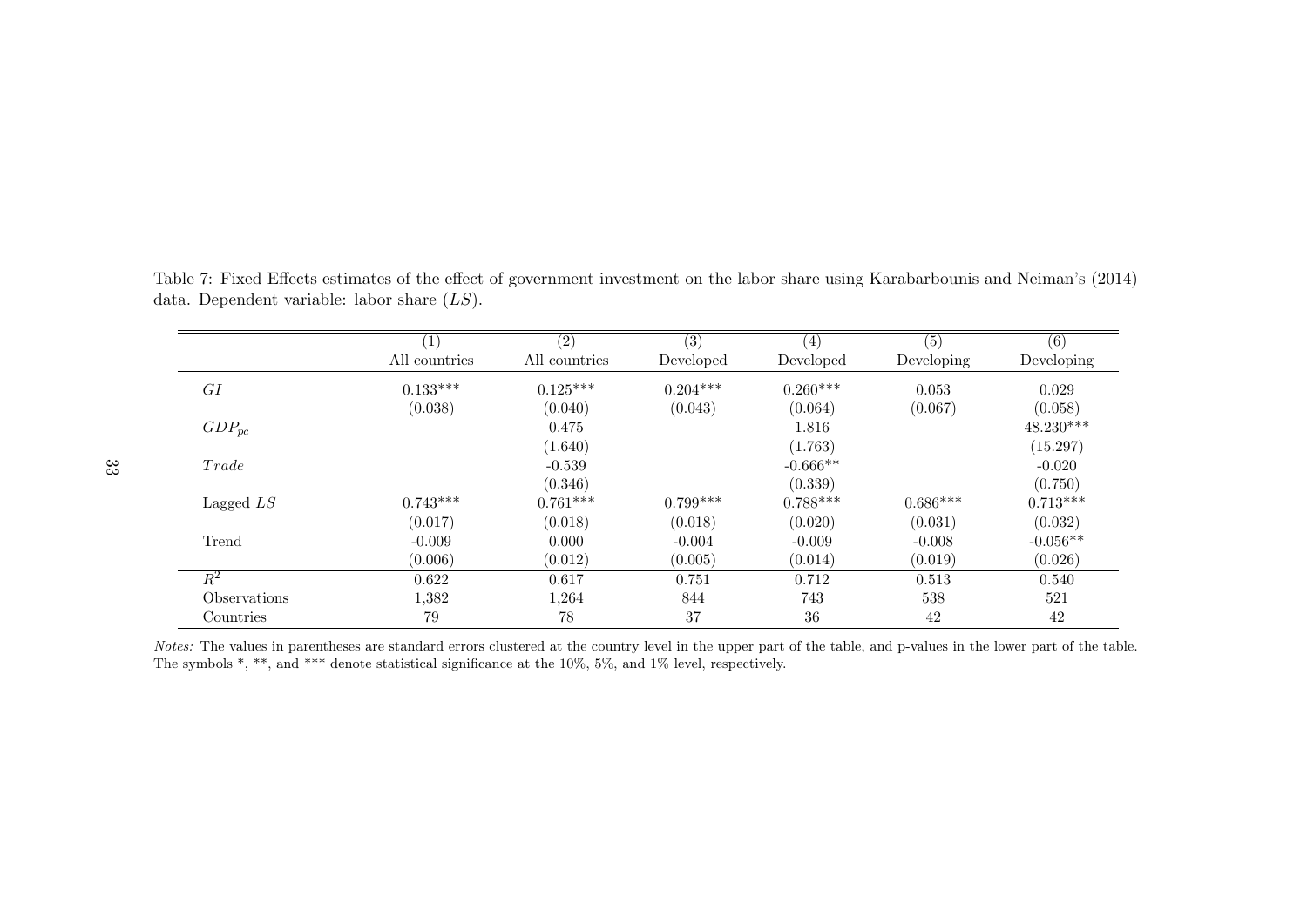Table 8: System GMM estimates of the effect of government investment on the labor share using Karabarbounis and Neiman's (2014) data. Dependent variable: labor share  $(LS)$ .

|                       | (1)           | (2)           | (3)        | (4)        | (5)        | (6)        |
|-----------------------|---------------|---------------|------------|------------|------------|------------|
|                       | All countries | All countries | Developed  | Developed  | Developing | Developing |
| GI                    | 0.103         | 0.199         | $0.427**$  | $0.667***$ | 0.063      | 0.134      |
|                       | (0.113)       | (0.127)       | (0.187)    | (0.233)    | (0.120)    | (0.109)    |
| $GDP_{pc}$            |               | 0.008         |            | $5.722**$  |            | 3.684      |
|                       |               | (2.320)       |            | (2.873)    |            | (6.378)    |
| Trade                 |               | $-0.117$      |            | $-0.939**$ |            | $-0.005$   |
|                       |               | (0.130)       |            | (0.395)    |            | (0.423)    |
| Lagged $LS$           | $0.920***$    | $1.002***$    | $0.731***$ | $0.672***$ | $0.957***$ | $1.020***$ |
|                       | (0.075)       | (0.060)       | (0.058)    | (0.058)    | (0.054)    | (0.057)    |
| Trend                 | $-0.005$      | 0.014         | $-0.022$   | $-0.038**$ | 0.027      | 0.012      |
|                       | (0.019)       | (0.011)       | (0.014)    | (0.019)    | (0.020)    | (0.025)    |
| Observations          | 1,382         | 1,264         | 844        | 743        | 538        | 521        |
| Countries             | 79            | 78            | 37         | 36         | 42         | 42         |
| Instruments           | 41            | 43            | 41         | 43         | 40         | 42         |
| Hansen test           | 49.39         | 53.11         | 34.09      | 31.29      | 23.44      | 27.07      |
|                       | (0.09)        | (0.06)        | (0.60)     | (0.73)     | (0.95)     | (0.86)     |
| 1st-order autocorrel. | $-4.11$       | $-4.96$       | $-3.64$    | $-3.52$    | $-3.11$    | $-3.93$    |
|                       | (0.01)        | (0.00)        | (0.00)     | (0.00)     | (0.00)     | (0.00)     |
| 2nd-order autocorrel. | $-1.01$       | $-1.22$       | $-2.441$   | $-2.34$    | $-0.62$    | 0.32       |
|                       | (0.31)        | (0.22)        | (0.04)     | (0.04)     | (0.54)     | (0.75)     |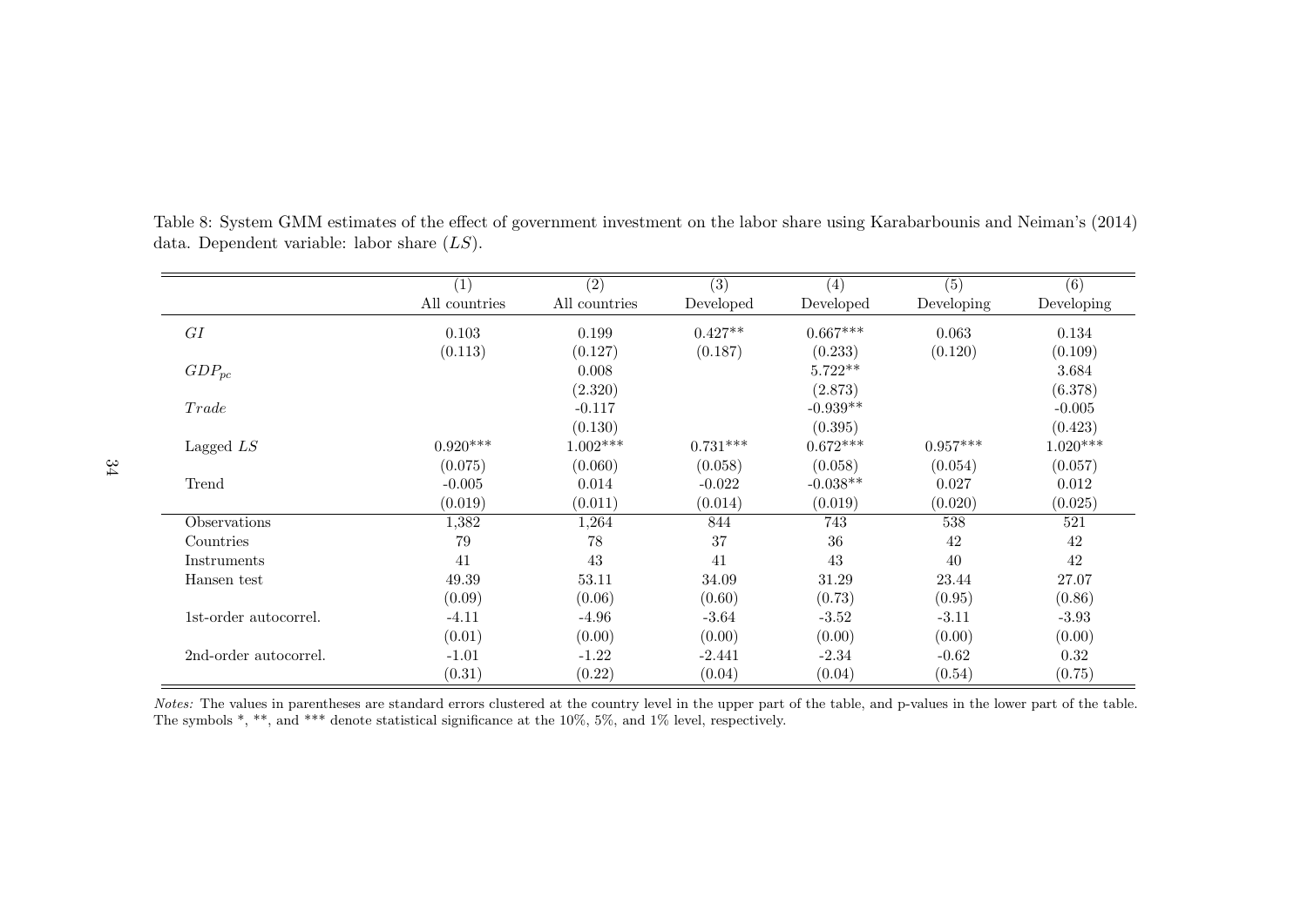## References

- Acemoglu, D. (2002): "Directed Technical Change," Review of Economic Studies, 69, 781– 809.
- Alvarez-Cuadrado, F., N. V. Long, and M. Poschke (2018): "Capital-Labor Substitution, Structural Change and the Labor Income Share," Journal of Economic Dynamics and Control, 87, 206–231.
- An, Z., A. Kangur, and C. Papageorgiou (2019): "On the Substitution of Private and Public Capital in Production," European Economic Review, 118, 296–311.
- Arellano, M. and S. Bond (1991): "Some Tests of Specification for Panel Data: Monte Carlo Evidence and an Application to Employment Equations," Review of Economic Studies, 58, 277–297.
- Arellano, M. and O. Bover (1995): "Another Look at the Instrumental Variable Estimation of Error-Components Models," Journal of Econometrics, 68, 29–51.
- Arrow, K. J., H. B. Chenery, B. S. Minhas, and R. M. Solow (1961): "Capital-Labor Substitution and Economic Efficiency," Review of Economics and Statistics, 43, 225–250.
- ARROW, K. J. AND M. KURZ (1970): Public Investment, the Rate of Return, and Optimal Fiscal Policy, Baltimore: John Hopkins University Press.
- ASCHAUER, D. A. (1989): "Is Public Expenditure Productive?" Journal of Monetary Economics, 23, 177–200.
- Atkinson, A. B. (2009): "Factor Shares: The Principal Problem of Political Economy," Oxford Review of Economic Policy, 25, 3–16.
- Autor, D., D. Dorn, L. F. Katz, C. Patterson, and J. Van Reenen (2017): "Concentrating on the Fall of the Labor Share," American Economic Review, 107, 180–185.

 $-$  (2020): "The Fall of the Labor Share and the Rise of Superstar Firms," Quarterly Journal of Economics, 135, 645–709.

- Baltagi, B. H., P. O. Demetriades, and S. H. Law (2009): "Financial Development and Openness: Evidence from Panel Data," Journal of Development Economics, 89, 285–296.
- BANERJEE, A., E. DUFLO, AND N. QIAN (2020): "On the Road: Access to Transportation Infrastructure and Economic Growth in China," Journal of Development Economics, 145, 102442.
- BARKAI, S. (2020): "Declining Labor and Capital Shares," *Journal of Finance*, 75, 2421– 2463.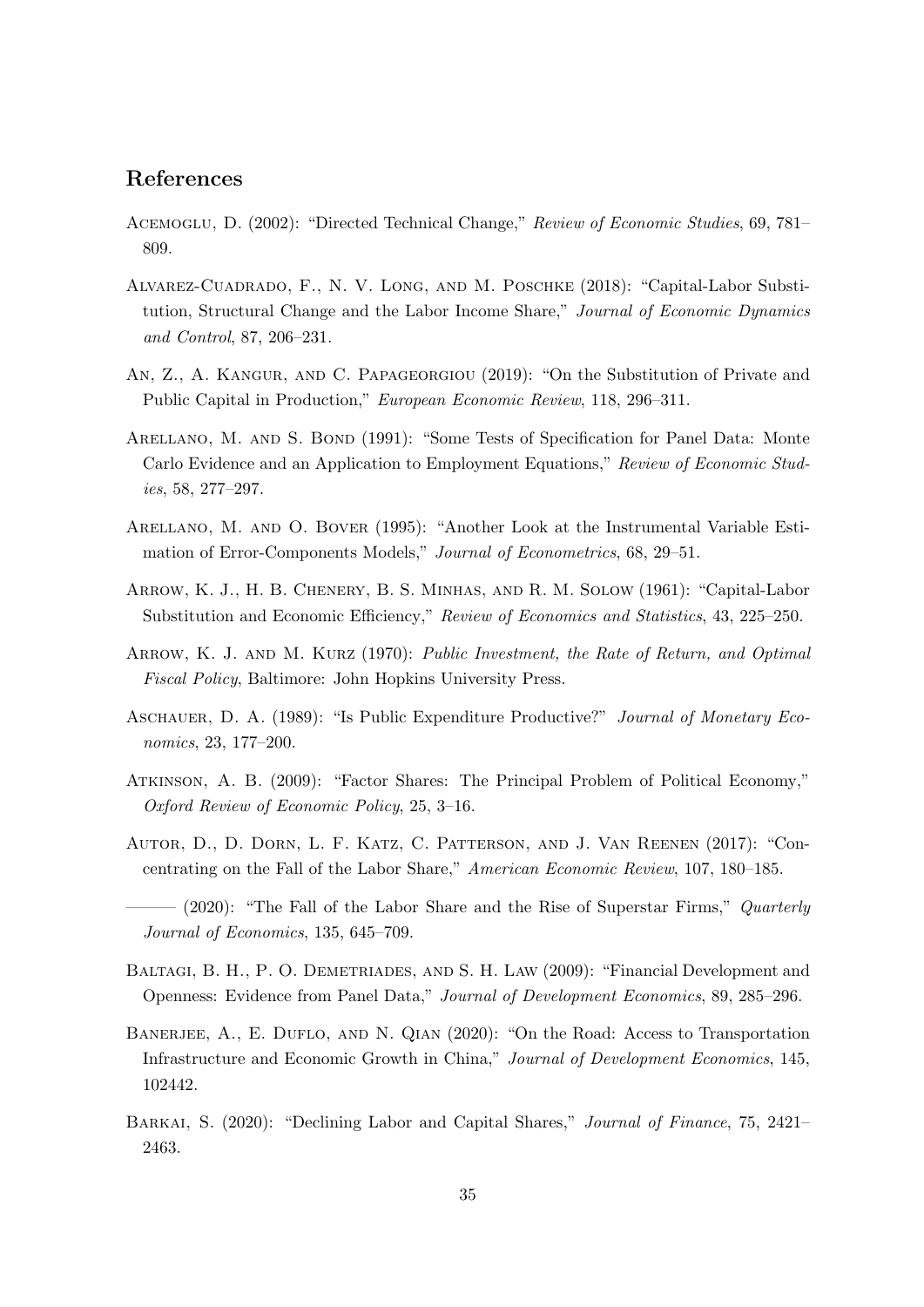- BENGTSSON, E. AND D. WALDENSTRÖM (2018): "Capital Shares and Income Inequality: Evidence from the Long Run," Journal of Economic History, 78, 712–743.
- BLANCHARD, O. J. (1985): "Debt, Deficits, and Finite Horizons," Journal of Political Economy, 93, 223–247.
- BLUNDELL, R. AND S. BOND (1998): "Initial Conditions and Moment Restrictions in Dynamic Panel Data Models," Journal of Econometrics, 87, 115–143.
- Bom, P. R. D. (2017): "Factor-Biased Public Capital and Private Capital Crowding Out," Journal of Macroeconomics, 52, 100–117.
- ——— (2019): "Fiscal Rules and the Intergenerational Welfare Effects of Public Investment," Economic Modelling, 81, 455–470.
- Bom, P. R. D. and J. E. Ligthart (2014a): "What Wave We Learned from Three Decades of Research on the Productivity of Public Capital?" Journal of Economic Surveys, 28, 889– 916.
- ——— (2014b): "Public Infrastructure Investment, Output Dynamics, and Balanced Budget Fiscal Rules," Journal of Economic Dynamics and Control, 40, 334–354.
- BRIDGMAN, B. (2018): "Is Labor's Loss Capital's Gain? Gross Versus Net Labor Shares," Macroeconomic Dynamics, 22, 2070–2087.
- CALDERÓN, C. AND A. CHONG (2004): "Volume and Quality of Infrastructure and the Distribution of Income: An Empirical Investigation," Review of Income and Wealth, 50, 87–106.
- CETTE, G., L. KOEHL, AND T. PHILIPPON (2020): "Labor share," Economics Letters, 188, 108979.
- CHATTERJEE, S. AND S. J. TURNOVSKY (2012): "Infrastructure and Inequality," European Economic Review, 56, 1730–1745.
- CHIRINKO, R. S. (2008): " $\sigma$ : The Long and Short of it," *Journal of Macroeconomics*, 30, 671–686.
- Ciminelli, G., R. Duval, and D. Furceri (2020): "Employment Protection Deregulation and Labor Shares in Advanced Economies," Review of Economics and Statistics, forthcoming.
- Dabla-Norris, E., J. Brumby, A. Kyobe, Z. Mills, and C. Papageorgiou (2012): "Investing in Public Investment: An Index of Public Investment Efficiency," Journal of Economic Growth, 17, 235–266.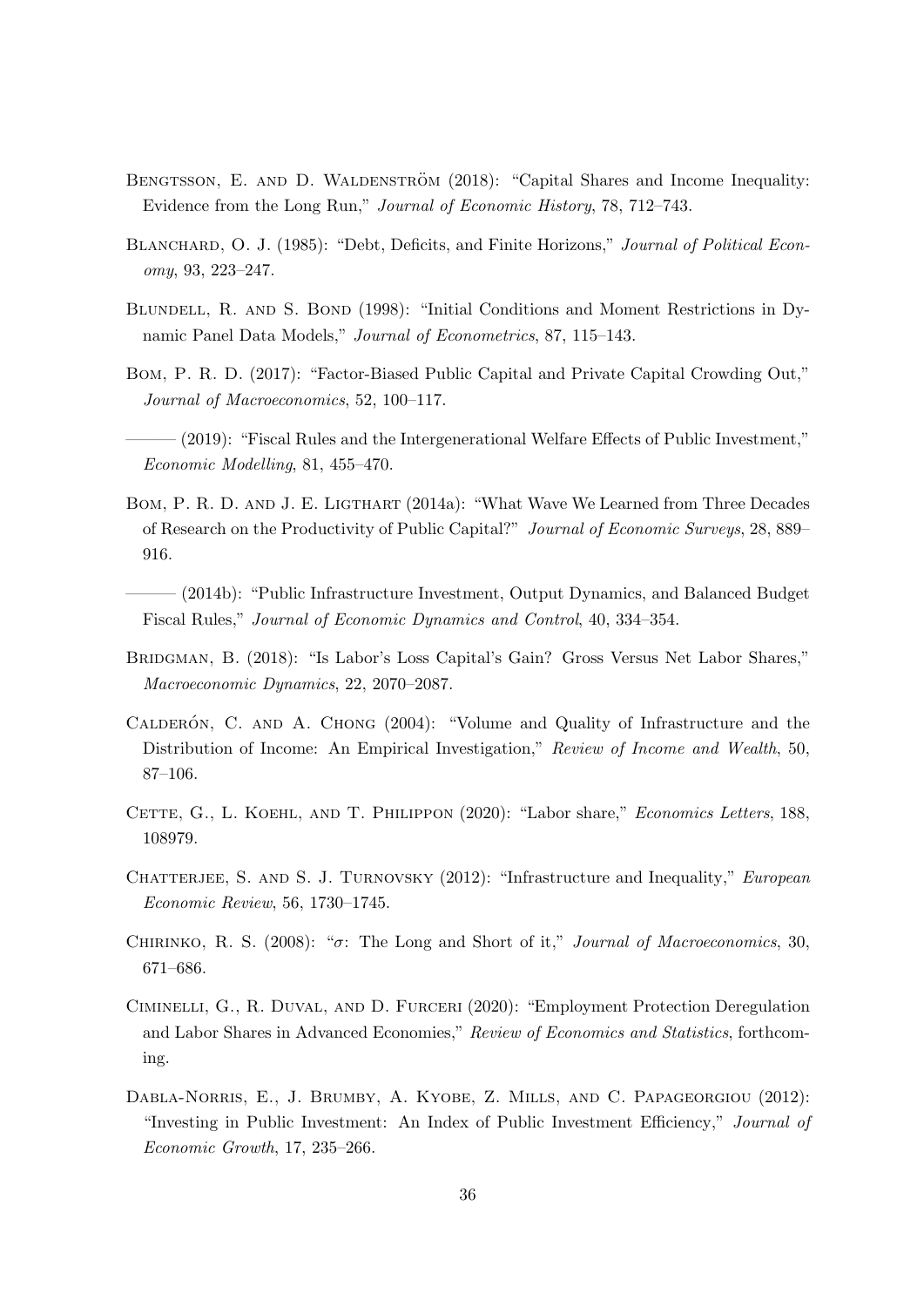- d'Albis, H., E. Boubtane, and D. Coulibaly (2021): "Demographic Changes and the Labor Income Share," European Economic Review, 131, 103614.
- Dao, M. C., M. Das, Z. Koczan, and W. Lian (2017): "Why is Labor Receiving a Smaller Share of Global Income? Theory and Empirical Evidence," IMF Working Paper 17/169, International Monetary Fund.
- DAUDEY, E. AND C. GARCÍA-PEÑALOSA (2007): "The Personal and the Factor Distributions of Income in a Cross-Section of Countries," Journal of Development Studies, 43, 812–829.
- DE LOECKER, J., J. EECKHOUT, AND G. UNGER (2020): "The Rise of Market Power and the Macroeconomic Implications," Quarterly Journal of Economics, 135, 561–644.
- DEL RÍO, F. AND F. X. LORES (2019): "The Decline in Capital Efficiency and Labour Share," Economica, 86, 635–662.
- Dixon, R. and G. C. Lim (2018): "Labor's Share, the Firm's Market Power, and Total Factor Productivity," Economic Inquiry, 56, 2058–2076.
- DOUMBIA, D. AND T. KINDA (2019): "Reallocating Public Spending to Reduce Income Inequality," IMF Working Paper 19/188, International Monetary Fund.
- DUFFY, J. AND C. PAPAGEORGIOU (2000): "A Cross-Country Empirical Investigation of the Aggregate Production Function Specification," Journal of Economic Growth, 5, 87–120.
- ELSBY, M. W. L., B. HOBIJN, AND A. SAHIN (2013): "The Decline of the US Labor Share," Brookings Papers on Ecoomic Activity, Fall, 1–63.
- Erauskin, I. (2020): "The Labor Share and Income Inequality: Some Empirical Evidence for the Period 1990-2015," Applied Economic Analysis, 28, 173–195.
- FRANCESE, M. AND C. MULAS-GRANADOS (2015): "Functional Income Distribution and Its Role in Explaining Inequality," IMF Working Paper 15/224, International Monetary Fund.
- FURCERI, D. AND B. G. Li (2017): "The Macroeconomic (and Distributional) Effects of Public Investment in Developing Economies," IMF Working Paper 17/217, International Monetary Fund.
- GECHERT, S., T. HAVRÁNEK, Z. HAVRÁNKOVÁ, AND D. KOLCUNOVA (2019): "Death to the Cobb-Douglas Production Function," IMK Working Paper 201, Hans-Böckler-Stiftung, Institut für Makroökonomie und Konjunkturforschung (IMK).
- GETACHEW, Y. Y. AND S. J. TURNOVSKY (2015): "Productive Government Spending and Its Consequences for the Growth-Inequality Tradeoff," Research in Economics, 69, 621–640.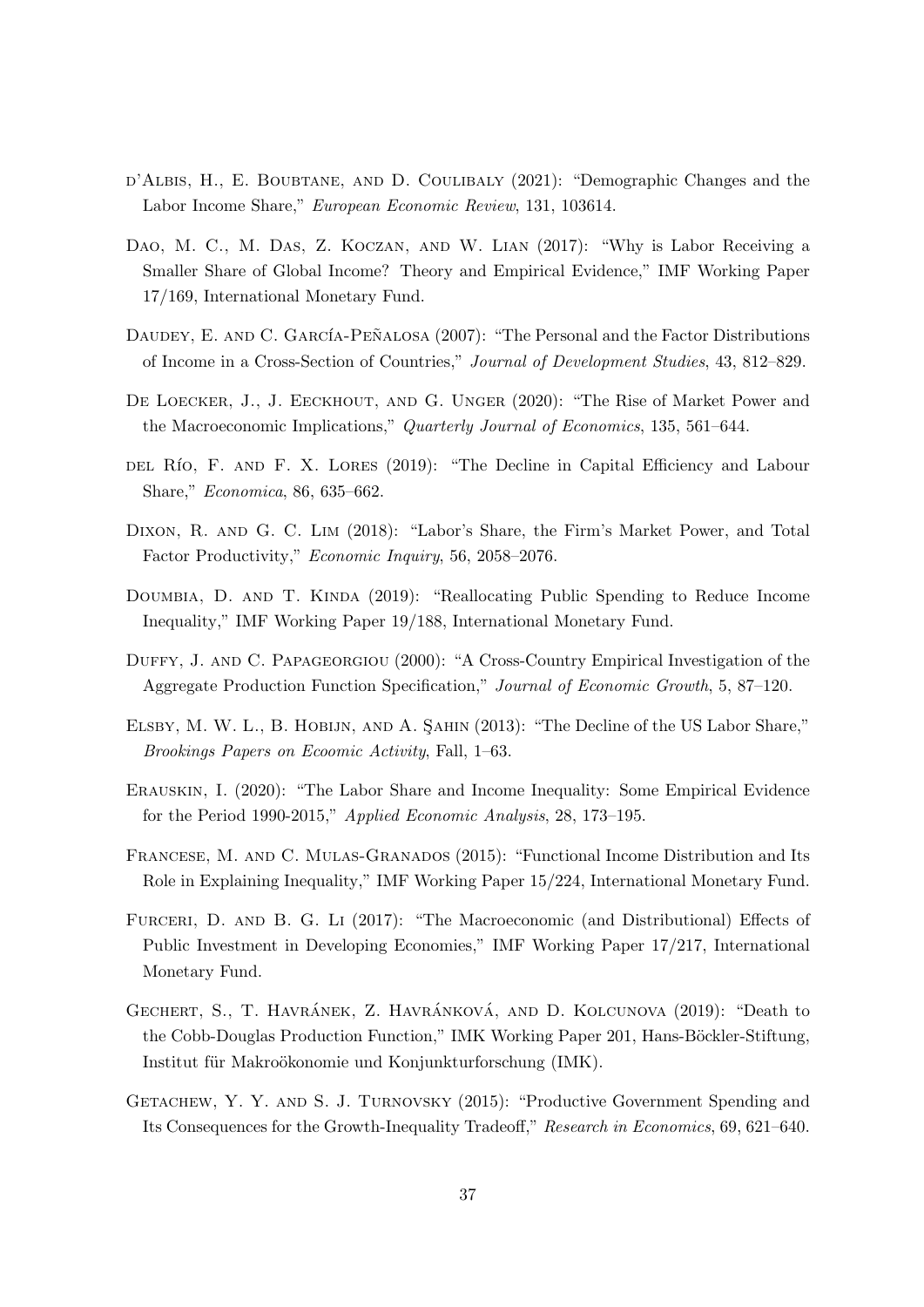- GLYN, A. (2011): "Functional Distribution and Inequality," in The Oxford Handbook of Economic Inequality, ed. by B. Nolan, W. Salverda, and T. M. Smeeding, Oxford: Oxford University Press.
- GOLLIN, D. (2002): "Getting Income Shares Right," Journal of Political Economy, 110, 458–474.
- GUERRIERO, M. (2019): "The Labor Share of Income around the World: Evidence from a Panel Dataset," ADBI Working Paper 920, Asian Development Bank Institute.
- Gupta, S., A. Kangur, C. Papageorgiou, and A. Wane (2014): "Efficiency-Adjusted Public Capital and Growth," World Development, 57, 164–178.
- Gurara, D., V. Klyuev, N. Mwase, A. Presbitero, X. C. Xu, and G. Bannister (2017): "Trends and Challenges in Infrastructure Investment in Low-Income Developing Countries," IMF Working Paper 17/233, International Monetary Fund.
- HERRENDORF, B., C. HERRINGTON, AND  $\hat{A}$ . VALENTINYI (2015): "Sectoral Technology and Structural Transformation," American Economic Journal: Macroeconomics, 7, 104–133.
- IMF (2019): "FAD Investment and Capital Stock Database 2019: Manual & FAQ Estimating Public, Private, and PPP Capital Stocks," International Monetary Fund.
- JÄGER, P. AND T. SCHMIDT (2016): "The Political Economy of Public Investment when Population is Aging: A Panel Cointegration Analysis," European Journal of Political Economy, 43, 145–158.
- JAUMOTTE, F. AND I. TYTELL (2007): "How Has the Globalization of Labor Affected the Labor Income Share in Advanced Countries," IMF Working Paper 07/298, International Monetary Fund.
- Kaldor, N. (1957): "A Model of Economic Growth," Economic Journal, 67, 591–624.
- $-(1961)$ : "Capital Accumulation and Economic Growth," in The Theory of Capital, ed. by D. C. Hague, 177–222.
- Karabarbounis, L. and B. Neiman (2014): "The Global Decline of the Labor Share," Quarterly Journal of Economics, 129, 61–103.
- KNOBLACH, M. AND F. STÖCKL (2020): "What Determines the Elasticity of Substitution Between Capital and Labor? A Literature Review," Journal of Economic Surveys, 34, 847–875.
- KOH, D., R. SANTAEULALIA-LLOPIS, AND Y. ZHENG (2020): "Labor Share Decline and Intellectual Property Products Capital," Econometrica, 88, 2609–2628.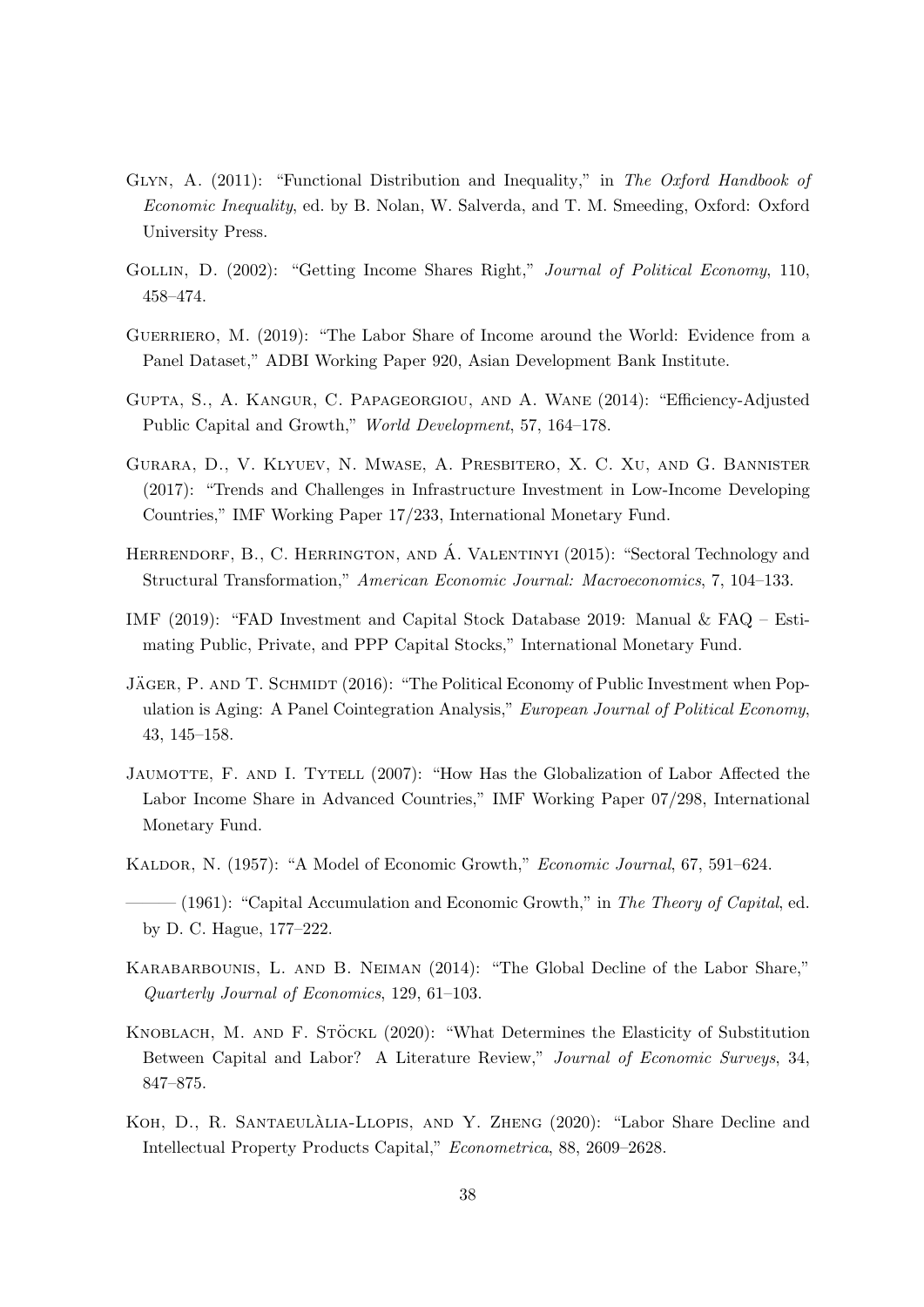- Lawrence, R. Z. (2015): "Recent Declines in Labor's Share in US Income: A Preliminary Neoclassical Account," NBER Working Paper 21296, National Bureau of Economic Research.
- MUCK, J., P. MCADAM, AND J. GROWIEC (2018): "Will the "True" Labor Share Stand Up? An Applied Survey on Labor Share Measures," Journal of Economic Surveys, 32, 961–984.
- Nickell, S. (1981): "Biases in Dynamic Models with Fixed Effects," Econometrica, 49, 1417–1426.
- OECD (2017): Government at a Glance 2017, Paris: OECD Publishing.
- $(2019)$ : Government at a Glance 2019, Paris: OECD Publishing.
- PIKETTY, T. (2014): Capital in the Twenty-First Century, Cambridge, MA: Harvard University Press.
- PRITCHETT, L. (2000): "The Tyranny of Concepts: CUDIE (Cumulated, Depreciated, Investment Effort) Is Not Capital," Journal of Economic Growth, 5, 361–384.
- ROGNLIE, M. (2015): "Deciphering the Fall and Rise in the Net Capital Share: Accumulation or Scarcity?" Brookings Papers on Economic Activity, 2015, 1–54.
- SCHMITT-GROHÉ, S. AND M. URIBE (2003): "Closing Small Open Economy Models," Journal of International Economics, 61, 163–185.
- Schwellnus, C., M. Pak, P.-A. Pionnier, and E. Crivellaro (2018): "Labour Share Developments over the Past Two Decades: The Role of Technological Progress, Globalisation and "Winner-Takes-Most" Dynamics," OECD Economics Department Working Papers 1503, Organisation for Economic Co-operation and Development.
- SERVÉN, L. AND C. CALDERÓN M. (2004): "The Effects of Infrastructure Development on Growth and Income Distribution," WPS 3400, The World Bank.
- Stansbury, A. and L. H. Summers (2020): "The Declining Worker Power Hypothesis: An Explanation for the Recent Evolution of the American Economy," NBER Working Paper 27193, National Bureau of Economic Research.
- Turnovsky, S. J. and I. Erauskin (2021): "Productive Government Expenditure and its Impact on Income Inequality: Evidence from International Panel Data," Review of World Economics, forthcoming.
- YAARI, M. E. (1965): "Lifetime, Life Insurance, and the Theory of the Consumer," Review of Economic Studies, 32, 137–150.